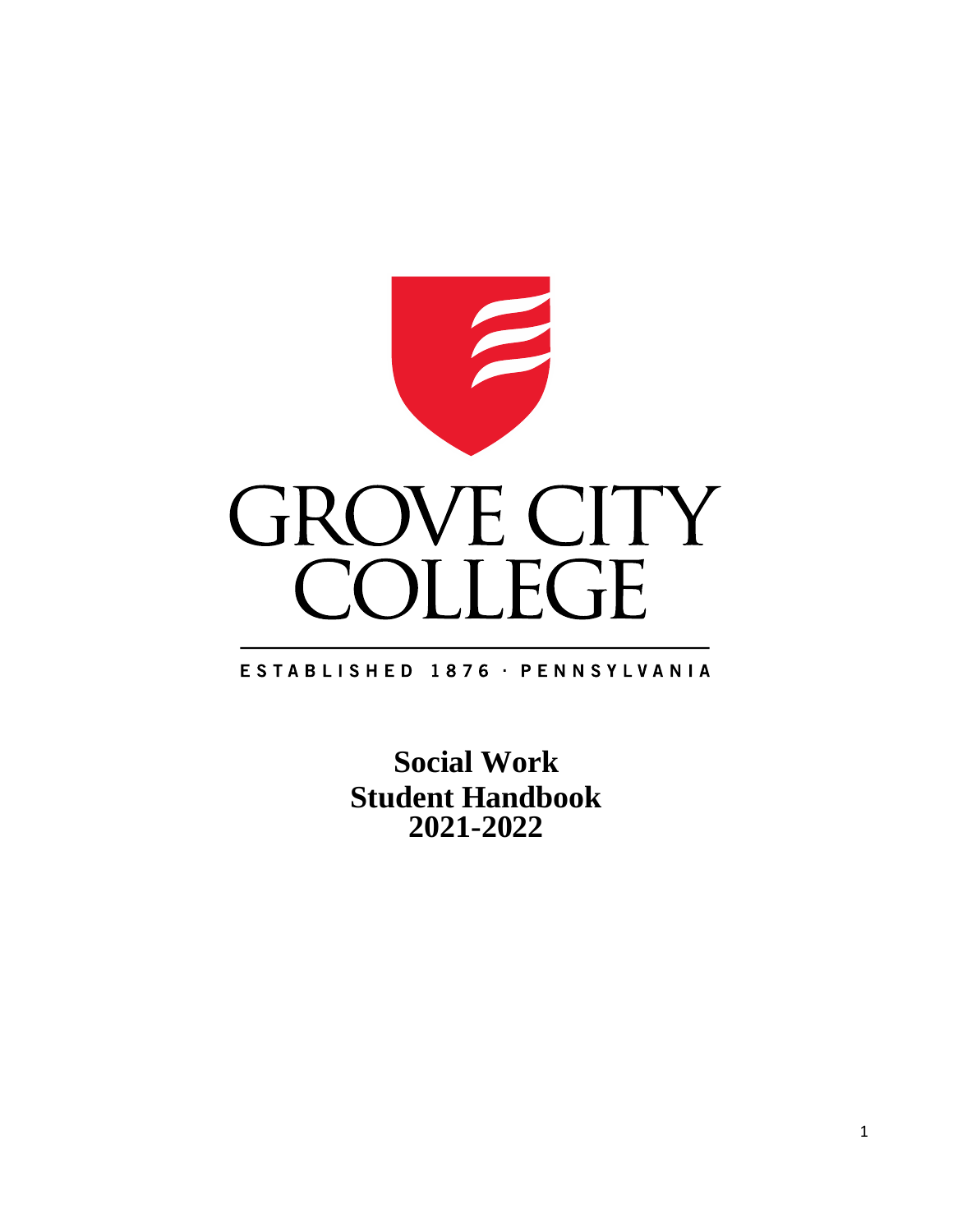# Contents

<span id="page-1-0"></span>

| Expectations for Program Continuation, Criterion for Dismissal, and Grievance Policies34 |  |
|------------------------------------------------------------------------------------------|--|
|                                                                                          |  |
|                                                                                          |  |
|                                                                                          |  |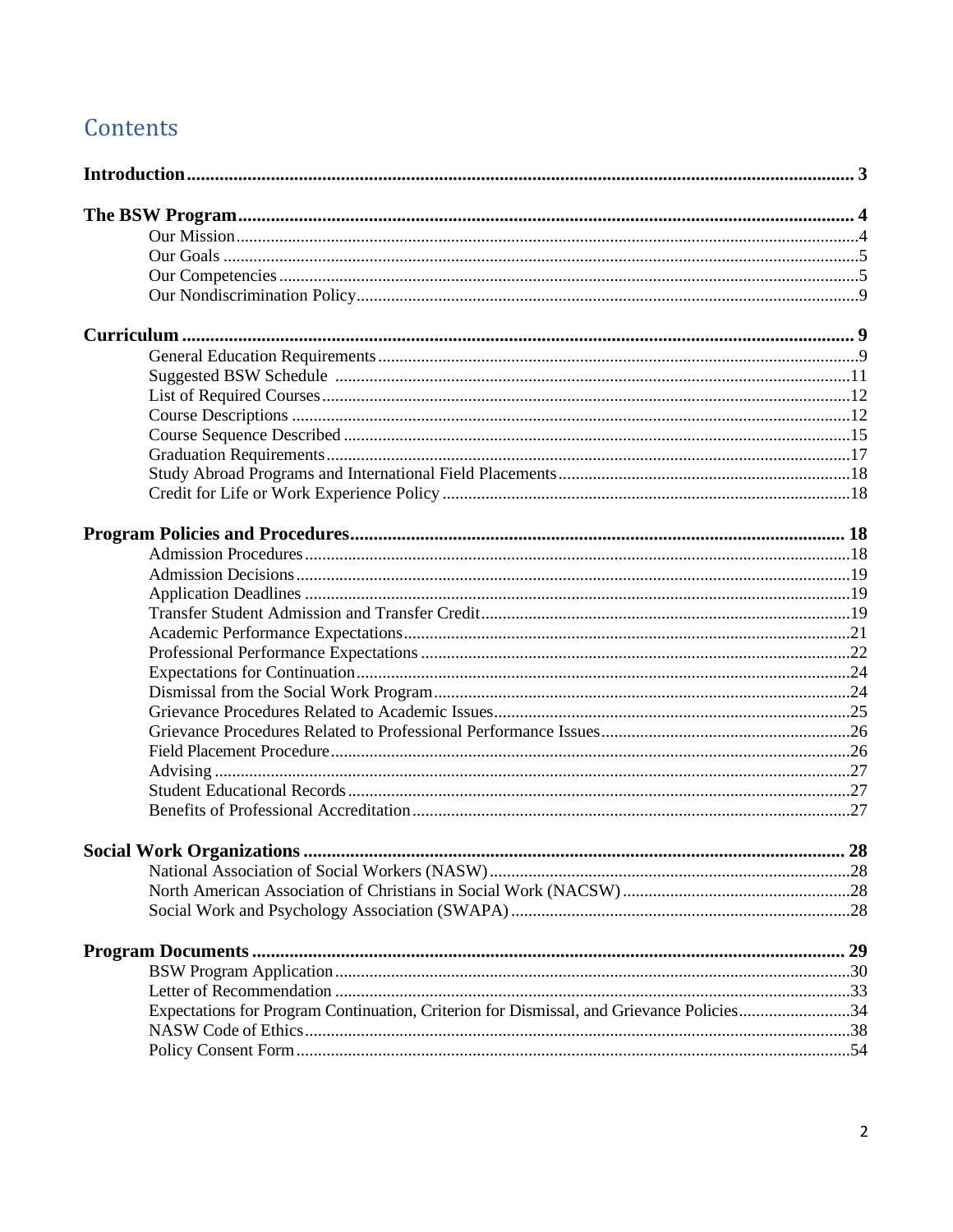# **Introduction**

### **Welcome to the Grove City College Social Work Program!**

The faculty of the Social Work program at Grove City College warmly welcome you! Social Work is a demanding, yet highly rewarding profession for those interested in serving at-risk populations and working within a diverse range of practice settings. We have a strong desire and commitment to seeing each our students grow during their four years and graduate with the ability to practice competently, ethically, and compassionately as generalist Social Workers and committed persons of faith. We consider it a privilege to guide and assist you through this exciting process.

Social Work's origins in North America lie in the efforts of early  $20<sup>th</sup>$  century persons of faith who creatively attempted to meet the needs of abandoned children, impoverished immigrants, and exploited workers. Today's Social Workers belong to a dynamic and growing profession which continues to struggle with social problems that have plagued our society for many years including poverty, homelessness, mental illness, and child abuse. While these problems have not gone away, the efforts of Social Workers to address them have become considerably more sophisticated over time. You will find contemporary Social Workers working to bring hope and healing within highly diverse settings such as government agencies, non-profit organizations, international non-governmental organizations, schools, faith-based organizations, medical facilities, and prisons.

Grove City College is committed to offering a Christian liberal arts education with the goal of educating students who are fully oriented toward a life of service to God and other people. The service-orientation of Social Work dovetails naturally with aims of a Grove City College education. Our Bachelor's in Social Work (BSW) curriculum works to integrate the teachings of the Christian faith with the finest, most up-to-date knowledge available in the field of Social Work. This is a high and holy calling and one into which we enthusiastically invite you.

This **Student Handbook** serves as an important guide that familiarizes you with our policies and curricular requirements as well as forms utilized by our Program. Please read this Handbook thoroughly and utilize the information within to make the most of your exciting years as a Grove City College Social Work student!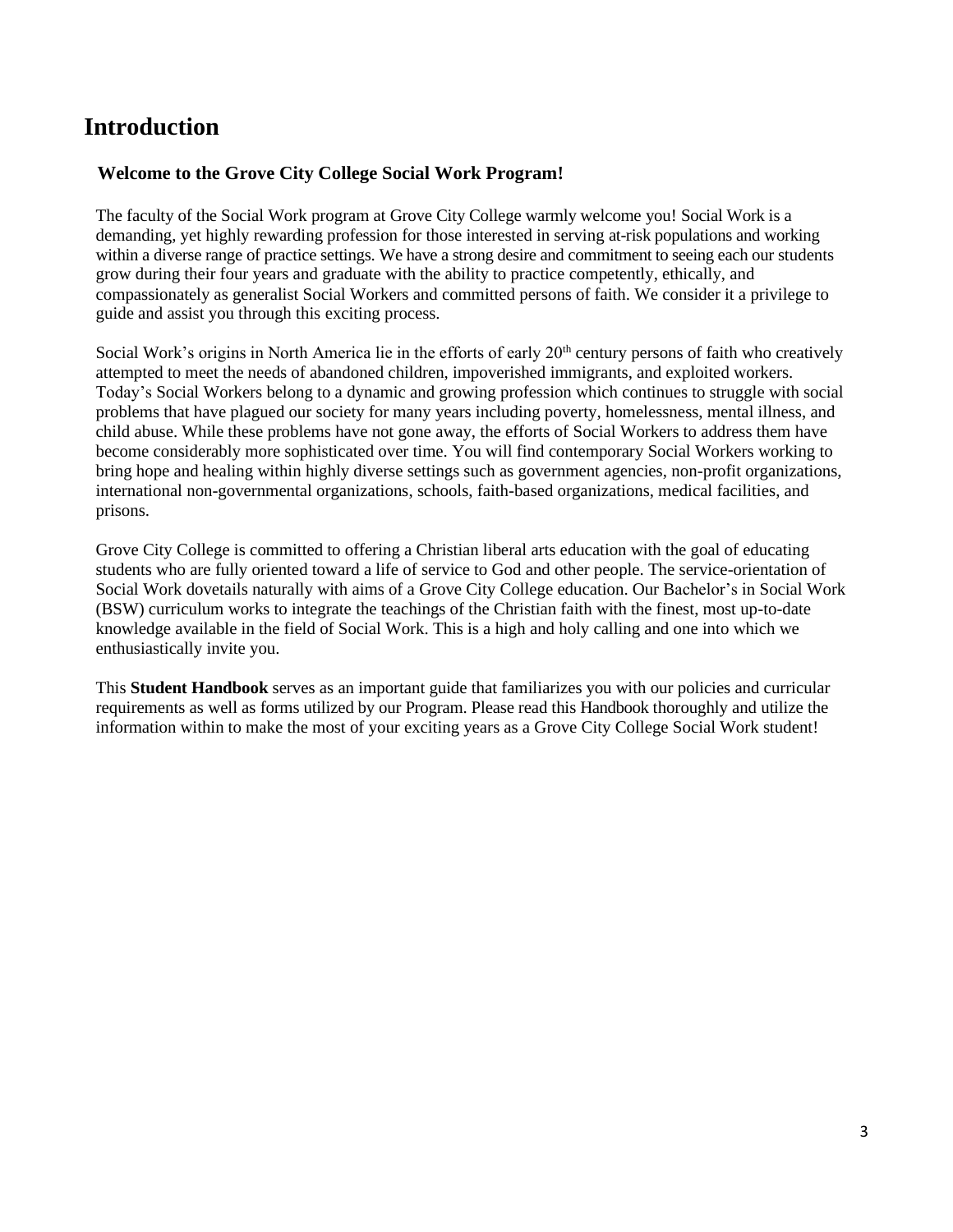# <span id="page-3-0"></span>**The BSW Program**

### <span id="page-3-1"></span>**Our Mission**

The mission of the BSW program is to effectively prepare students for competent and compassionate entry-level, generalist Social Work practice within the context of a Christian liberal arts education.

We believe this mission is highly consistent with the purpose and values of the Social Work profession. We also believe that the goals and characteristics of a Social Work program provide a natural extension of the tenets and aims of our longstanding institutional mission at Grove City College. Noting the profession's core values of service, social justice, dignity and worth of each person, the importance of human relationships, integrity, competence, human rights, and scientific inquiry, the aims of our program specifically affirm each of these tenets. The orientation of our program is toward service and particularly service—as the core values suggest—to those in greatest need and at greatest risk for the detrimental effects of social injustice. Our adherence to providing "compassionate" service references our strong belief in human relationality, our belief that each individual possesses a unique and important vantage point and story, our belief that human dignity necessitates human rights, and finally insistence upon practice characterized by scientific knowledge and ethical integrity.

Since its founding in 1876, GCC has been committed to Judeo-Christian principles including promotion of the common good and service to all of humanity, especially those often considered the "least of these." The discipline of Social Work's clear adherence to those marginalized by society and in need of assistance matches our institution's emphasis on learning *for the sake of service to all of humanity*. We affirm and share this emphasis in our mutual desire to see and work toward the flourishing and wellbeing of all humanity. We affirm the need to pursue justice for those unable to advocate for themselves. We believe the foundation of human rights to be the dignity and worth of all individuals, regardless of ability or any other qualifying factors. Finally, to prepare our students for a lifetime of component and compassionate service, we seek to provide a liberal and professional education of the highest quality that appeals not only to our students' intellects, but to their moral and spiritual character as well.

We note additionally the profession's overarching purpose of promoting human and community wellbeing through the following mechanisms: a person and environment framework, global emphasis, respect for human diversity, and a scientifically-supported knowledge base. These purposes are actualized through activities that include the pursuit of economic and social justice, the prevention of conditions that restrict human rights, the elimination of poverty, and the widespread enhancement of the quality of life for all persons. Our mission statement and goals fully promote and advance the profession's primary aims by focusing on service to marginalized populations, upholding universal human rights, studying interventions aimed at poverty alleviation, and discovering means of promoting human flourishing and advancing the common good for all persons.

In addition to having complementary institutional aims, we believe that a Social Work program has the reciprocal value of benefiting and assisting our overall institution by not only providing additional options for students within the major, but highlighting the core values of Social Work among the entire study body. We believe this focus is a healthy one for our institution and aligns well with our missional goals, whatever specific vocational direction a student may be pursuing. We further believe that our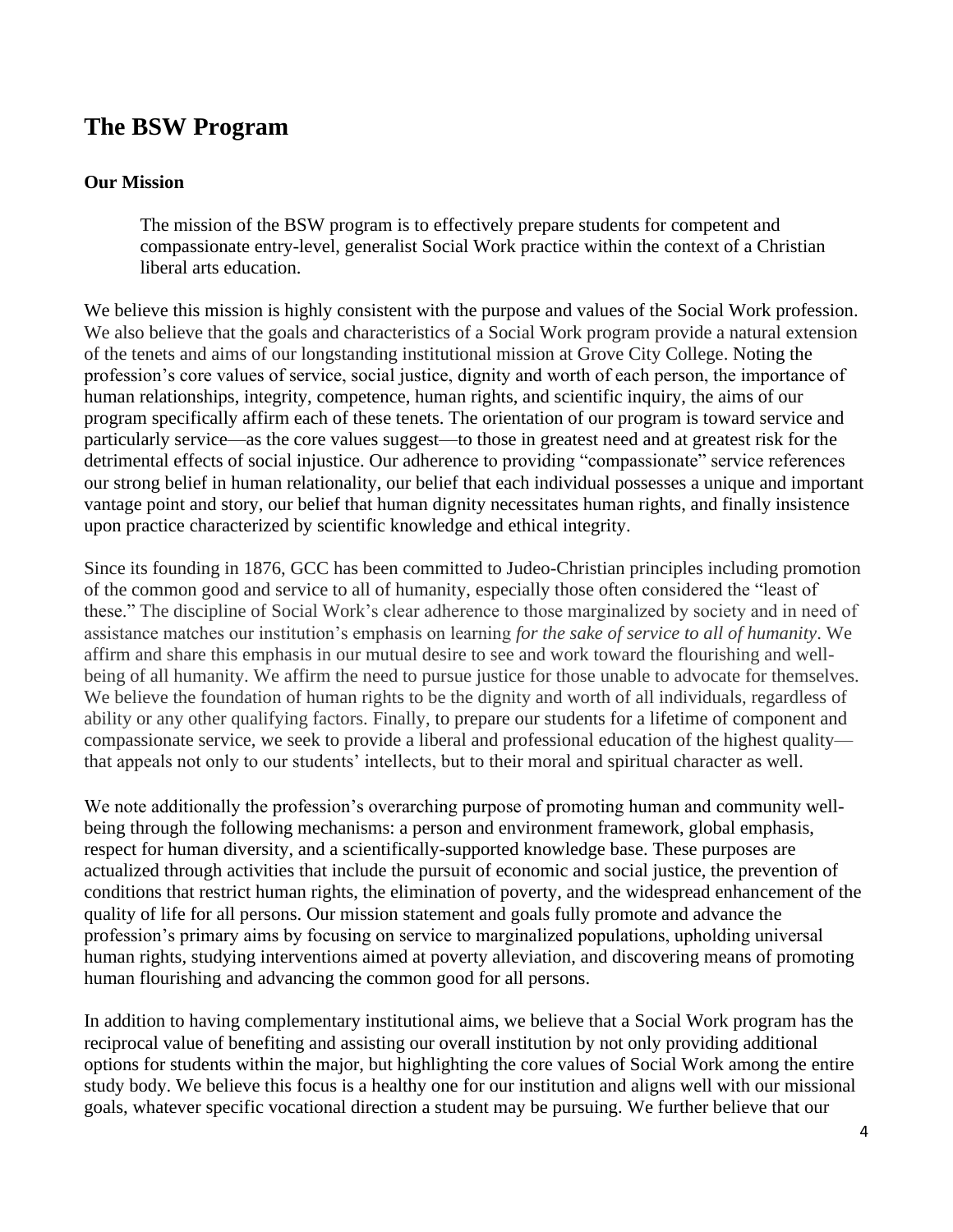institutional focus on service will be enhanced by adding intentional opportunities for students to carefully study means of helping that are empirically-supported, compassionate in their aims, and effective in their implementation.

Our program seeks to integrate Christian scholarship within the discipline of Social Work. Upon completion of the required curriculum, students will demonstrate mastery of the theories, methods, techniques, and values of the profession as prescribed by the Council on Social Work Education (CSWE) and the National Association of Social Workers (NASW). Students will additionally be able to integrate their personal faith within the program's curriculum and understand how this impacts them both personally and professionally. It is our goal that students graduate with the ability to differentiate personal belief systems from their client's beliefs and conduct themselves ethically as generalist Social Workers, working with diverse and vulnerable populations in a variety of settings.

## <span id="page-4-0"></span>**Our Goals**

The goals of our program are as follows:

*1. To prepare Social Work students for ethical and professional competence through the mastery of a relevant knowledge base and micro and macro-level, generalist practice skills. 2. To prepare Social Work students who are committed to serving marginalized populations and upholding human rights, social and economic justice, and the common good for all persons and groups.* 

*3. To prepare Social Work students for ethical and competent practice within the broader context of a Christian, liberal arts perspective—particularly its emphasis on justice, the beauty of human diversity, and the inherent dignity of all persons.* 

### <span id="page-4-1"></span>**Our Competencies**

Our national accrediting body in Social Work, the Council on Social Work Education (CSWE), has adopted a competency-based framework to evaluating educational programs. The goal of an outcomes approach is to ensure that students are able to demonstrate the integration and application of the competencies in practice. Using an approach that begins with outcomes, programs develop content, pedagogy, and activities that provide opportunities for students to learn and develop competencies.

The nine competencies identified by the CSWE are as follows:

### **Competency 1: Demonstrate Ethical and Professional Behavior**

Social Workers understand the value base of the profession and its ethical standards, as well as relevant laws and regulations that may impact practice at the micro, mezzo, and macro levels. Social Workers understand frameworks of ethical decision-making and how to apply principles of critical thinking to those frameworks in practice, research, and policy arenas. Social Workers recognize personal values and the distinction between personal and professional values. They also understand how their personal experiences and affective reactions influence their professional judgment and behavior. Social Workers understand the profession's history, its mission, and the roles and responsibilities of the profession. Social Workers also understand the role of other professions when engaged in inter-professional teams.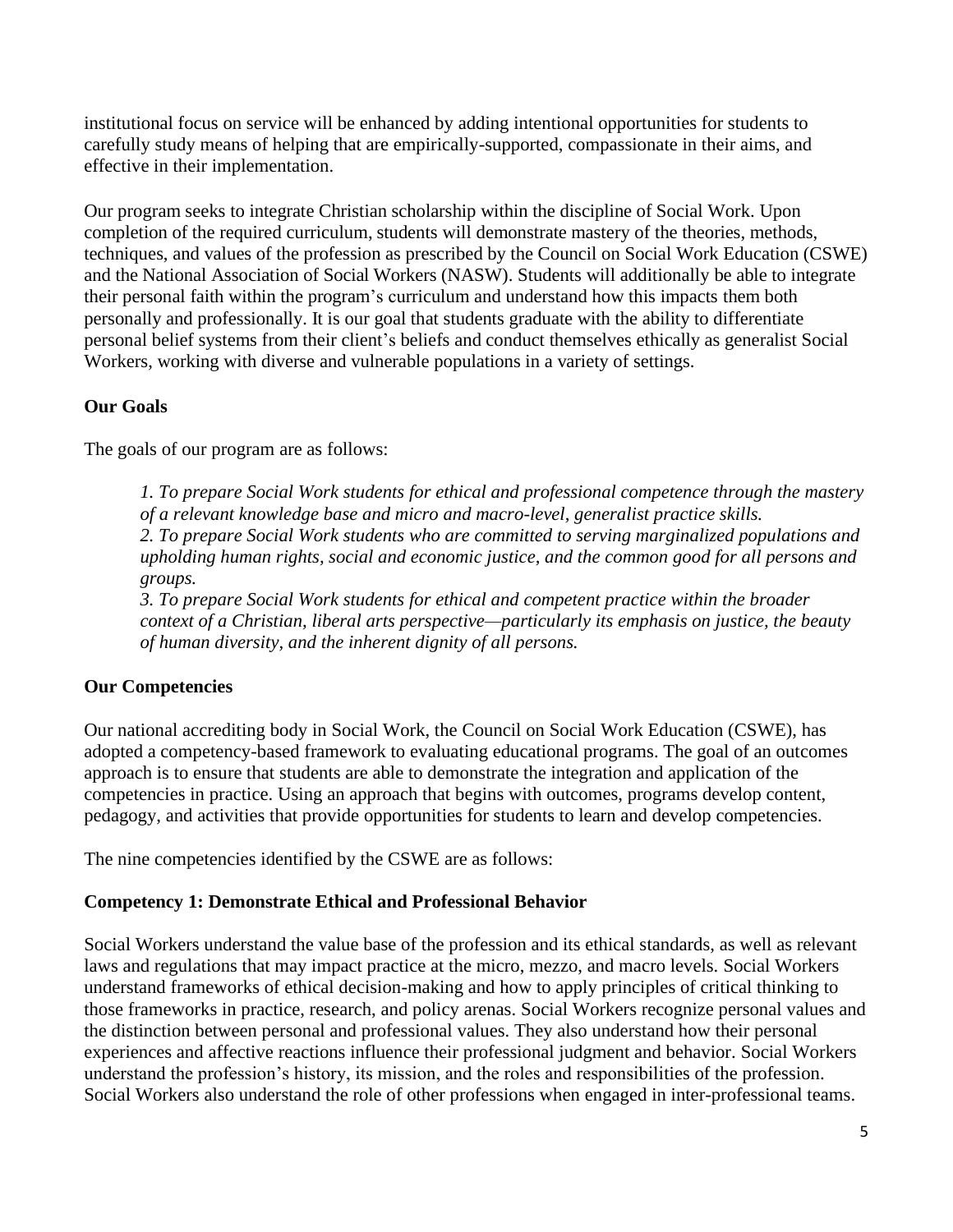Social Workers recognize the importance of life-long learning and are committed to continually updating their skills to ensure they are relevant and effective. Social Workers also understand emerging forms of technology and the ethical use of technology in Social Work practice. Social Workers:

- make ethical decisions by applying the standards of the NASW Code of Ethics, relevant laws and regulations, models for ethical decision-making, ethical conduct of research, and additional codes of ethics as appropriate to context
- use reflection and self-regulation to manage personal values and maintain professionalism in practice situations
- demonstrate professional demeanor in behavior, appearance, and oral, written, and electronic communication
- use technology ethically and appropriately to facilitate practice outcomes
- use supervision and consultation to guide professional judgment and behavior

# **Competency 2: Engage Diversity and Difference in Practice**

Social Workers understand how diversity and difference characterize and shape the human experience and are critical to the formation of identity. Social Workers understand that, as a consequence of difference, a person's life experiences may include oppression, poverty, marginalization, and alienation as well as privilege, power, and acclaim. Social Workers also understand the forms and mechanisms of oppression and discrimination and recognize the extent to which a culture's structures and values, including social, economic, political, and cultural exclusions, may oppress, marginalize, alienate, or create privilege and power. Social Workers:

- apply and communicate understanding of the importance of diversity and difference in shaping life experiences in practice at the micro, mezzo, and macro levels
- present themselves as learners and engage clients and constituencies as experts of their own experiences
- apply self-awareness and self-regulation to manage the influence of personal biases and values in working with diverse clients and constituencies

# **Competency 3: Advance Human Rights and Social, Economic, and Environmental Justice**

Social Workers understand that every person has fundamental human rights such as freedom, safety, privacy, an adequate standard of living, health care, and education. Social Workers understand the global interconnections of oppression and human rights violations, and are knowledgeable about theories of human need and social justice and strategies to promote social and economic justice and human rights. Social Workers:

- apply their understanding of social, economic, and environmental justice to advocate for human rights at the individual and system levels
- engage in practices that advance social, economic, and environmental justice

# **Competency 4: Engage in Practice-informed Research and Research-informed Practice**

Social Workers understand quantitative and qualitative research methods and their roles in advancing a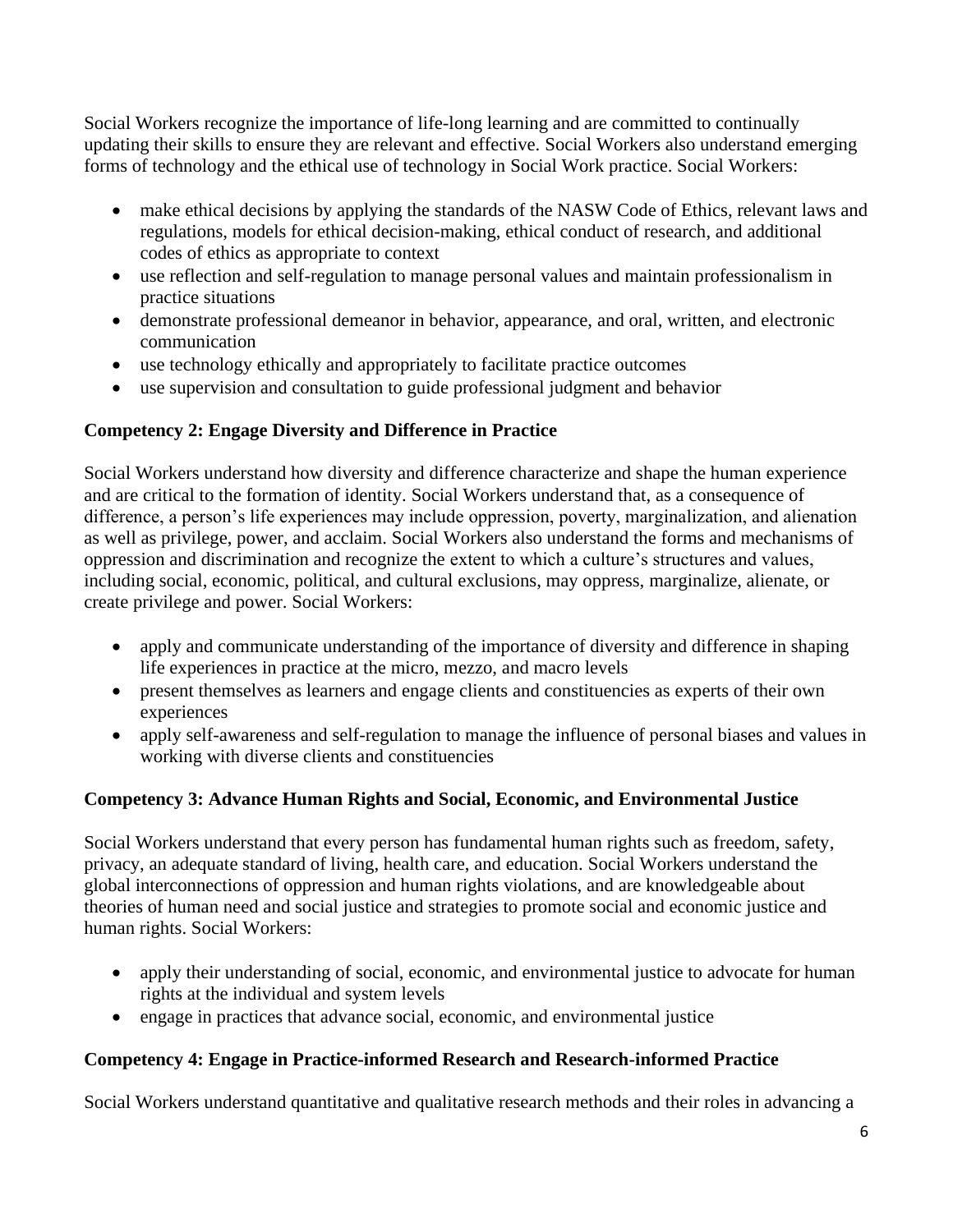science of Social Work and evaluating practice. Social Workers know the principles of logic, scientific inquiry, and culturally informed and ethical approaches to building knowledge. Social Workers understand that evidence that informs practice derives from multi-disciplinary sources and multiple ways of knowing. They also understand the processes for translating research findings into effective practice. Social Workers:

- use practice experience and theory to inform scientific inquiry and research
- apply critical thinking to engage in analysis of quantitative and qualitative research methods and research findings
- use and translate research evidence to inform and improve practice, policy, and service delivery

# **Competency 5: Engage in Policy Practice**

Social Workers understand that human rights and social justice, as well as social welfare and services, are mediated by policy and its implementation at the federal, state, and local levels. Social Workers understand their role in policy development and implementation within their practice settings at the micro, mezzo, and macro levels and they actively engage in policy practice to effect change within those settings. They are also knowledgeable about policy formulation, analysis, implementation, and evaluation. Social Workers:

- identify social policy at the local, state, and federal level that impacts well-being, service delivery, and access to social services
- assess how social welfare and economic policies impact the delivery of and access to social services
- apply critical thinking to analyze, formulate, and advocate for policies that advance human rights and social, economic, and environmental justice

# **Competency 6: Engage with Individuals, Families, Groups, Organizations, and Communities**

Social Workers understand that engagement is an ongoing component of the dynamic and interactive process of Social Work practice with, and on behalf of, diverse individuals, families, groups, organizations, and communities. Social Workers value the importance of human relationships. Social Workers understand theories of human behavior and the social environment, and critically evaluate and apply this knowledge to facilitate engagement with clients and constituencies, including individuals, families, groups, organizations, and communities. Social Workers value principles of relationshipbuilding and inter-professional collaboration to facilitate engagement with clients, constituencies, and other professionals as appropriate. Social Workers:

- apply knowledge of human behavior to the social environment, person-in-environment, and other multidisciplinary theoretical frameworks to engage with clients and constituencies
- use empathy, reflection, and interpersonal skills to effectively engage with diverse clients and constituencies

### **Competency 7: Assess Individuals, Families, Groups, Organizations, and Communities**

Social Workers understand that assessment is an ongoing component of the dynamic and interactive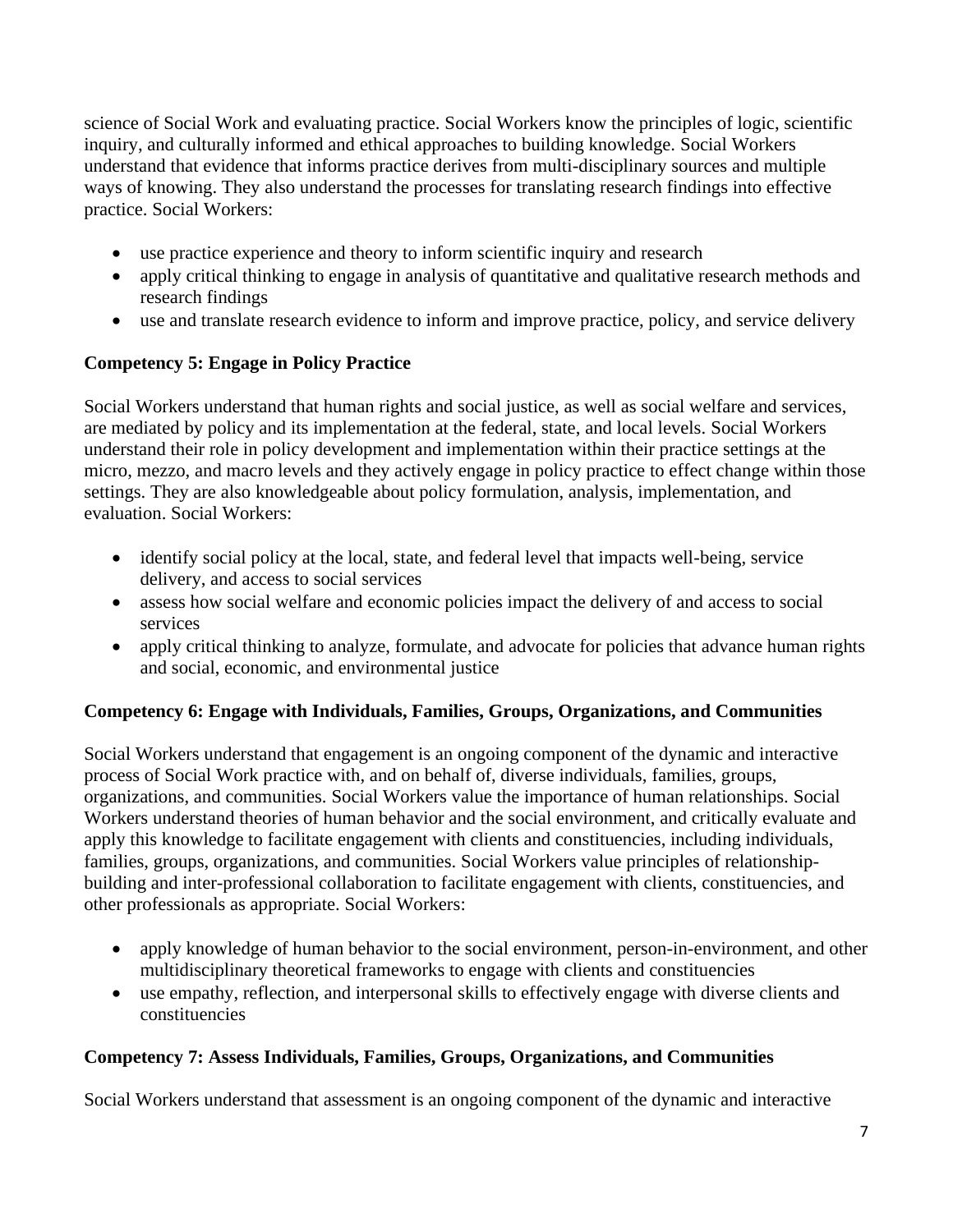process of Social Work practice with, and on behalf of, diverse individuals, families, groups, organizations, and communities. Social Workers understand methods of assessment with diverse clients and constituencies to advance practice effectiveness. Social Workers understand how their personal experiences and affective reactions may affect their assessment and decision-making. Social Workers:

- collect and organize data, and apply critical thinking to interpret information from clients and constituencies
- apply knowledge of human behavior and the social environment, person-in-environment, and other multidisciplinary theoretical frameworks in the analysis of assessment data from clients and constituencies
- develop mutually agreed-on intervention goals and objectives based on the critical assessment of strengths, needs, and challenges within clients and constituencies select appropriate intervention strategies based on the assessment, research knowledge, and values and preferences of clients and constituencies

# **Competency 8: Intervene with Individuals, Families, Groups, Organizations, and Communities**

Social Workers understand that intervention is an ongoing component of the dynamic and interactive process of Social Work practice with, and on behalf of, diverse individuals, families, groups, organizations, and communities. Social Workers are knowledgeable about evidence-informed interventions to achieve the goals of clients and constituencies, including individuals, families, groups, organizations, and communities. Social Workers understand theories of human behavior and the social environment, and critically evaluate and apply this knowledge to effectively intervene with clients and constituencies. Social Workers:

- critically choose and implement interventions to achieve practice goals and enhance capacities of clients and constituencies
- apply knowledge of human behavior and the social environment, person-in-environment, and other multidisciplinary theoretical frameworks in interventions with clients and constituencies
- use inter-professional collaboration as appropriate to achieve beneficial practice outcomes; negotiate, mediate, and advocate with and on behalf of diverse clients and constituencies
- facilitate effective transitions and endings that advance mutually agreed-on goals

## **Competency 9: Evaluate Practice with Individuals, Families, Groups, Organizations, and Communities**

Social Workers understand that evaluation is an ongoing component of the dynamic and interactive process of Social Work practice with, and on behalf of, diverse individuals, families, groups, organizations and communities. Social Workers understand qualitative and quantitative methods for evaluating outcomes and practice effectiveness. Social Workers:

- select and use appropriate methods for evaluation of outcomes
- apply knowledge of human behavior and the social environment, person-in-environment, and other multidisciplinary theoretical frameworks in the evaluation of outcomes
- critically analyze, monitor, and evaluate intervention and program processes and outcomes
- apply evaluation findings to improve practice effectiveness at the micro, mezzo, and macro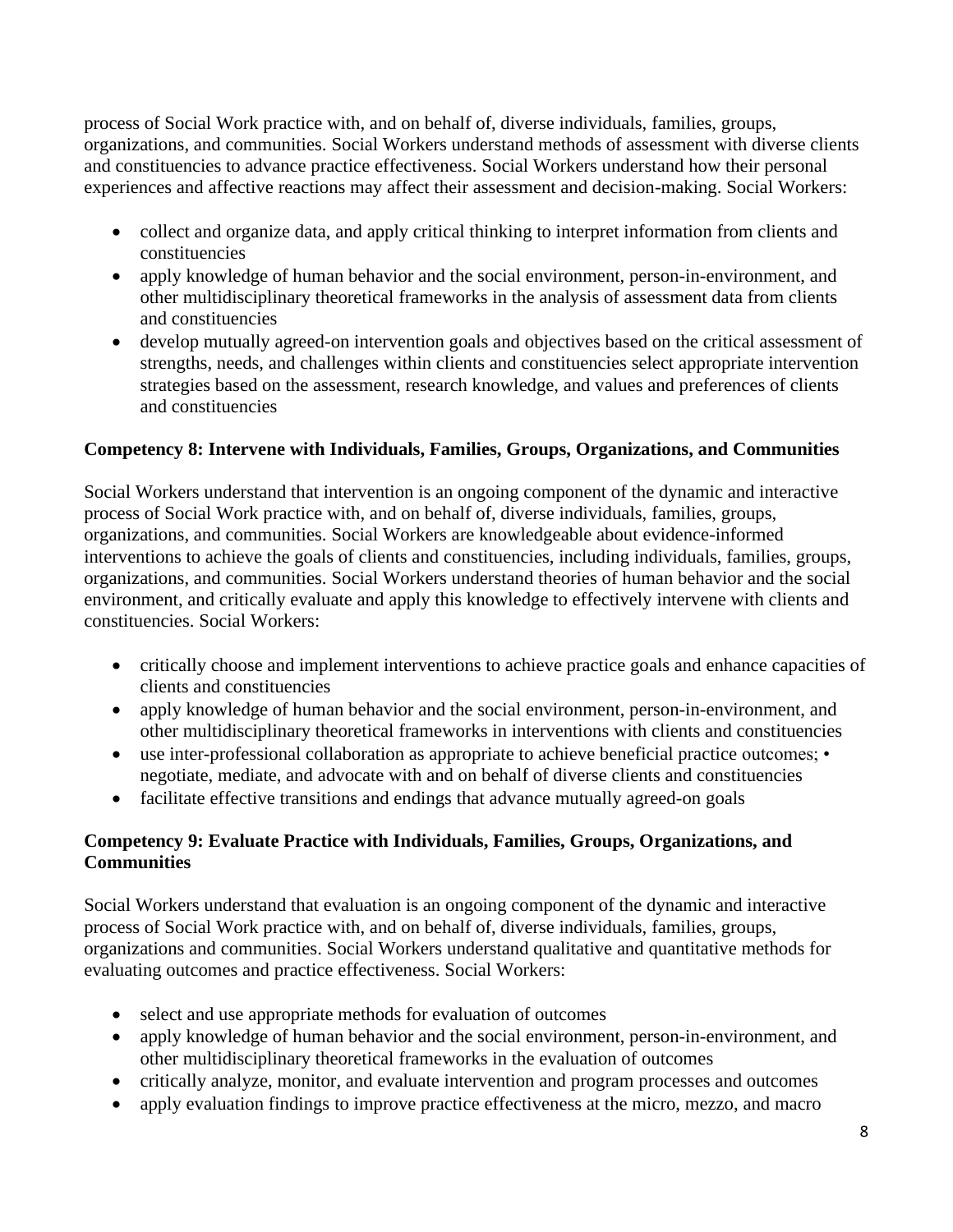### levels

### <span id="page-8-0"></span>**Our Nondiscrimination Policy**

In keeping with a biblical world and life view, Grove City College's Social Work program is committed to providing an equal educational opportunity. Committed to the belief that all human beings are created equal in the image of God, we believe that all persons must be afforded worth, dignity, and respect. In regard to recruitment, admission, and retention policies and practices, the Social Work program does and will not discriminate against any person or group on the basis of class, color, culture, ethnic or national origin, gender, age, race, sex, veteran status, disability, sexual orientation, political orientation, or marital status.

# <span id="page-8-1"></span>**Curriculum**

Grove City College offers a BSW degree consisting of 53 credit hours in Social Work coursework. Included in the 53 credit hour requirement are eight credit hours of Field Placement. Field Placement experience challenges the student to actively apply what has been learned in the classroom while clarifying their professional goals. Our program places students in a variety of reputable social service agencies which serve children, adolescents, families, the elderly, and many other populations.

### <span id="page-8-2"></span>**General Education Requirements**

The BSW curriculum is grounded in the liberal arts, a core aspect of our institution since its founding. All Grove City College graduates should possess, in addition to specialized knowledge in major fields, a high level of cultural literacy and communication skills. All students are required to complete 45 credit hours of general education courses in the areas of humanities, writing, science and technology, social sciences, logical reasoning, natural sciences, and foreign language. The following are the General Education requirements for all Grove City College (including BSW) students:

General Education Requirements (45 credits)

| <b>Humanities</b>                                             | 15 hours |
|---------------------------------------------------------------|----------|
| Civilization and the Biblical Revelation                      |          |
| Western Civilization: Historical and Intellectual Foundations |          |
| Civilization and Literature                                   |          |
| Civilization and the Arts                                     |          |
| Civilization and the Speculative Mind                         |          |
| Writing                                                       | 3 hours  |
| <b>Foundations of Academic Discourse</b>                      |          |
| <b>Science, Faith, and Technology</b>                         | 2 hours  |
| Student choose one of the following courses:                  |          |
| Science and the Human Inquiry, Design and the Person          |          |
| Science and Religion                                          |          |
| Science, Faith, and Technology                                |          |
| <b>Foundations of the Social Sciences</b>                     |          |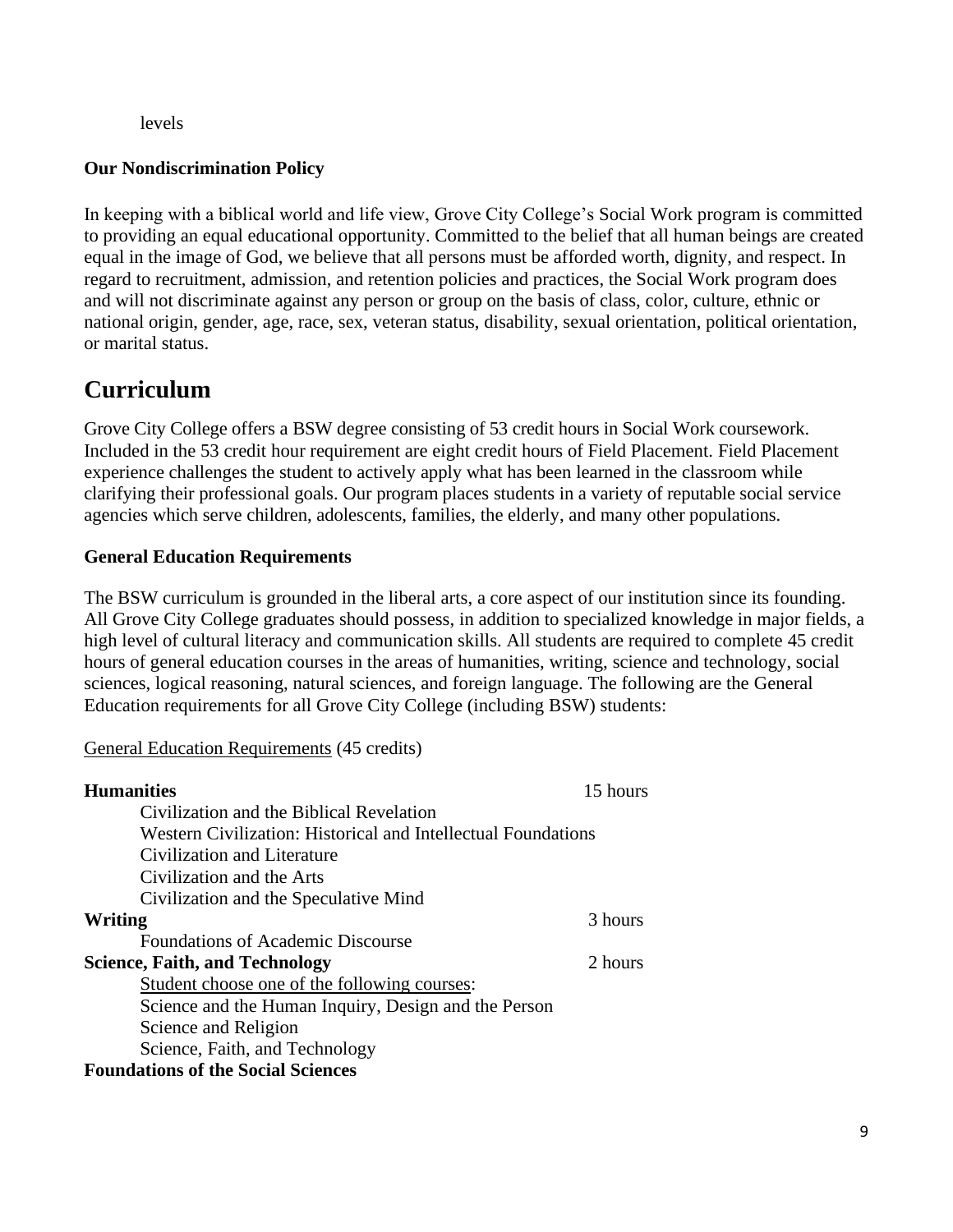| Available in several disciplines, but BSW students take: | 3 hours |
|----------------------------------------------------------|---------|
| <b>Foundations of Social Work</b>                        |         |
| <b>Quantitative/Logical Reasoning</b>                    | 6 hours |
| <b>Statistical Methods</b>                               |         |
| One of the following courses:                            |         |
| Computer Programming I                                   |         |
| <b>Basic Music</b>                                       |         |
| Symbolic Logic                                           |         |
| General Logic                                            |         |
| <b>Natural Sciences (with laboratories)</b>              | 8 hours |
| Two of the following courses:                            |         |
| Chemistry 101/102                                        |         |
| Physics 101/102                                          |         |
| <b>Biology 101/102</b>                                   |         |
| Life Science                                             |         |
| Atoms, Molecules and the Material World                  |         |
| <b>Environmental Science</b>                             |         |
| <b>Physical Education</b>                                | 2 hours |
| <b>Modern Language</b>                                   | 6 hours |
| <u>Two of the following courses:</u>                     |         |
| Spanish 201/202                                          |         |
| French 201/202                                           |         |
| <b>Chinese 201/202</b>                                   |         |
|                                                          |         |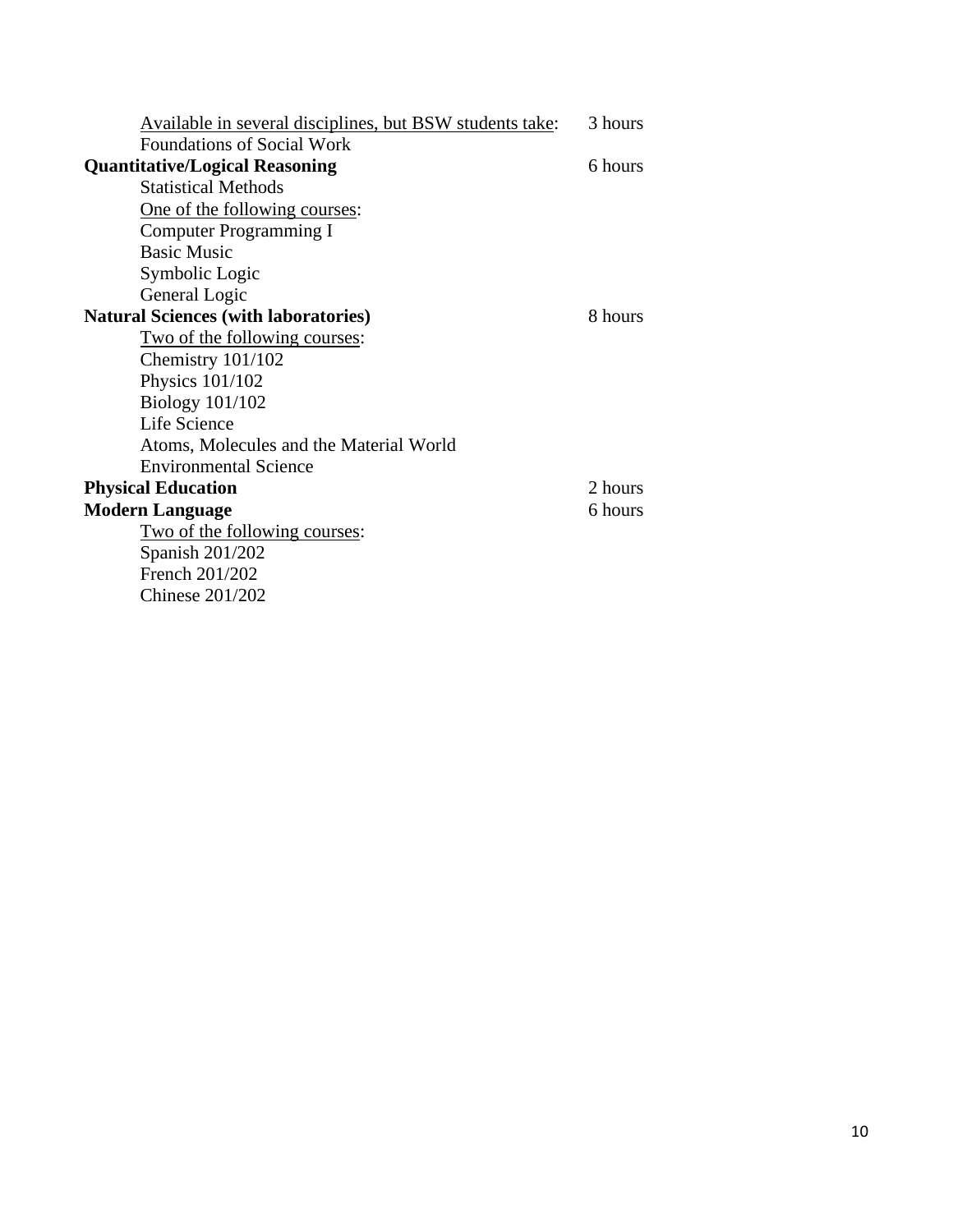# <span id="page-10-0"></span>**Suggested BSW Schedule**

| Freshman                                                                           | Fall                                                                                                                                                                 | Spring                                                                   |                                                                                                                                                                                              |
|------------------------------------------------------------------------------------|----------------------------------------------------------------------------------------------------------------------------------------------------------------------|--------------------------------------------------------------------------|----------------------------------------------------------------------------------------------------------------------------------------------------------------------------------------------|
| <b>SOCW 101</b><br><b>HUMA 102</b><br><b>PHYE 101</b>                              | Foundations of Social Work (3)<br>Civilization and Biblical Revelation (3)<br>Fitwell $(1)$<br>Foreign Language (3)<br>General Electives (6)                         | <b>SOCW 264</b><br><b>PSYC 201</b><br><b>WRIT 101</b><br><b>PHYE 102</b> | HBSE $I(3)$<br><b>Statistical Methods (3)</b><br>Foundations of Academic<br>Discourse $(3)$<br>Fitwell (1)<br>Foreign Language (3)<br>General Elective (3)                                   |
| Sophomore                                                                          | Fall                                                                                                                                                                 | Spring                                                                   |                                                                                                                                                                                              |
| <b>SOCW 205</b><br><b>SOCW 280</b><br><b>HUMA 200</b>                              | Administration in Social Work (3)<br><b>International Social Development (3)</b><br>Western Civilization (3)<br>Natural Science with Lab (4)<br>Foreign Language (3) | <b>SOCW 382</b><br><b>SOCW 305</b><br><b>HUMA 202</b>                    | Human Diversity (3)<br>Child Welfare (3)<br>Civilization and<br>Literature (3)<br>Foreign Language (3)<br>Natural Science (4)                                                                |
| Junior<br><b>SOCW 302</b><br><b>SOCW 342</b><br><b>PSYC 204</b><br><b>HUMA 301</b> | Fall<br>Generalist Practice I (3)<br>Social Welfare Policy Analysis (3)<br><b>Research Methods (4)</b><br>Civilization and the Arts (3)<br>Social Work Elective (3)  | Spring<br><b>SOCW 310</b><br><b>SOCW 364</b><br>HUMA 303<br><b>SSFT</b>  | Generalist Practice II (3)<br>HBSE II $(3)$<br>Civilization and the<br>Speculative Mind (3)<br>Science, Faith, and<br>Technology (2)<br>Quantitative Requirement (3)<br>General Elective (2) |
| Senior                                                                             | Fall                                                                                                                                                                 | Spring                                                                   |                                                                                                                                                                                              |
| <b>SOCW 420</b><br><b>SOCW 410</b><br><b>SOCW 425</b>                              | Field Placement (4)<br>Social Work Capstone (3)<br>Field Placement Seminar I (1)<br>General Electives (8)                                                            | <b>SOCW 421</b><br><b>SOCW 426</b>                                       | Field Placement (4)<br><b>Field Placement</b><br>Seminar II $(1)$<br>General Electives (11)                                                                                                  |
|                                                                                    | Note: Courses required in the major are highlighted in red.                                                                                                          |                                                                          |                                                                                                                                                                                              |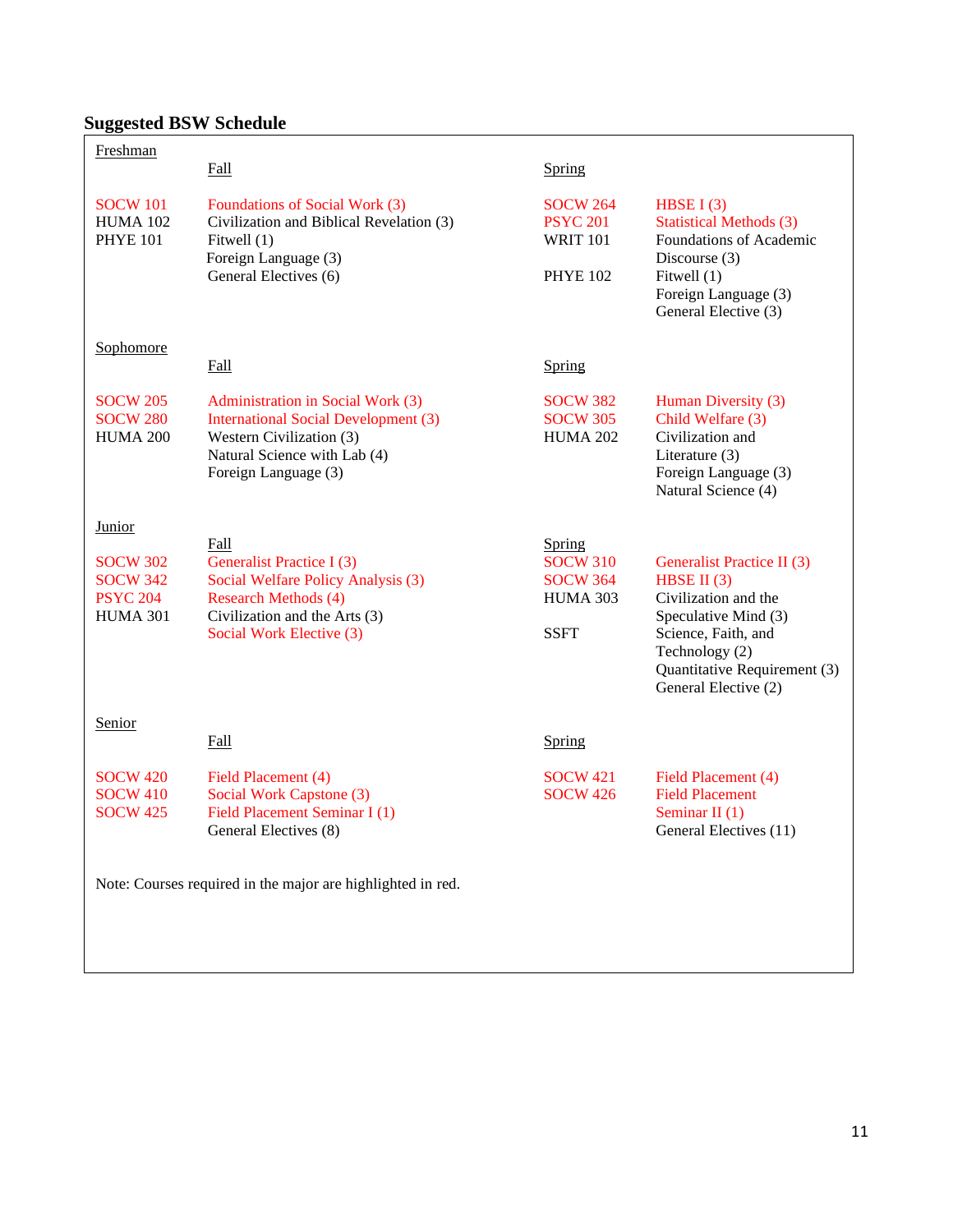## <span id="page-11-0"></span>**List of Required Courses**

| SOCIAL WORK CORE                              |        |            | 50 HOURS |
|-----------------------------------------------|--------|------------|----------|
|                                               | Cr.    | Sem. Taken | Grade    |
| PSYC 201 Statistical Methods                  | 3      |            |          |
| PSYC 204 Research Methods                     | 4      |            |          |
| SOCW 101 Foundations of Social Work           | 3      |            |          |
| SOCW 205 Administration in Social Work        | 3      |            |          |
| SOCW 264 HBSF I                               | 3      |            |          |
| SOCW 280 International Social Dev.            | 3      |            |          |
| SOCW 302 Generalist Practice I                | 3      |            |          |
| SOCW 305 Child Welfare                        | 3      |            |          |
| SOCW 310 Generalist Practice II               | 3      |            |          |
| SOCW 342 Social Welfare Policy Analysis       | 3      |            |          |
| SOCW 364 HBSF II                              | 3      |            |          |
| SOCW 382 Human Diversity in SW Practice 3     |        |            |          |
| SOCW 410 Social Work Capstone                 | 3      |            |          |
| SOCW 420 Field Placement I                    | 4      |            |          |
| SOCW 421 Field Placement II                   | 4      |            |          |
| SOCW 425 Field Placement Seminar I            | 1      |            |          |
| SOCW 426 Field Placement Seminar II           |        |            |          |
|                                               |        |            |          |
|                                               |        |            |          |
| Choose one course from the following options: |        |            |          |
| SOCI 208 Gerontology                          | 3      |            |          |
| PSYC 208 Social Psychology                    | 3<br>3 |            |          |
| FCON 102 Macroeconomics                       |        |            |          |
| PSYC 312 Abnormal Psychology                  | 3      |            |          |
|                                               |        |            |          |

### <span id="page-11-1"></span>**Course Descriptions**

The following are descriptions of the required courses for the BSW degree:

### **SOCW 101 Foundations of Social Work**

This foundational course introduces students to the rich and diverse discipline of Social Work and its widespread societal contributions. Students will learn the fundamentals of generalist Social Work, the ethics, tenets, and history of the profession, and gain an overview of the social delivery system in America. To facilitate the ability to discuss critical points of convergence and divergence, examination of predominant Social Work values, philosophical assumptions, and theories will occur throughout the course. Discussions of the diverse populations and settings served by Social Workers will be integrated into the course. Students will be encouraged to examine their own values and aspirations with respect to the profession. Careful examination of the ways that a Christian worldview intersects with the values of Social Work and means of integrating the two realms form integral aspects of the course. This course is **offered every semester.**

### **SOCW 205 Administration in Social Work**

Administration skills—including needs assessment, program planning, grant writing, and an understanding of non-profit budgeting—have been undervalued in Social Work despite their strong relevance to practice competence. Many students will become leaders in social service organizations and will need to understand the way that effective social service programs are designed, implemented, and funded. This course introduces students to conceptualizing social problems through careful problem analysis and the development of effective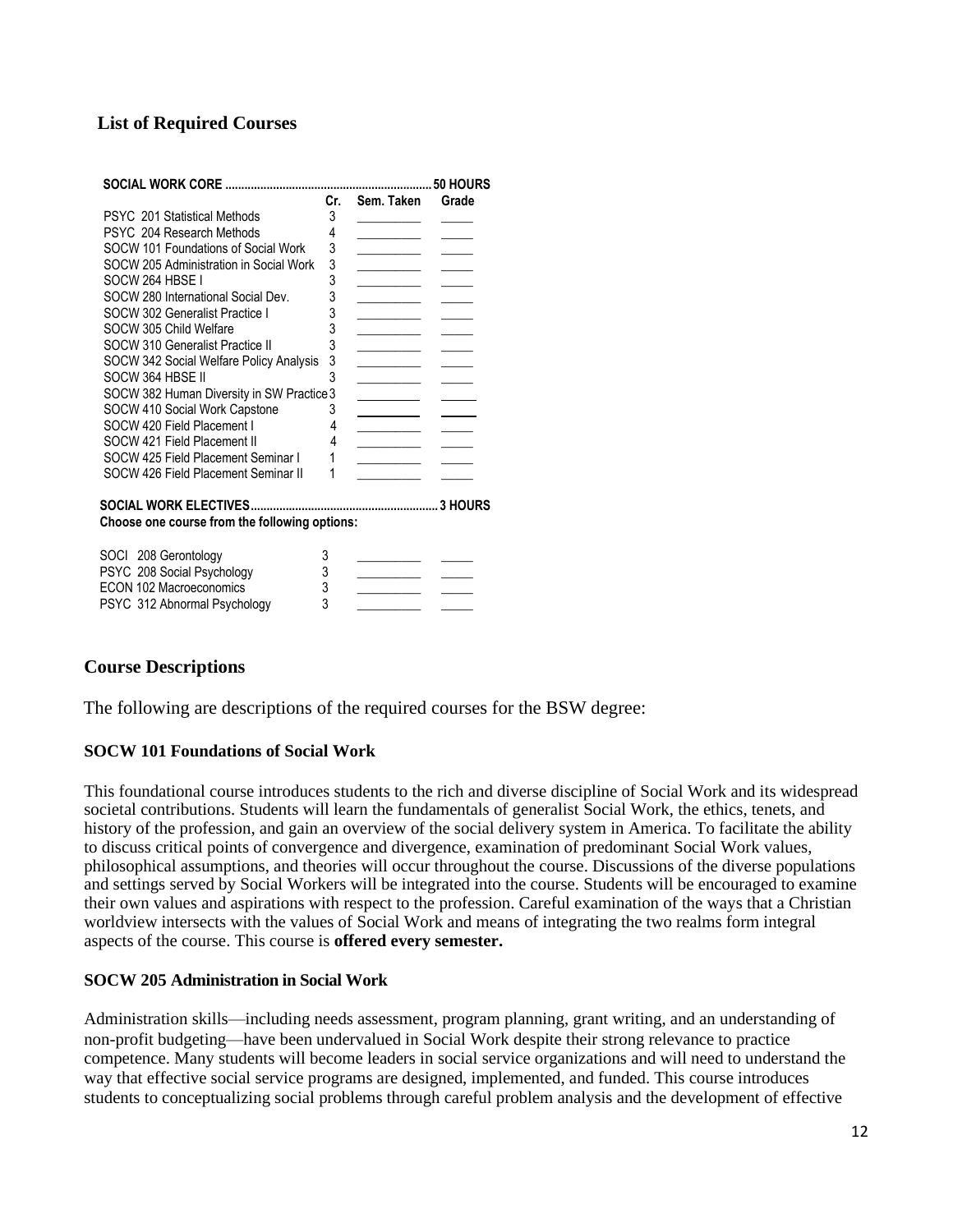programmatic responses. Because social service agencies are widely funded through public and private grants, students will also be introduced to the process of grant writing. Emphasis is placed throughout the course on responding to human need through service that demonstrates compassion, competence, and a commitment to promoting human dignity and flourishing. This is a **Fall course**.

### **SOCW 264 Human Behavior in the Social Environment I**

This course provides a solid understanding of human behavior and development as it is manifested and developed within families, groups, organizations, and communities. The relationships among biological, social, psychological, cultural, and spiritual realities are examined for the ways they impact and inform human behavior. Discussions of human behavior and development will be specifically targeted to forming a solid understanding and foundation for the practice of Social Work. This is a **Spring course**.

### **SOCW 364 Human Behavior in the Social Environment II**

This course explores the frameworks, values, and skills inherent to meeting micro-level—individual and family needs through an examination of the "mediating layers of society" or our organizations and communities. The underlying assumption of the course is there is a reciprocal relationship between individuals and families and the larger contexts in which they are situated. Therefore, working for change on any level requires an understanding of the full range of social contexts that both positively and negatively affect groups of people. This course explores the middle context which lies between that of the individual and macro-level social welfare policies. Particular emphasis will be given to exploring ways of intervening in society's middle layers that utilize best practices (including subsidiarity) and promote human flourishing. This is a **Spring course**.

### **SOCW 280 International Social Development**

The pursuit of social justice and human rights, particularly for those most disadvantaged, is a longstanding value deeply embedded in the discipline of Social Work. Responding to the realities of an increasingly globalized society, Social Work has repositioned itself to respond to *global* issues of social justice including modern slavery, human trafficking, refugees, and inequities in health care delivery. This course examines the history and development of these problems from micro and macro perspectives, exploring the social, political, and economic dynamics that catalyze and perpetuate unjust practices as well as the everyday experiences of those directly impacted. A social development model will be introduced as well as case studies and readings from the Global South that encourage students to consider cross-cultural perspectives on the efficacy of social development practices. Not solely a theoretical examination, the course will encourage students to formulate and integrate ideas grounded in knowledge about cross-cultural Social Work practice and human development. This is a **Fall course**.

### **SOCW 302 Generalist Practice I**

This course introduces the generalist practice model of Social Work including epistemological foundations, theoretical frameworks, values and ethics, and practice approaches with individuals and families situated within a diverse range of environments. Comparative analysis of the Social Work knowledge base and core themes related to human flourishing is integral to the course. Additionally, the course aims to guide students in developing foundational skills of observation, assessment, interviewing, and clinical analysis. This is a **Fall course**.

### **SOCW 310 Generalist Practice II**

This course builds upon the preceding one, Generalist Practice I, by extending the study of Social Work theory and practice to task and treatment groups and to social service institutions. The course focuses on developing and evaluating the practice skills and interventions that are necessary for facilitating effective change within each of these levels. A section on case management theory and skills as well as an introduction to motivational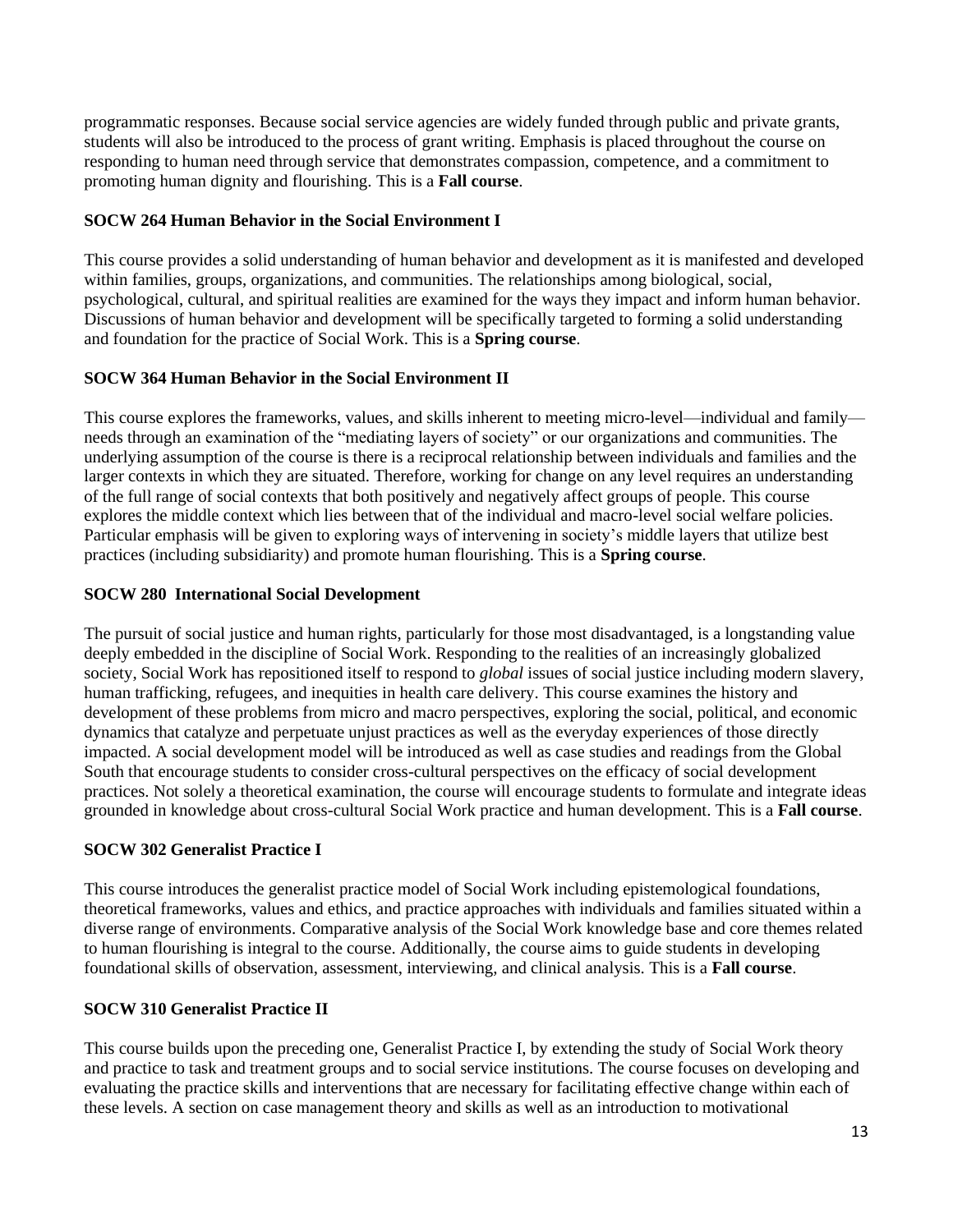interviewing are also included. Special attention will be given to interventions that are particularly geared toward individuals on the margins of society including the poor, disabled, elderly, and other at-risk populations. This is a **Spring course**.

### **SOCW 342 Social Welfare Policy Analysis**

This course carefully analyzes and evaluates social welfare policies and programs as responses to defined social problems within their historical, political, and economic contexts. Past and present social welfare policies will be evaluated from a generalist perspective and students will be encouraged to critically analyze policies for both their efficacy and intended and unintended consequences. Policies related to poverty, advocacy, mental health, homelessness, racism, and child welfare will be specifically examined for their relevance to the practice of Social Work. This is a **Fall course**.

### **SOCW 305 Child Welfare**

Children represent a group that is critically important to the future, yet also a group without the ability to advocate for themselves. This course will examine child welfare, society's response to providing services for children who lack adequate adult care and nurturing. The history, philosophies, programs, policies, and practices which comprise past and current child welfare services will be examined for both their efficacy and intended and unintended consequences upon some of the most vulnerable persons within our society. Case studies that illustrate the complexities of providing ethical and competent child welfare practice will also be integrated into the course. This is a **Spring course**.

### **SOCW 382 Human Diversity in Social Work Practice**

This course highlights the ways in which an understanding of human diversity informs all aspects of Social Work including practice and policy. Attention to ways humans are diverse including race and socioeconomic status will be carefully examined as they relate to the practice of Social Work. Case studies will also be utilized to explore ways in which individuals and groups are negatively affected psychologically, economically, and spiritually by biased or unjust systems and structures. This is a **Spring course**.

### **PSYC 201 Statistical Methods**

This course examines the mathematical reasoning and methodology underlying decision-making in the sciences. Students will develop skills in the analysis and interpretation of data from scientific experiments, enabling them to be informed consumers of the professional literature. Topics will include descriptive statistics, probability theory, and inferential statistics. This course is offered in **both semesters**.

### **PSYC 204 Research Methods**

This course examines research methods in the major phases of social science investigation. It includes the logic of research, design and analysis, and methods of data collection. It further includes training in locating, assessing, importing, modifying and analyzing secondary data, knowledge of key information sources, SPSS statistical software training, and hands-on instruction in all stages of writing professional research reports. Three lectures and two lab hours per week. This is a **Spring course**.

### **SOCW 410 Social Work Capstone**

This course requires students to demonstrate integration of the courses in the Social Work major in a final research project. The project entails research into a specific Social Work practice or social welfare policy and involves study design, implementation, analysis, and presentation. The purpose of the Capstone project is to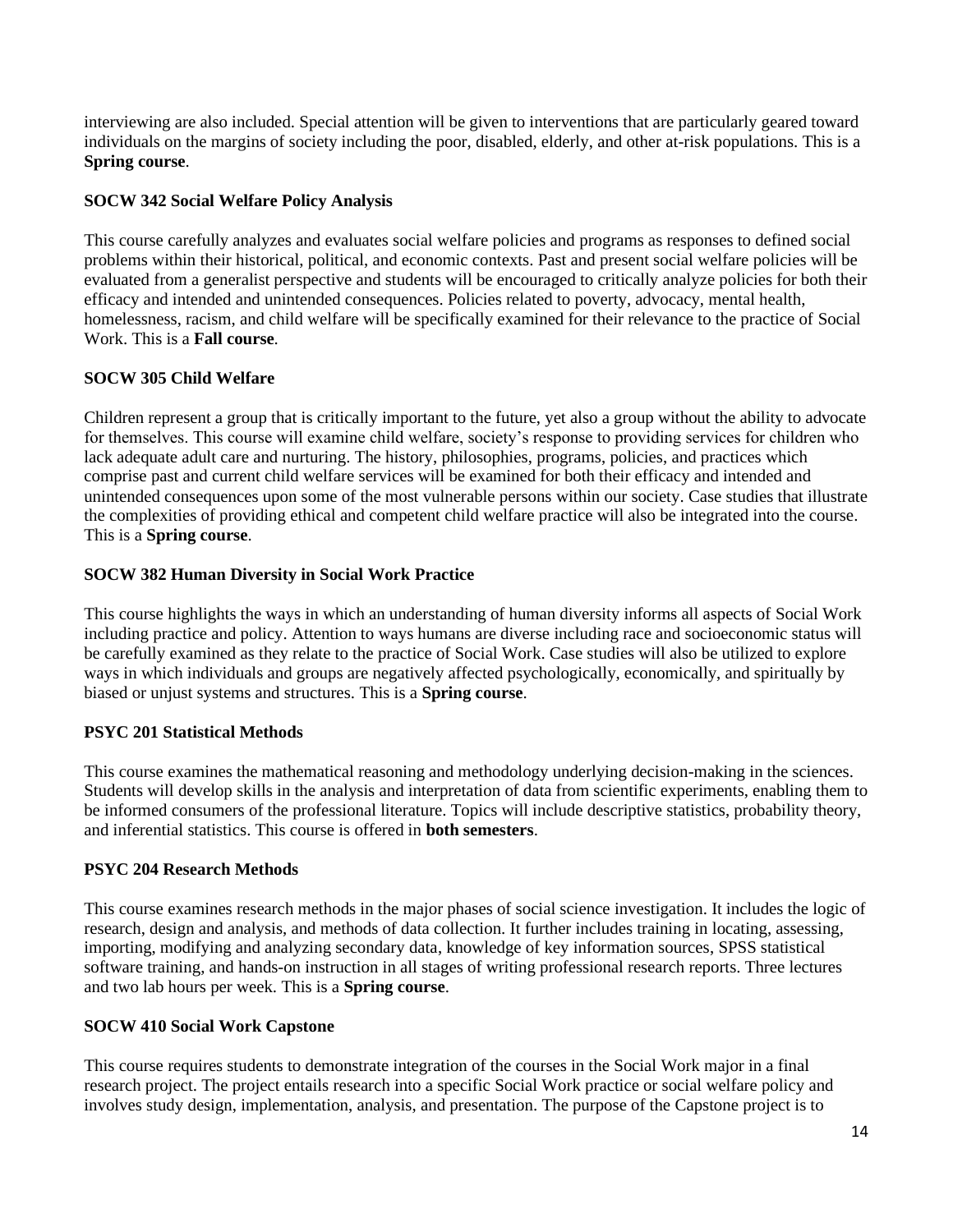develop essential analytical, problem-solving, teamwork, and goal-setting skills that apply to professional practice. An additional goal is for students to apply and integrate a theological understanding to their analysis of the problem and proposed solutions, with the overarching goal of finding redemptive and restorative pathways. This is a **Fall course.**

### **SOCW 420/421 Field Placement**

The Field Placement is considered a "signature pedagogy" of all levels of Social Work education. In this course, students complete 400-hours in social service organizations under the supervision of Social Work practitioners who are "teachers" in the field (field instructors) and under the careful guidance of the on-campus faculty. Students do not simply "work" in the setting, but are guided by specific learning outcomes. The overarching goals of the Field Placement experience are to link the traditional curriculum with experiential learning through (1) the development of a professional self and (2) the development of foundational generalist practice skills with clients and client systems. **SOCW 420 is a Fall course and SOCW 421 is a Spring course. These are delineated as separate courses, but are the same Field Placement.** 

### **SOCW 425/426 Field Placement Seminar I/II**

Field experience is a critical component of a Social Work program. While students are in their Field Placements, they will concurrently attend a weekly, on-campus Field Placement Seminar. The purpose of the Seminar is to collectively discuss case scenarios as well as interpersonal dynamics with relevance to the development of competent Social Work practice. Some of the course seminars will also be topical in nature, covering experiential components of Social Work practice such as confidentiality, boundaries, ethics, integration of faith and practice, and professional self-care. **SOCW 425 is a Fall course and SOCW 426 is a Spring course.** 

### <span id="page-14-0"></span>**Course Sequence Described**

### Freshman Year

In **Fall of the freshman year**, potential BSW students take *SOCW 101 Foundations of Social Work.*  This course introduces students to the discipline's values and ethics, generalist practice skills, and fields of practice. The course additionally provides general information about the history of Social Work and the nature of social welfare policy. This course is a prerequisite for subsequent courses in the major and provides the foundation for ongoing study in the major.

In the second semester of the freshman year, students intending to apply for the BSW program take *Human Behavior in the Social Environment I*, a course which is also listed in our major, but counts as a general elective credit for any students who do not meet the criterion for admission to the BSW program. This course is intentionally situated early in the curriculum as it includes critical content about human development throughout the lifespan, risk and resiliency factors throughout the lifespan, and the interaction of environment with the growth and development of humans of all ages. We particularly focus on environmental scenarios and factors that facilitate flourishing among individuals, families, and groups at all stages of the human journey.

Second-semester freshmen will also take *PSYC 201 Statistical Methods*, another foundational course which assumes no previous statistical education and teaches students the basics of social science statistics in preparation for subsequent use in research. This course is a prerequisite for two later research courses in our major and provides a solid foundation for understanding the core statistical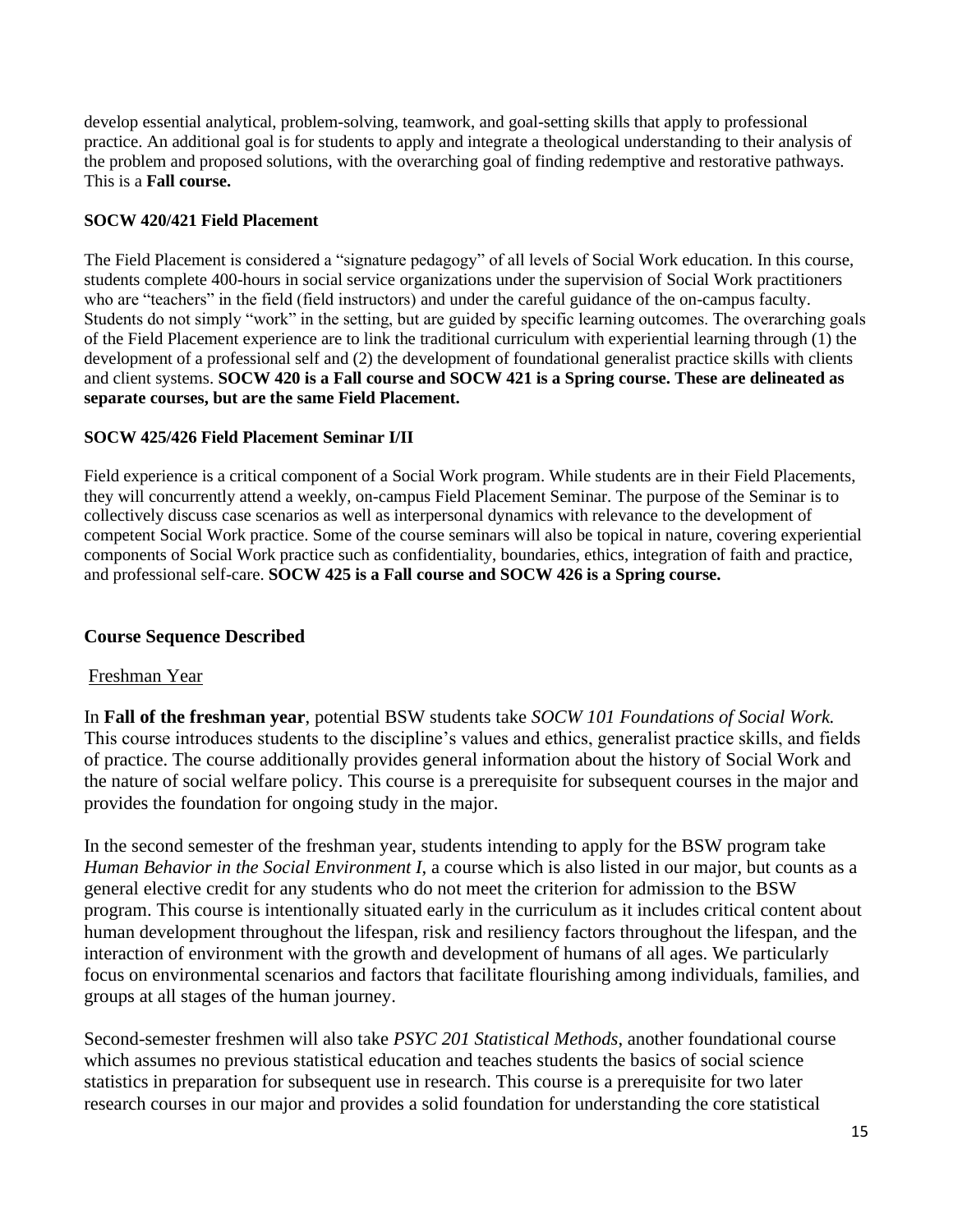concepts needed in research analysis.

## Sophomore Year

During the **Fall of the sophomore year**, admitted BSW students take two courses within the major. The first is *SOCW 205 Administration in Social Work*. This course introduces students to the logistical side of Social Work, particularly as it relates to various areas of practice within non-profit organizations. Students are introduced to the process of program development, grant writing, and budgeting which create a solid foundation for understanding the broad context of Social Work.

Admitted BSW students also take *SOCW 280 International Social Development* during Fall of the sophomore year. This course specifically focuses on international social problems and responses, an area of great interest to our student body. Issues including police and government corruption, human and labor trafficking, and public health problems are discussed. Students also write four papers that build a holistic analysis of an international problem within a specific country, a project that allows them to study an area of interest in greater depth.

During the **Spring of the sophomore year**, BSW students take two courses, *SOCW 382 Human Diversity in Social Work Practice and SOCW 305 Child Welfare.* In the *Human Diversity* course, a history of the racial worldview in America is outlined as well as practice guidelines related to several racial and ethnic groups as well as LGBTQ individuals. Racial privilege is also discussed extensively in this course.

We require the course, *Child Welfare*, for several reasons. Many students will either work directly with child welfare or interface with it indirectly during their careers. We additionally have a close relationship with a child welfare agency in our area and collaborate with them in this class on a service learning project.

# Junior Year

In **Fall of the junior year**, BSW students take *SOCW 302 Generalist Practice I*, *SOCW 342 Social Welfare Policy Analysis*, and *PSYC 204 Research Methods*. Generalist Practice I is designed to be highly practical and to not only cover micro-level, generalist practice skills, but to assist the student in the early development of the professional self. Role plays, recordings, and case examples are heavily relied upon in this course. Students are also encouraged to think about professional and ethical behaviors in preparation for the Field Placement experience.

Students also take *Research Methods* during the Fall of the junior year. This rigorous course introduces students to another critical aspect of the discipline as they learn how to design and evaluate quantitative and qualitative social science research. This is a four-credit course in which students first study methodology and then design and execute a group research project. The course is oriented toward applied social science in its liberal use of Social Work examples and its focus on the research that underlies evidence-based practices. This course forms the preparation for a more advanced research course where students are expected to apply methodological and statistical analysis to a study of their own design.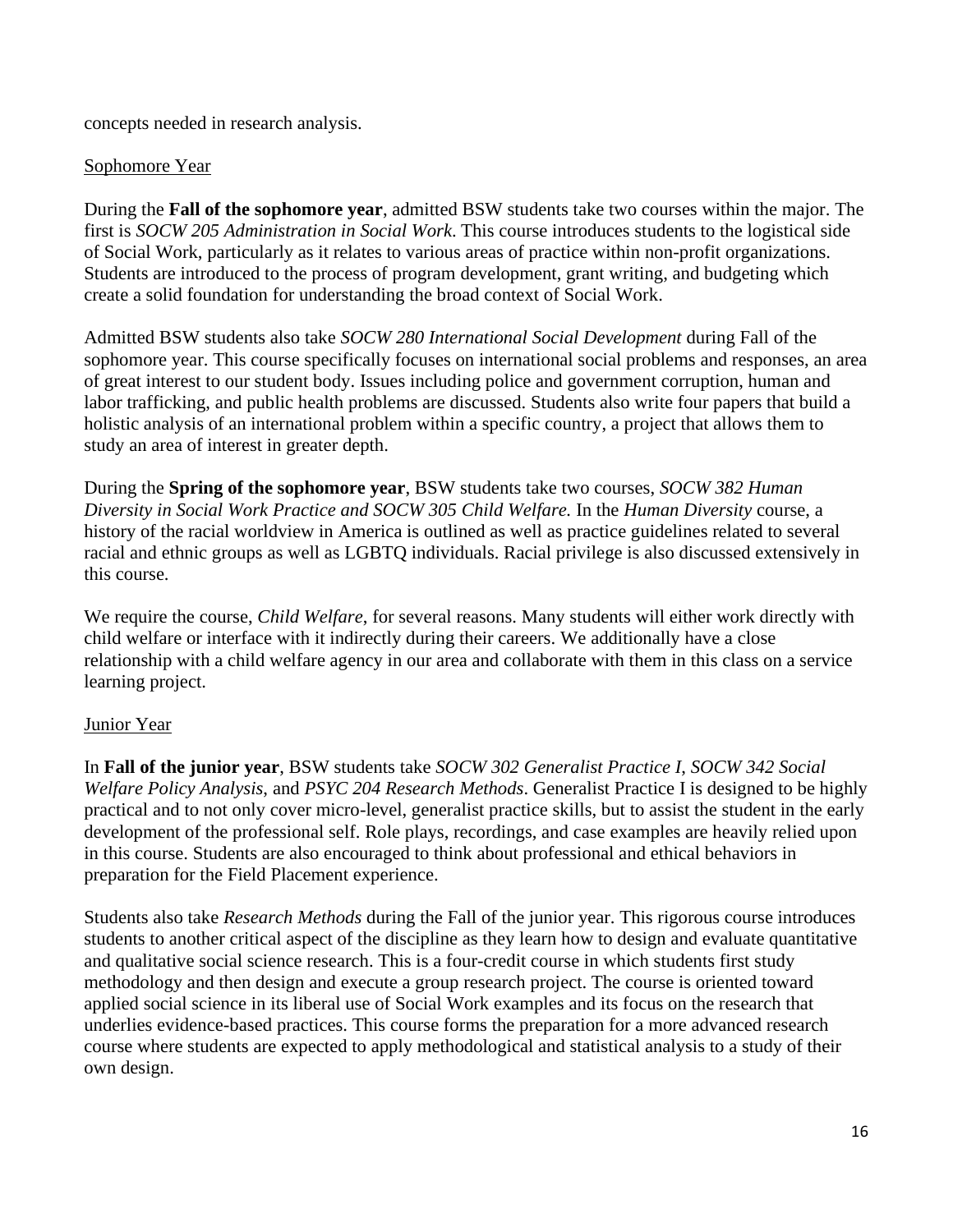Finally, *Social Welfare Policy Analysis* is designed to introduce students to macro Social Work as it relates to vulnerable populations. The first part of the course identifies principles of just macro practice  $-$  i.e., social welfare policy that upholds the common good and the flourishing for all of humanity  $$ and then these principles are applied to the analysis of key macro policy areas such as immigration, and education and large federal public programs such as Social Security, Medicare, Medicaid, immigration, and SNAP. The content and pace of this course are demanding, warranting the course's positioning in the junior year.

During **Spring of the junior year**, students take *SOCW 310 Generalist Practice II* and *SOCW 364 Human Behavior in the Social Environment II*. The second generalist practice course focuses primarily on the mezzo level of intervention, studying Social Work practice with communities and organizations. This content builds upon the practice skills studied in the first generalist practice course (micro-level intervention), but focuses on the unique application of Social Work in communities and within nonprofit organizations. Included in the course is an overview of the nature of non-profit organizations and discussion of their policies, administration, and missional areas of focus.

HBSE II explores the frameworks, values, and skills inherent to meeting micro-level—individual and family—needs through an examination of the "mediating layers of society" or its organizations and communities. Particular emphasis is given to the exploration of ways of intervening in society's middle layers that utilize best practices and promote flourishing among communities, organizations, and institutions. Like Generalist Practice II, this course is designed to help students prepare for the Field Placement by more carefully considering the nature of the organizations and communities in which they will be serving.

# Senior Year

During the Fall of the senior year, BSW students take *SOCW 410 Social Work Capstone* which is culmination of previous research-related courses. In this course, students (either individually or in pairs) design and implement a research study with direct relevance to the discipline of Social Work. This entails getting IRB approval, choosing assessment instruments, implementation, statistical analysis, and presenting findings in poster and verbal formats to the departmental faculty and the student's peers.

Finally, the *Field Placement* is completed through 200 hours of service in both the Fall and Spring semesters of the senior year. Concurrent with their Field Placement, students take a one-hour, oncampus *SOCW 425 Field Placement Seminar* I (in the first semester) and *SOCW 425 Field Placement Seminar II* (in the second semester) which is facilitated by the Field Placement Director.

### <span id="page-16-0"></span>**Graduation Requirements**

To receive a BSW degree from Grove City College, students must meet the following requirements:

- Accumulate at least 128 semester hours with a minimum cumulative GPA of 2.00
- Complete the General Education requirements
- Complete Major courses with no individual course grade below a "C"
- Maintain a minimum 2.5 MGPA (average of all courses required for the Major)
- Pay all outstanding accounts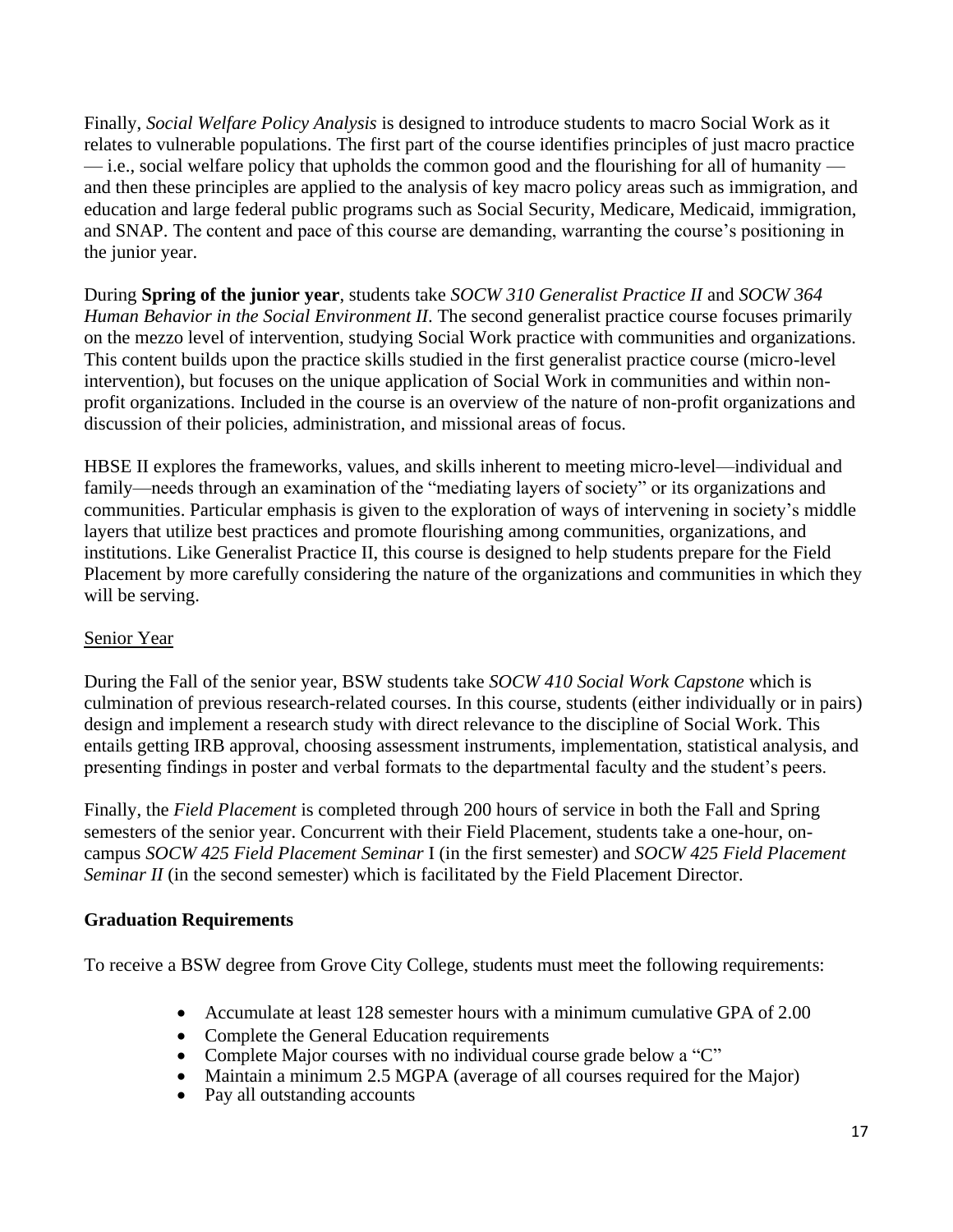### <span id="page-17-0"></span>**Study Abroad Programs and International Field Placements**

We believe that study abroad experiences and the opportunity to do Field Placements abroad are highly valuable experiences for Social Work students. There are two options in regard to this possibility:

- 1) Traditional study abroad program
- 2) Program-approved international Field Placement

Students wishing to take courses in a study abroad experience are welcome to do so, but should consult with their Advisor as this option could require additional time at Grove City College. Students wishing to do their *Field Placement* abroad should consult the **Field Placement Manual** for Program-approved options.

## <span id="page-17-1"></span>**Credit for Life or Work Experience Policy**

Under no circumstances will academic credit will be given for life experience or previous work experience. This policy is in accordance with the standards sets by the CSWE.

# <span id="page-17-2"></span>**Program Policies and Procedures**

### <span id="page-17-3"></span>**Admission Procedures**

All students interested in Social Work as their major must submit a formal application to the BSW program. The purpose of the application process is to help students and faculty to be assured of the suitability of a student's decision to choose Social Work as their major. The Social Work curriculum generally requires a minimum of four semesters. Students must consider this prior to changing majors or transferring from another institution*.*

Enrollment into the BSW program is open to all students who meet the admission criterion. Students who wish to make formal application must submit their application by **September 15** of the sophomore year. The following criterion must be met and actions completed in order for students to be formally accepted into the Grove City College Social Work program.

- (a) A cumulative GPA of at least 2.0
- (b) Achievement of a "C" or better in the following courses:
	- SOCW 101 Foundations of Social Work
	- SOCW 264 Human Behavior in the Social Environment I
	- WRIT 101 Foundations of Academic Discourse
	- HUMA 102 Civilization and Biblical Revelation
- (c) Submission of a signed **Policy Compliance Form** indicating that the student has read and agrees to comply with the expectations outlined in the following documents:
	- Student Handbook
	- Expectations for Continuation, Criterion for Dismissal, and Grievance Policy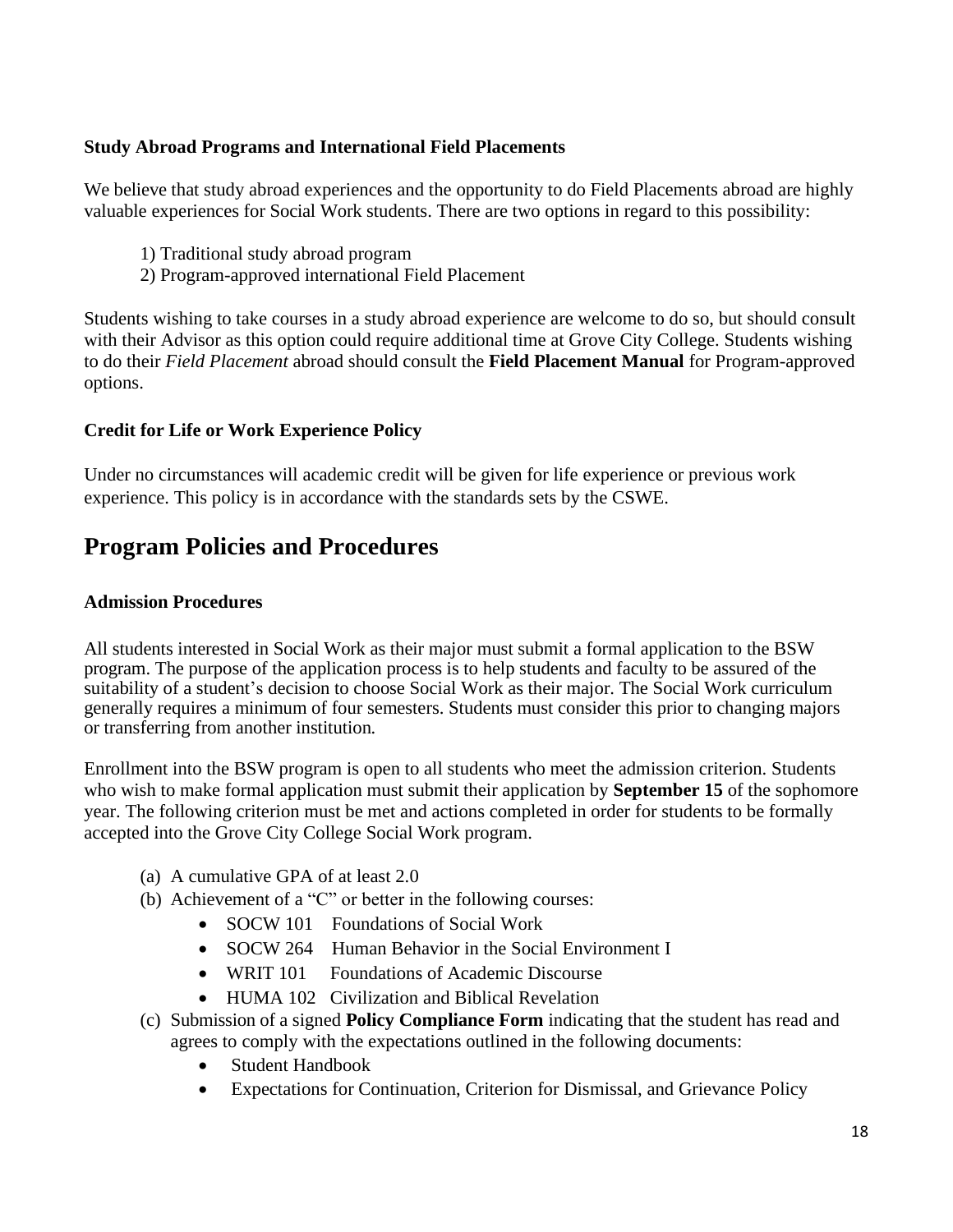- NASW Code of Ethics
- (d) Submission of the **Program Application** (including personal narrative)
- (e) Submission of two references (one personal and one non-Social Work professor, employer, or pastor)
- (f) Completion of an interview with a member of the BSW faculty

### <span id="page-18-0"></span>**Admission Decisions**

Within two weeks of the application deadline, the Social Work faculty will thoroughly review each application. Students fully meeting the admission criterion identified above will be admitted to the program. Students will additionally receive written notice of the admission decision within three working days of the faculty admission review meeting.

Students who do not meet the admission criterion (e.g., their cumulative GPA lies below 2.0 or they have not scored a "C" or above in the four courses required for admission) may be admitted to the BSW program conditionally, provided that the student agrees to fulfill the criteria by the time specified by the program faculty. Students who are accepted conditionally, however, should be aware that there are risks involved in pursuing the Social Work major on a conditional basis.

Students who are accepted conditionally may reapply for admission to the program if/when their academic situation changes (e.g., their GPA improves in the following semester or they retake one of the courses required at the "C" level of above for admission). In such cases, student applications will again be reviewed by the program faculty within two weeks and notification of the decision will be delivered in writing within three working days of the review meeting.

### <span id="page-18-1"></span>**Application Deadlines**

| Regular applicants  | September 15 of the sophomore year                                                 |
|---------------------|------------------------------------------------------------------------------------|
| Transfer applicants | <b>September 15</b> (Fall transfer students) or <b>February 1</b> (Spring transfer |
|                     | students)                                                                          |

Applications received after these deadlines will be reviewed and considered on an individual basis.

### <span id="page-18-2"></span>**Transfer Student Admission and Transfer Credit**

The Social Work program abides by the standards for transfer students that are practiced by the College including the minimal grade requirements laid out for transferred courses and the requirement that courses only be transferred from regionally accredited institutions of higher education. The transfer of Social Work credits is initially reviewed by the Registrar's Office and Social Work courses are then forwarded to the Program Director for review. Students will be asked to supply course descriptions and/or syllabi from the previous institution's catalog when necessary. Only Social Work courses which are similar in nature to those at Grove City College will be accepted.

The College policy is to grant transfer credit only when a student has achieved a "C" or higher in the course. In the case of transfer students who have taken *Social Work* courses elsewhere, the "C" grade requirement remains in place as well.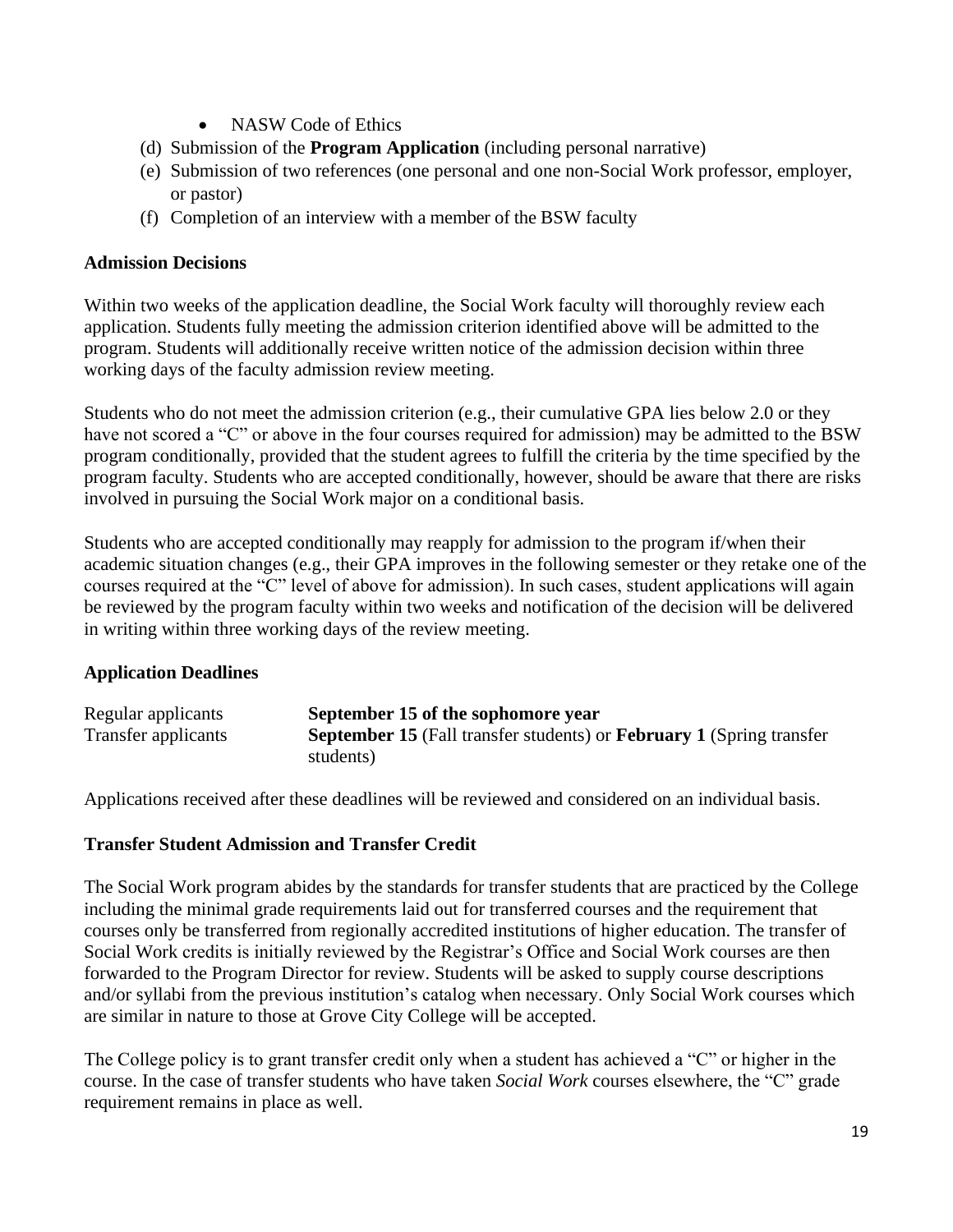If a student meets the criterion for general admission as a transfer student at Grove City College, they are fully eligible to enroll in Social Work courses and to apply for the BSW major by the **September 15** deadline (for Fall transfer students) or by **February 1** (for Spring transfer students).

Transfer applicants must complete the following actions and submit the following documents to be considered for admission to the Program:

• A signed **Policy Compliance Form** indicating that the student has read and agrees to comply with the expectations outlined in the following:

> The Student Handbook The Expectations for Continuation, Criterion for Dismissal, and Grievance Policy The NASW Code of Ethics

- The **Program Application** (including personal narrative)
- Two references (one personal and one non-Social Work professor, employer, or pastor)
- Interview with a member of the BSW faculty

Within two weeks of the application deadline, the Social Work faculty will review each application. Students meeting the above admission criterion will be admitted to the program. Students will additionally receive written notice of the admission decision within three working days of the faculty review meeting.

In order to maintain the distinctiveness of our program, we have identified courses that are core to the BSW experience at Grove City College. Therefore, the following courses may not be transferred by incoming BSW students:

Human Behavior in the Social Environment I Generalist Practice I and II International Social Development Administration in Social Work Social Work Capstone Field Placement Field Placement Seminar

The following courses may be transferred:

Introduction to Social Work Human Diversity Child Welfare **Statistics** Research Methods Human Behavior in the Social Environment II (course must have focused on organizations and communities)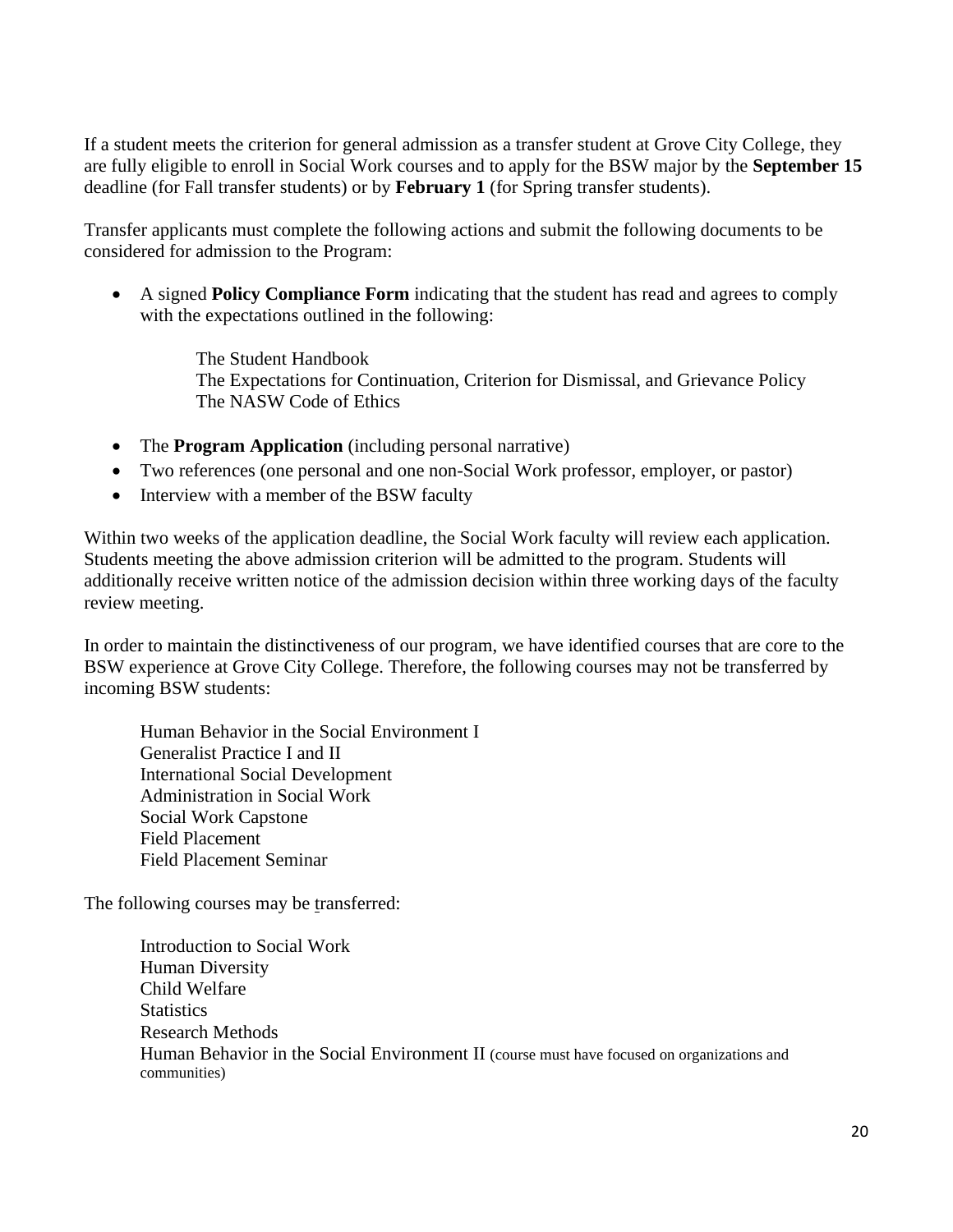Any of the following four courses may be transferred and fulfill the 3-credit Social Work elective requirement. If students transfer more than one of these courses, however, the additional credits will be counted as general elective credit.

Abnormal Psychology Social Psychology Gerontology **Macroeconomics** 

Note: The Field Placement and the Field Placement seminar must be completed at Grove City College.

# <span id="page-20-0"></span>**Academic Performance Expectations**

Grove City College maintains high academic and ethical standards for both faculty and students. Students have the right to expect competence in faculty instruction and fairness in student assessment. Faculty members have the right to expect students to complete the assignments and expectations that are outlined in the syllabus (which is treated as a contract between the faculty member and each student).

These rights require an atmosphere of trust and mutual respect which grows out of our Christian commitments. Faculty trust students to complete assignments and exams without cheating or plagiarizing. Students trust faculty to provide competent instruction and to make fair and reasoned judgements in assessing student performance. When trust is violated, we commit ourselves to seeking reconciliation through an honest and fair process of dialogue and exploration. To maintain an environment of utmost integrity, all Grove City College students are subject to the expectations of the **Honesty in Learning Policy** as detailed in **The Crimson** [\(http://www.gcc.edu/Portals/0/Crimson\\_2017-](http://www.gcc.edu/Portals/0/Crimson_2017-18.pdf) [18.pdf\)](http://www.gcc.edu/Portals/0/Crimson_2017-18.pdf). Program faculty are additionally responsible to handle perceived **Honesty in Learning Policy** violations in the manner detailed in **The Crimson**.

To reiterate these important points, the rights and responsibilities of Grove City College faculty and students are as follows:

Faculty will:

- 1. Receive respect from all students.
- 2. Develop course syllabi according to the standards stated in the Faculty Handbook.
- 3. Establish reasonable course expectations and to state them clearly at the beginning of the course.
- 4. Identify and communicate the form and style of student evaluation to be utilized.
- 5. Expect students to complete all requirements outlined in the course syllabus.
- 6. Expect students to be responsible for what occurs in each class session, regardless of whether the student was in attendance.

Students will:

1. Receive respect from all faculty members.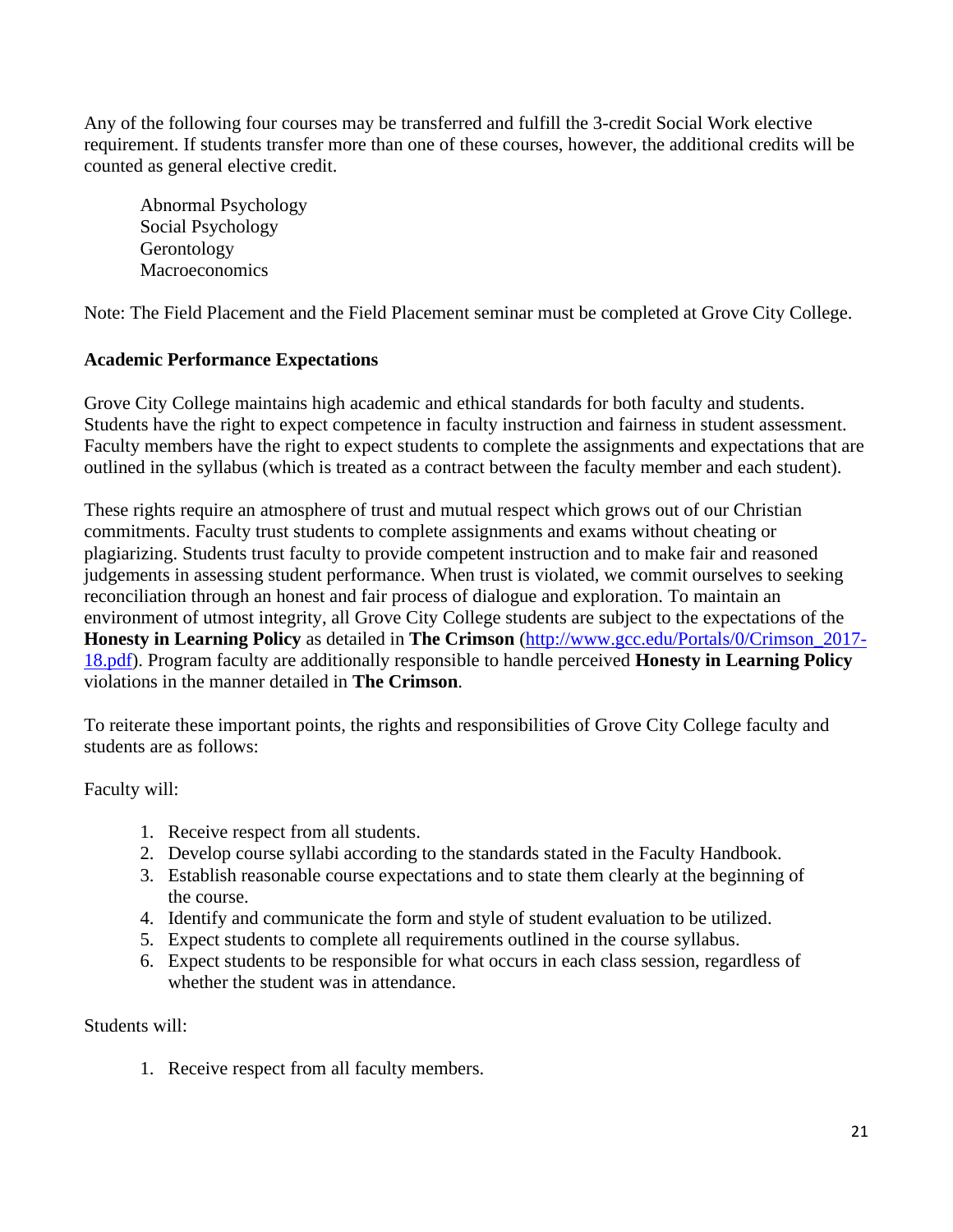- 2. Expect faculty to adhere to the syllabus with any minor changes announced in advance. Major or substantive additions to the syllabus *may not be made* after the beginning of the course.
- 3. Expect faculty to outline their assessment procedures in the syllabus.
- 4. Receive the results of papers and exams within a reasonable amount of time.
- 5. Receive fair and objective evaluations.
- 6. Expect regular class meetings unless alternative arrangements are made in advance.
- 7. Expect grades based on clearly-articulated expectations.
- 8. Expect freedom from any and all forms of discrimination.

Academic expectations of students in the BSW major include:

- Maintenance of a major GPA of 2.5
- Fulfillment of the policies and expectations of the Field Placement Manual
- A mid-year (at the end of the first semester) evaluation from the Field Instructor indicating that satisfactory progress is being made toward competent, ethical practice
- A final evaluation in the Field Placement which affirms the student is adequately prepared to graduate as a beginning generalist Social Work practitioner. Specific expectations are detailed in the Field Placement Manual.

BSW students who do not maintain a major GPA of 2.5 will be placed on academic probation. They will be notified by the Program Director of their probationary status and given one semester to raise their major GPA to the required level. Students who do not raise their MGPA to 2.5 within one semester will be dismissed from the BSW program (see Dismissal Policy below). All students should note, however, that many graduate institutions require an MGPA of 3.0 in order for Social Work courses to qualify for advanced standing.

### <span id="page-21-0"></span>**Professional Performance Expectations**

Due to the nature of Social Work practice and the expectations of professionalism, continuance in the program is not solely academic, but also includes professional behaviors and practices. All BSW students agree to comply with the standards outlined in the Student Handbook, the NASW Code of Ethics, and Field Placement Manual. Faculty members regularly evaluate students' professional performance in several ways including, but not limited to the following criterion:

### **1. Basic professional practice competencies**

Communication: Effective oral and written skills, appropriate interpersonal skills including the ability to take responsibility for one's actions and decisions and the ability to identify and acknowledge limitations, adherence to confidentiality

Critical thinking: The ability to plan, monitor, and evaluate practice interventions and practice, the ability to articulate the planned change process

Effective self-care and coping skills: The ability to handle stress appropriately using self-care techniques, demonstration of emotional regulation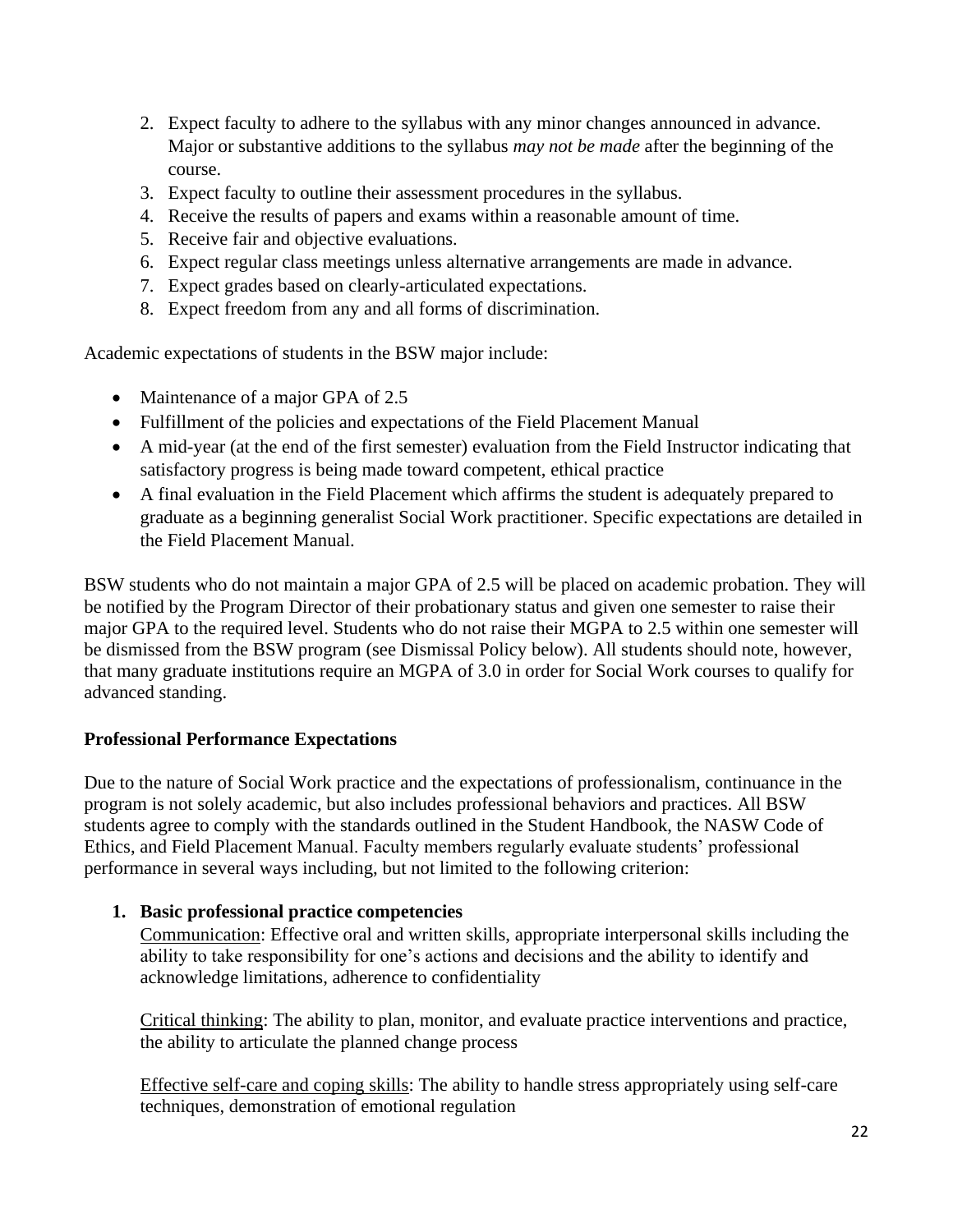Emotional maturity: Appropriate self-disclosure, respectful and non-discriminatory relationships with clients, peers, colleagues, Field Instructor, and faculty, use of compassion and empathy, use of assertive problem-solving strategies

### **2. Professional judgement**

Ethical behavior: Demonstration of ethical decisions and behaviors in the classroom and the Field Placement settings

Committed to professional learning: Responsible for learning and seeking feedback whenever possible, engagement in learning, teachable and humble posture, and a desire to grow professionally

Self-awareness: Awareness of one's own attitudes and beliefs and their impact on practice, acknowledgement of and healthy response to instances when personal values interfere with professional practice

All faculty are involved in the formation of a student's professionalism and are responsible for reporting concerns to the Program Director and other faculty as appropriate to assure ethical practice and academic achievement. The process employed for reporting and reviewing a concern relative to a student's performance will be based on the severity of the issue. If the concern is Field Placementrelated or is affecting performance in the Field Placement, relevant information may be disclosed to the Field Instructor per the Release of Information form which all students sign when they are accepted into the program.

In most instances, a faculty member will address concerns directly with a student and establish a plan of action with the student to resolve the concern. Faculty will inform the Program Director of the concerns so that any pattern of behavior is identified and addressed in a timely manner. Documentation of individual meetings, concerns addressed, and plans of action will be completed and maintained by the concerned faculty member. If the concern is Field Placement- related, the Field Placement Director may additionally offer to meet with the Field Instructor and the student.

In the event that concerns are unresolved or of a more serious nature, the following procedures will be followed.

- 1. A meeting will be conducted **within five class days** with the student, the involved faculty member, the Advisor, and the Program Director. If the problem is related to the Field Placement, the Field Instructor will be included.
- 2. The Program Director will discuss the outcome of this meeting with the Chair of the Department of Psychology and Social Work and the Dean. The impacted student will be invited to be present in this meeting. Possible outcomes of this meeting include:
	- Continuation in the program with no restrictions
	- Probationary status
	- Termination from the program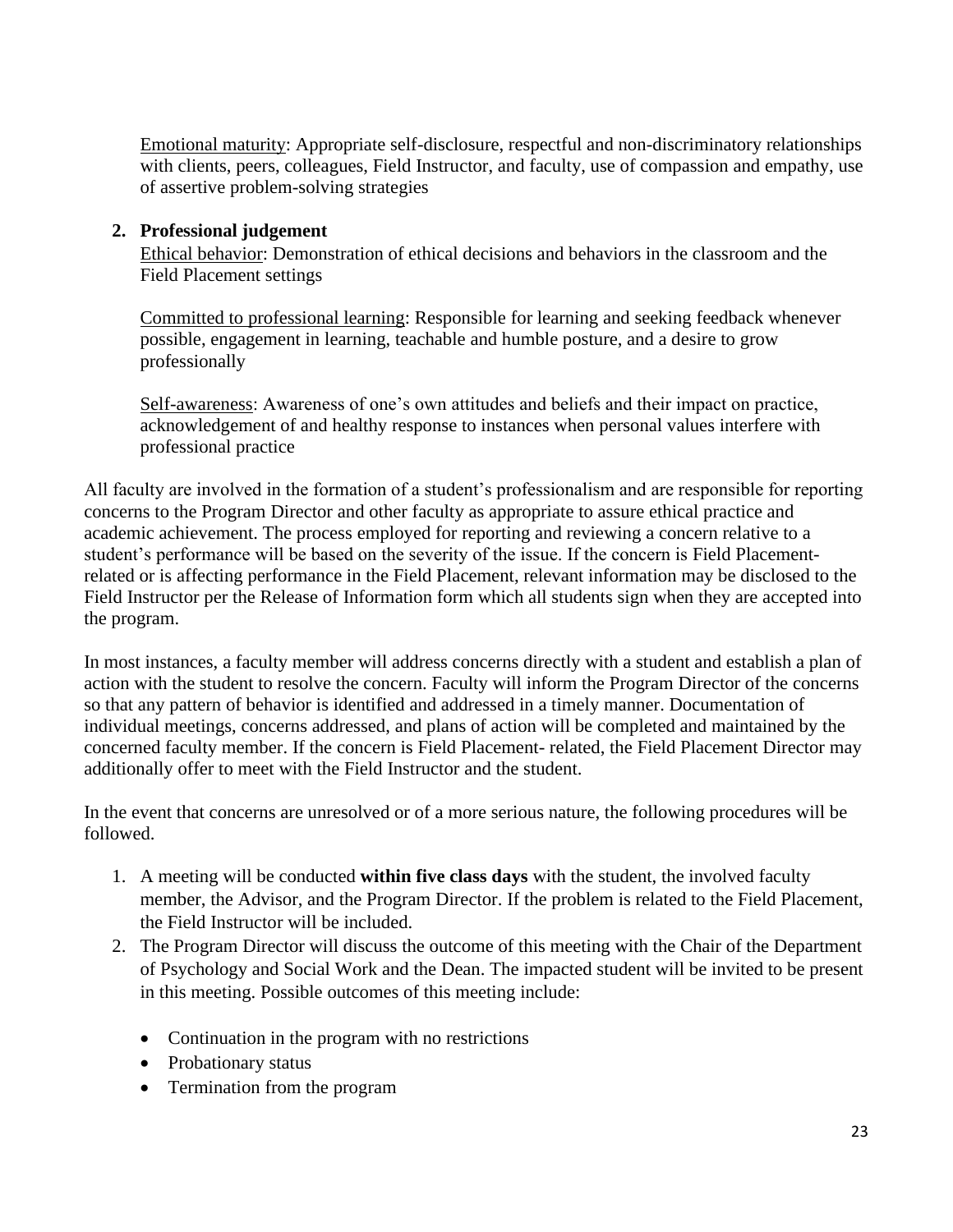Following this meeting, a letter will be written by the Program Director **within three working days** documenting the outcome and any actions taken. This letter will be sent to the student, concerned faculty member, Advisor, Field Placement Director, Department Chair, and the Dean. If the matter is related to the Field Placement, a copy will be mailed to the Field Instructor. The Program Director will also write a summary of the meeting and maintain this documentation.

In the event of probationary status, the student will be advised in writing **within three working days** of the actions and time frame necessary to address the concerns. Examples of actions include, but are not limited to, future meetings with the student's Advisor, seeking outside assistance, re-evaluating academic load and readiness for the major, and increasing the level of a specific professional competency in the Field Placement.

### <span id="page-23-0"></span>**Expectations for Continuation**

Upon admission into the Social Work program, a cumulative GPA (of all courses) of 2.0 must be maintained in order for the student to continue in the program. Probation will be automatic if the student's cumulative GPA Falls below the minimum 2.0. Students on probation will have one semester to raise their GPA to the required level. After one semester of probation, students with a continued GPA below 2.0 will be automatically dismissed from the program. If dismissal from the major occurs, students may reapply to the major after the completion of another semester, recognizing that readmission is not automatic and that the GPA minimum requirement of 2.0 remains in place.

Upon admission into the program, students must demonstrate ethical behavior, academic integrity, and appropriate interpersonal skills in order to continue in the Social Work program. Accordingly, students are expected to:

- Adhere to the professional values and ethics articulated in the NASW Code of Ethics
- Demonstrate respect for the value and dignity of all persons
- Demonstrate respect for persons of differing values, religious beliefs, races, ethnicities, and socioeconomic backgrounds
- Demonstrate qualities of compassion, responsibility, integrity, creativity, patience, and perseverance
- Demonstrate competence and professionalism in written and oral communication

### <span id="page-23-1"></span>**Dismissal from the Social Work Program**

A. All BSW students are entirely subject to the broader institutional policies and expectations of Grove City College. Standards related to student conduct are clearly delineated in the *Crimson*. While conduct violations are formally addressed through the *Student Life and Learning* department, BSW students will be dismissed from the program if they commit serious conduct or legal violations during their time as a student. Examples of such violations include, *but are not limited to*, underage drinking, theft, and the possession of illegal drugs.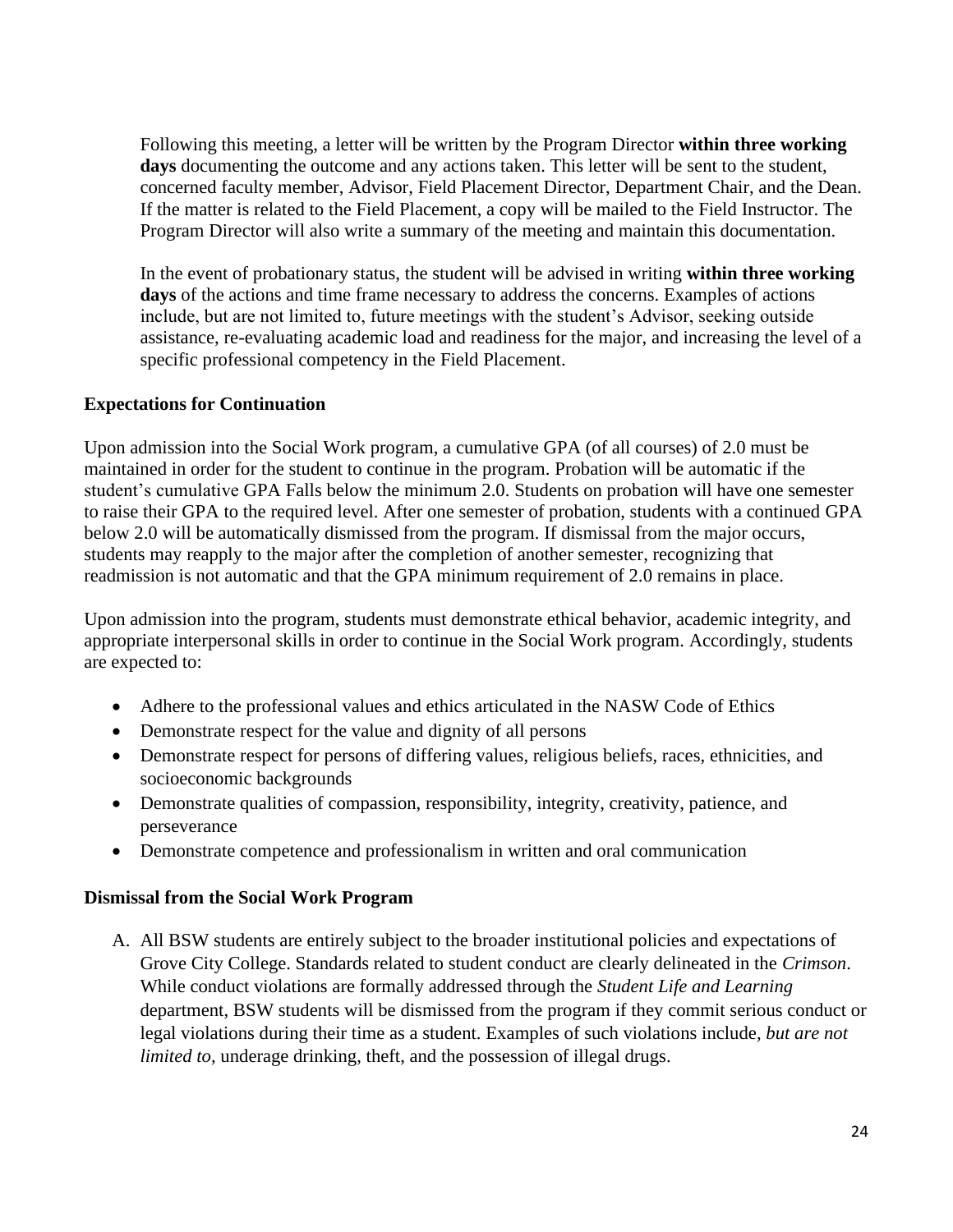- B. A student will be dismissed from the program if his/her major GPA Falls below the minimum 2.5 requirement for two consecutive semesters. Students will be notified of their status through a letter written by the Program Director.
- C. A student may also be dismissed from the program if he/she fails to demonstrate ethical behavior, academic integrity, or the baseline interpersonal skills required of Social Work majors. As indicated in the above section, we favor a developmental approach by which students are given opportunities to grow and learn whenever possible. There may be rare documented cases, however, where intentional and serious patterns of unethical behavior or a pervasive lack of professionalism make the student incompatible with the expectations of the program. Examples of behaviors potentially leading to program dismissal include, *but are not limited to*, engagement in dual relationships that violate professional boundaries, unwillingness to abide by the program policies, agency rules, and college standards of conduct, or dishonesty in academic work.

In such cases, students will be notified of their dismissal through a letter issued by the Program Director which carefully outlines the concern(s), a detailed description of the means of resolving the issue(s), and the rationale for the decision.

- D. Dismissal may additionally result from the failure on the part of the student to complete Field Placement tasks and to secure a placement by the date specified by the Program Director. In such cases, students will be notified of their dismissal through a letter issued by the Program Director.
- E. Dismissal may also result from the failure to perform competently and professionally in the Field Placement or the failure to complete 400-hours in the setting. If it becomes clear that the Field Placement cannot be reasonably completed because the student lacks acceptable levels of professional practice competence, the student may be removed from the Field Placement and dismissed as a BSW major. Students will be notified of their dismissal through a letter issued by the Program Director which carefully outlines the concern(s), previous means of resolving the issue(s), and the rationale for the decision.

### <span id="page-24-0"></span>**Grievance Procedures Related to Academic Issues**

The BSW program is committed to the same procedures for responding to academically-related grievances by either students or faculty members as practiced by our institution. A student accused of violating the **Honesty in Learning Policy** or who claims that a grade was unfairly determined may appeal. If a student feels that a Social Work faculty member has violated their academic rights and responsibilities, the following steps should be followed:

- a. The student should discuss the matter privately with the Social Work professor
- b. If no satisfactory resolution is reached, the student should appeal in writing to the Department Chair
- c. If the appeal is denied by the Department Chair, the student should appeal in writing to the Calderwood Dean
- d. If satisfactory resolution still has not occurred, the student should appeal in writing to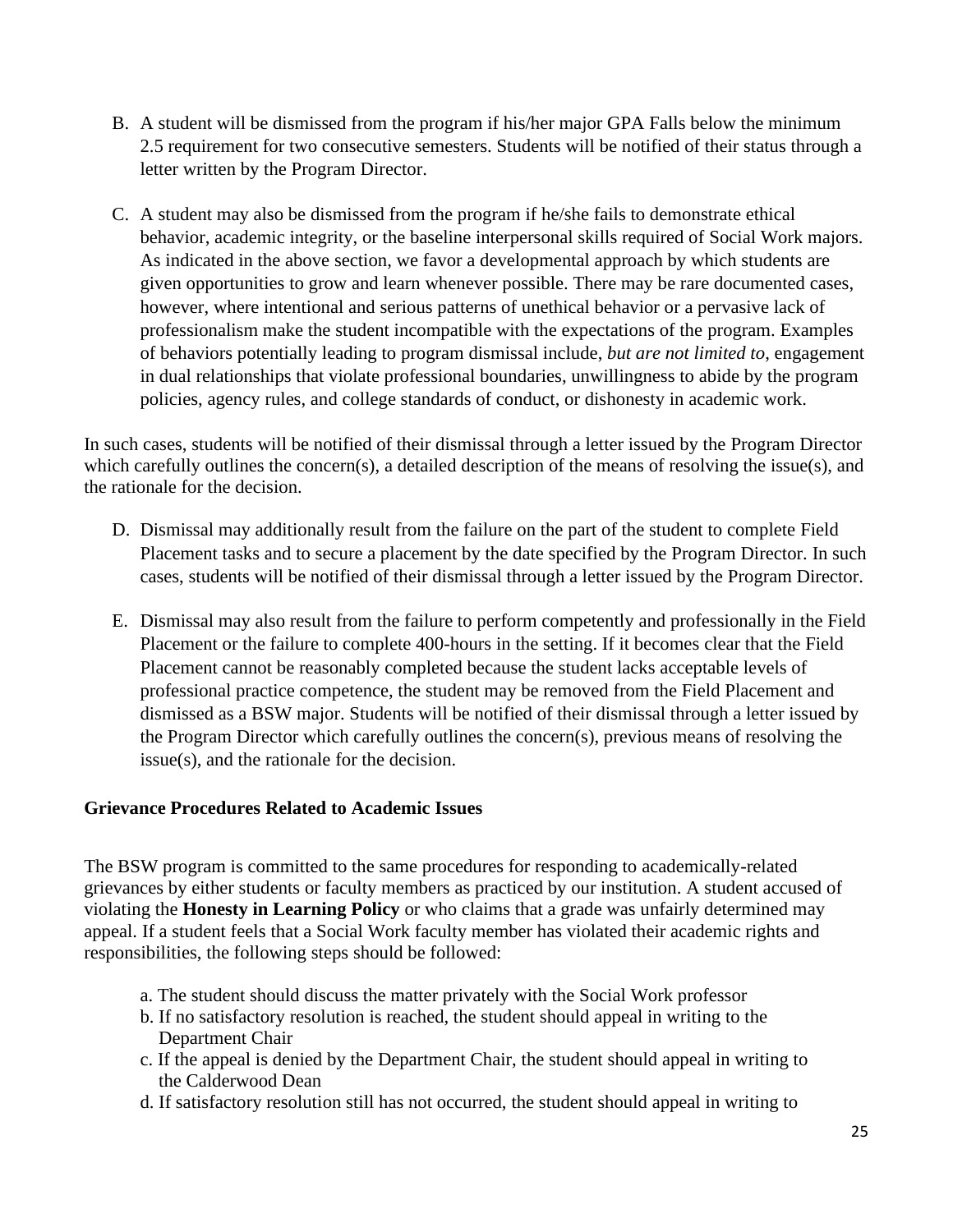the Provost. If the Provost determines that the appeal is not frivolous, the Provost will call a meeting of the Grade Appeals Committee. This Committee is chaired by the Provost and consists of two students, the Dean and Assistant Dean of the Calderwood School, the Dean and Assistant Dean of the Hopeman School, the Registrar, two appointed faculty representatives, and six elected faculty representatives.

- e. The Grade Appeals Committee will recommend, by majority decision, either to uphold or to deny the student's appeal. The student and professor may each present evidence in writing supporting their positions.
- f. If the appeal is upheld, the Provost, with advice from the Committee, will appoint a review committee of department personnel who will review the student's work and determine a grade. No further appeals will be permitted.

### <span id="page-25-0"></span>**Grievance Procedures Related to Professional Performance Issues**

Students may appeal any decisions reached by the Program Director, the Department Chair, or the Dean in relationship to professional performance issues. To do so, the following procedures should be followed:

1. Within **one month** of the alleged unfair treatment, students should submit a written statement of the grievance and the desired resolution to the Dean who will attempt to resolve the grievance through conferences with the involved parties. This resolution should be reached **within ten working days** of the Dean's receipt of the student's written statement.

2. If the student remains dissatisfied with the outcome, the Dean will assemble the Student Faculty Review Committee **within ten working days** of the written grievance to review the concern. The Student Faculty Review Committee will interview all involved parties and reach a decision by a simple majority vote. The Committee will then indicate their decision in writing to all of the involved parties **within 48 hours**.

All applicants to the BSW program are required to read and sign the Student Handbook, the Field Placement Manual, and the *Expectations for Program Continuation, Criterion for Dismissal, and Grievance Policy* which each outline the above criterion for the evaluation of academic and professional performance as well as a detailed explanation of the Program's grievance policies and procedures.

### <span id="page-25-1"></span>**Field Placement Procedure**

The Social Work program determines eligibility for the Field Placement based on a specific set of criteria. Below are the requirements that must be met in order to be eligible for consideration for Field Placement.

- 1) Senior status in the Social Work program
- 2) A 2.5 Major GPA
- 3) A meeting with the Field Placement Director
- 4) Completion of the Field Placement Application

After meeting with the Field Placement Director to discuss placement options, students will contact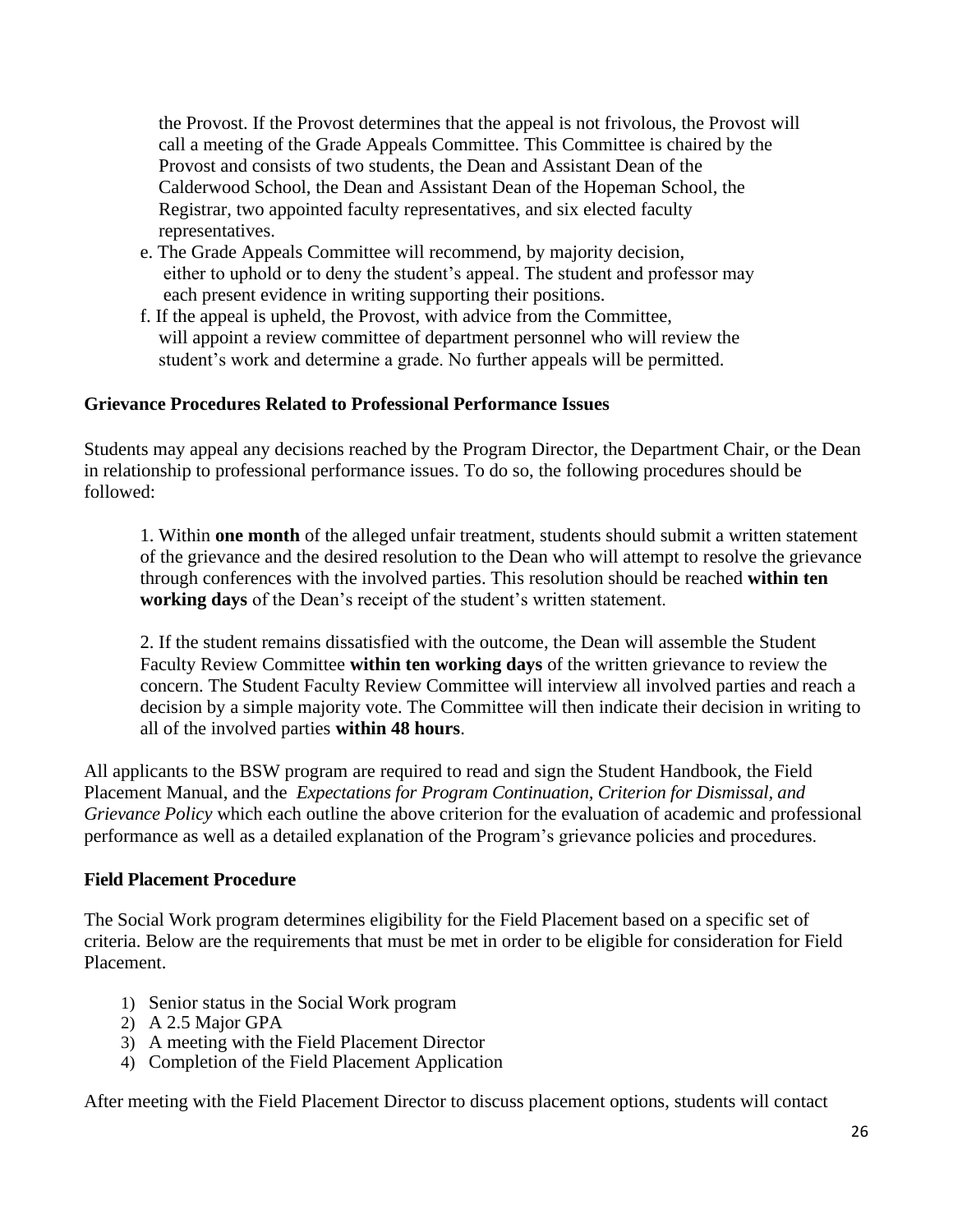the selected agency or agencies and send a resume and cover letter to the appropriate person. The student will then call the agency to arrange an interview. At least two interviews should be completed by the end of March. The student's Field Placement for the Fall must be solidified by the end of the Spring semester.

A minimum of 400 hours of Field Placement is required of all Social Work majors. These hours are completed in the senior year. Each student will complete 200 hours in the Fall of their senior year and the remaining 200 hours in the Spring semester of their senior year. The only exception would be if a student completed an international Field Placement and met their 400-requirement goal in one semester. This experience requires two (2) full days on Tuesdays and Thursdays with any incomplete hours to be made up a third day of the week.

Students should review the **Field Placement Manual** for more detailed information about the Field Placement.

# <span id="page-26-0"></span>**Advising**

When a student identifies interest in the BSW major (including incoming Freshman or those who have not yet been admitted officially into the major), he/she will be assigned to a Social Work faculty Advisor. The Advisor is not only for assistance with academic questions or registering for classes, but provides an ongoing student-faculty relationship throughout a student's academic career. Students are encouraged, at a minimum, to meet with their Advisor once per semester to evaluate progress and address any points of concern. As a part of the Advising role, faculty also frequently assist students in preparation for graduate education by researching programs and writing recommendation letters.

### <span id="page-26-1"></span>**Student Educational Records**

All educational records of Grove City College students are maintained in accordance with the Family Educational Rights and Privacy Act of 1974 (FERPA). Student files maintained by the Social Work Program are kept under locked access. Access to individual student files will be limited to the Social Work faculty. Individual Social Work students may access all information in their own files excluding any personal recommendations that have been noted for non-release.

### <span id="page-26-2"></span>**Benefits of Professional Accreditation**

In most cases, Social Work licensure exams can only be taken by students who have graduated from a CSWE-accredited program. Although it varies by state, most students seeking licensure after graduation will be eligible to take a license exam after completing their BSW degree at Grove City College.

A Master's degree in Social Work (MSW) is considered the "terminal" degree in Social Work. This means that once a student has completed the MSW, they can typically hold most positions in the field (with the exception of teaching) without further academic training. Many graduate schools will grant "advanced standing" to students who have completed a CSWE-accredited BSW degree. "Advanced standing" means that the graduate program will waive a certain number of credit hours from the graduate program. In some graduate programs, this may save the student one to two semesters of course work. **Students should be aware that in order for undergraduate courses to transfer to a**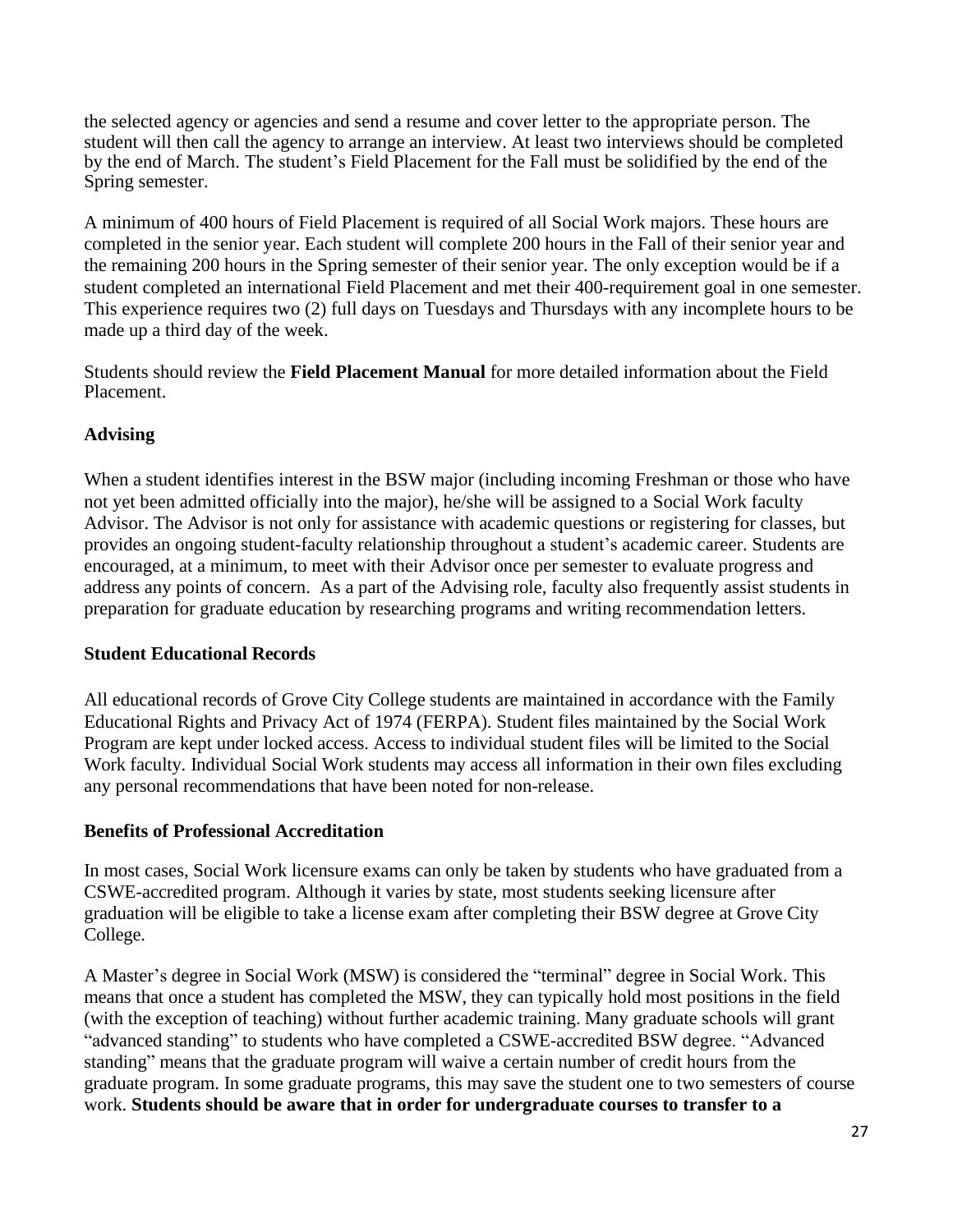### **graduate school of Social Work for "advanced standing", a "B" or above course grade is generally required.**

# <span id="page-27-0"></span>**Social Work Organizations**

Students are encouraged to join professional and on-campus organizations as ways of networking with peers and the broader discipline.

## <span id="page-27-1"></span>**National Association of Social Workers (NASW)**

NASW is the largest professional organization for Social Workers in the United States. It provides leadership on social issues at the national level, supports a wide variety of social legislation beneficial to Social Workers, publishes a monthly journal, and is dedicated to encouraging high standards of Social Work practice.

### <span id="page-27-2"></span>**North American Association of Christians in Social Work (NACSW)**

NACSW focuses on assisting members in integrating aspects of the Christian faith and Social Work practice. The organization provides members with various resources that facilitate the integration of the Christian faith

and Social Work practice.

## <span id="page-27-3"></span>**Social Work and Psychology Association (SWAPA)**

SWAPA is a long-standing student-run organization at Grove City College that serves two purposes to its members—providing networking opportunities with students, alumni, and employers in the disciplines of psychology and Social Work, and hosting educational events related to contemporary topical interests in the discipline, information about graduate education, and future employment.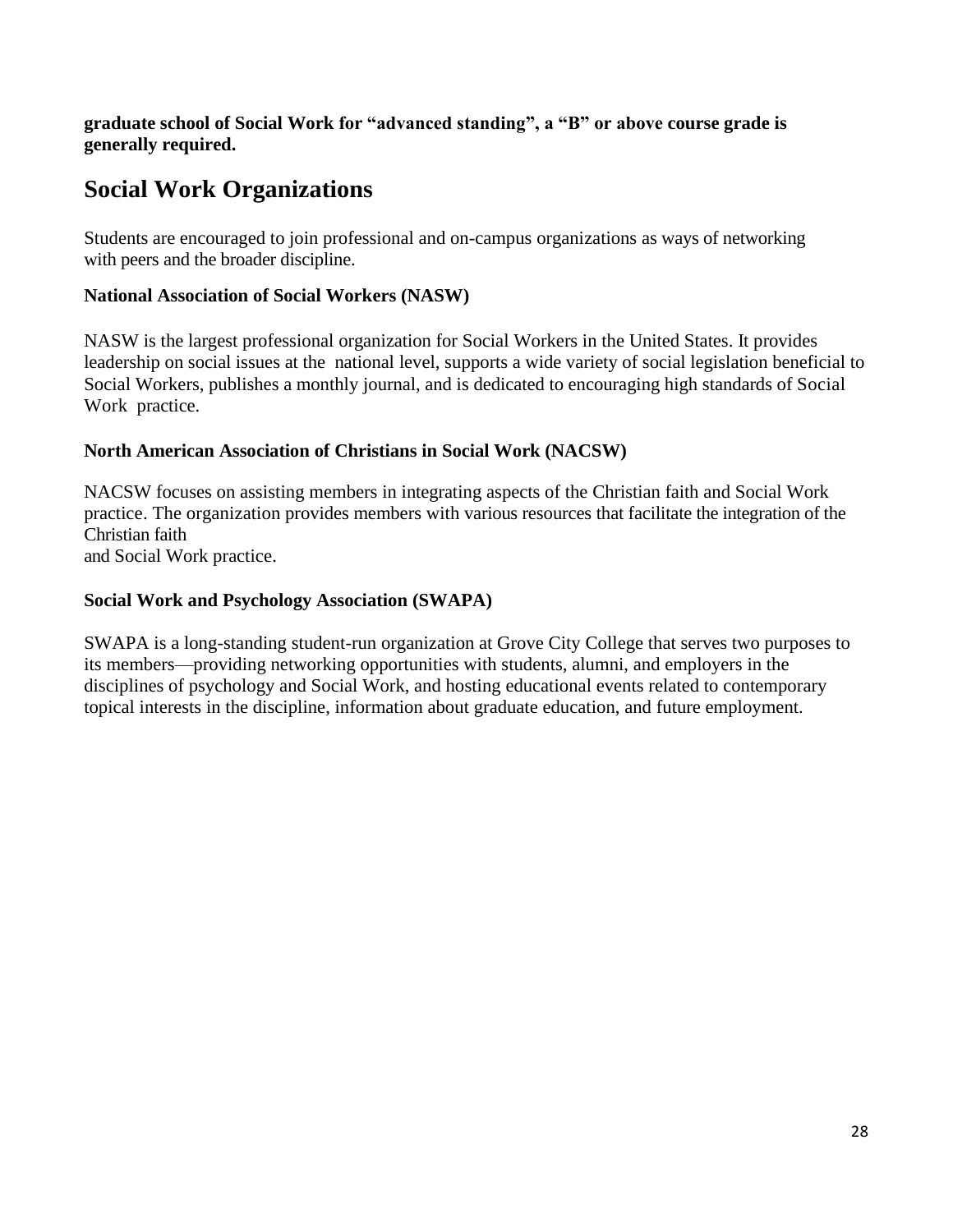<span id="page-28-0"></span>**Program Documents**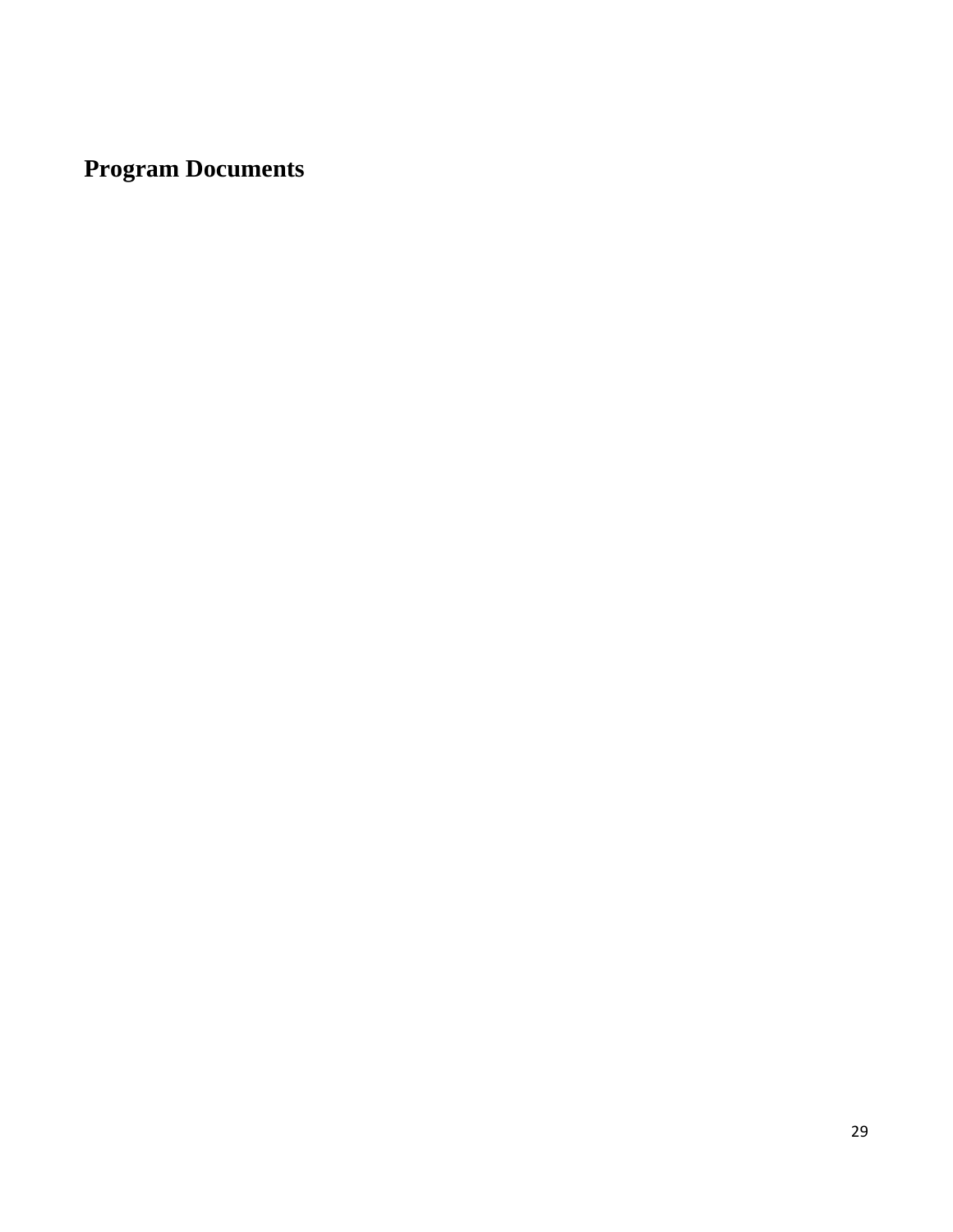

# **BSW Program Application**

<span id="page-29-0"></span>

| E-mail address: <u>experience</u> and the contract of the contract of the contract of the contract of the contract of the contract of the contract of the contract of the contract of the contract of the contract of the contract |        |       |          |
|------------------------------------------------------------------------------------------------------------------------------------------------------------------------------------------------------------------------------------|--------|-------|----------|
|                                                                                                                                                                                                                                    |        |       |          |
|                                                                                                                                                                                                                                    | Street |       |          |
|                                                                                                                                                                                                                                    | City   | State | Zip Code |
| Date of Birth (month/day/year): $\frac{1}{\sqrt{2}}$                                                                                                                                                                               |        |       |          |
| <b>Racial/Ethnic Background</b>                                                                                                                                                                                                    |        |       |          |
| <b>African American</b>                                                                                                                                                                                                            |        |       |          |
| American Indian/Native American                                                                                                                                                                                                    |        |       |          |
| ___Asian American                                                                                                                                                                                                                  |        |       |          |
| Pacific Islander                                                                                                                                                                                                                   |        |       |          |
| Other Latino/Hispanic                                                                                                                                                                                                              |        |       |          |
| White (non-Hispanic)                                                                                                                                                                                                               |        |       |          |
| Other (please specify)                                                                                                                                                                                                             |        |       |          |
| <b>Academic Qualifications</b>                                                                                                                                                                                                     |        |       |          |
| Cumulative GPA: ____________                                                                                                                                                                                                       |        |       |          |
| Number of credit hours competed to date:                                                                                                                                                                                           |        |       |          |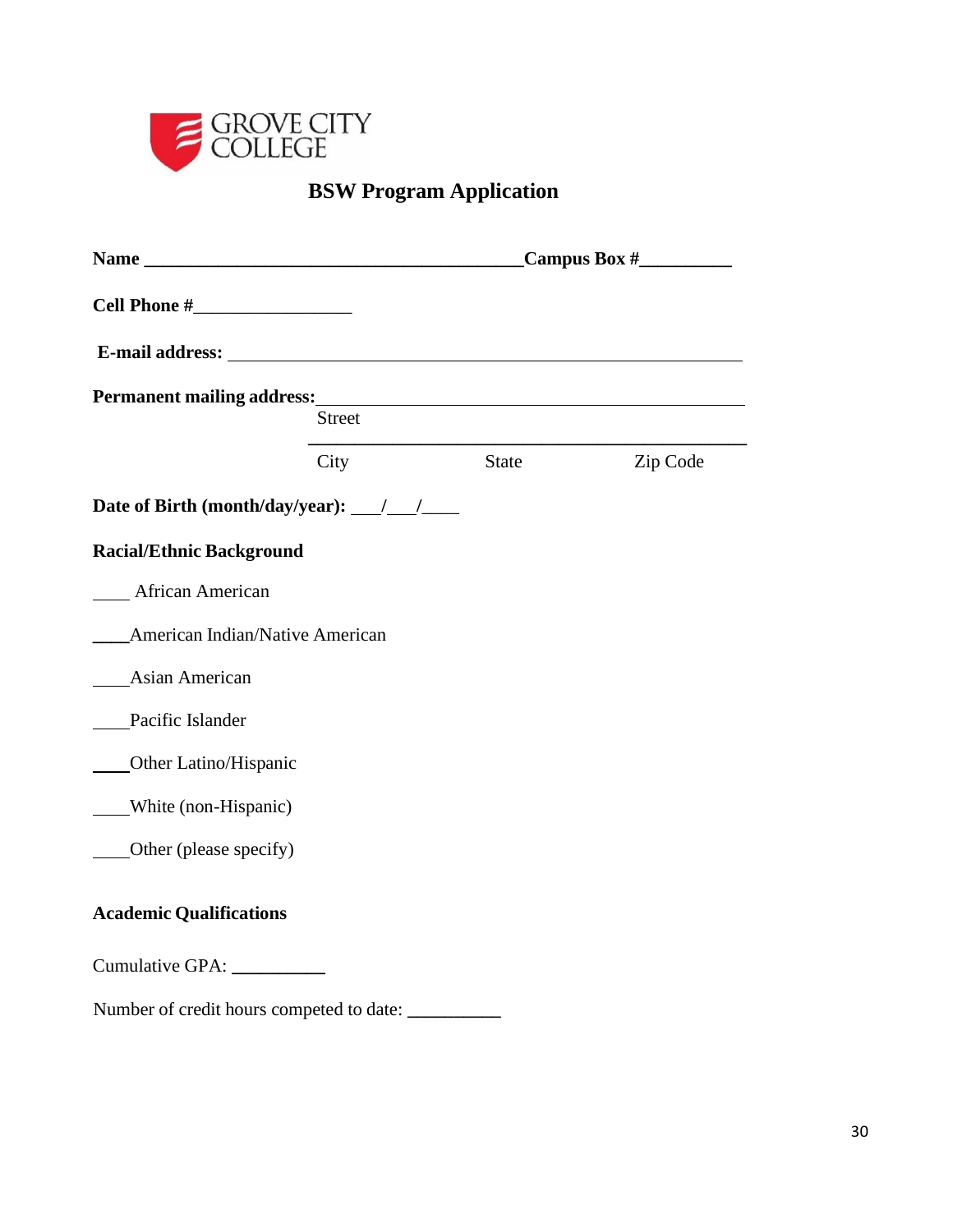# **Other college(s) attended**

College/University: Major: Dates of Attendance: \_\_\_\_\_\_\_\_\_\_\_

Have you ever been dismissed from a Social Work program at another institution?

**\_\_\_\_** Yes **\_\_\_\_\_**No If yes, please explain:

# **Work History**

Please list the last three paid positions you have held beginning with the most recent.

| <b>Employer</b> | <b>Job Description</b> | <b>Dates of Service</b> |
|-----------------|------------------------|-------------------------|
| Name:           | Responsibilities:      | Dates:                  |
| Location:       |                        | Reason for leaving:     |
|                 |                        |                         |
|                 |                        |                         |
| Name:           | Responsibilities:      | Dates:                  |
| Location:       |                        | Reason for leaving:     |
|                 |                        |                         |
|                 |                        |                         |
| Name:           | Responsibilities:      | Dates:                  |
| Location:       |                        | Reason for leaving:     |
|                 |                        |                         |
|                 |                        |                         |
|                 |                        |                         |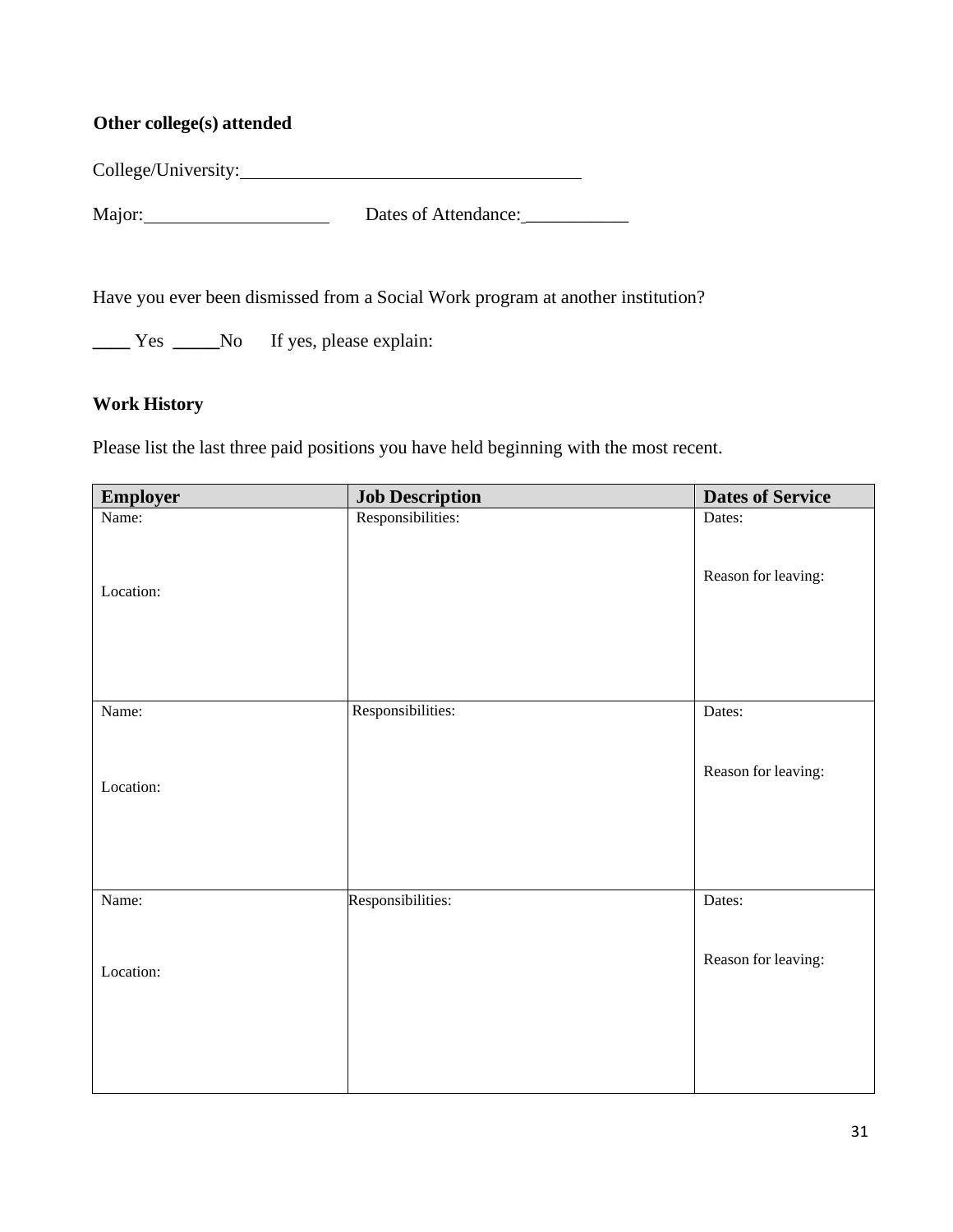## **Personal Narrative**

Respond to the below areas in a 2-3 page (typed, double-spaced) personal narrative that will assist us in understanding your motivation for pursuing a BSW degree. Please attach your response to this application.

- 1. What is your personal motivation for wanting to study Social Work?
- 2. What are your career goals?
- 3. What are your personal strengths and limitations related to a Social Work career?
- 4. What have been your experiences in helping others, including others with backgrounds and characteristics different from your own? Provide brief examples.

Signature

Date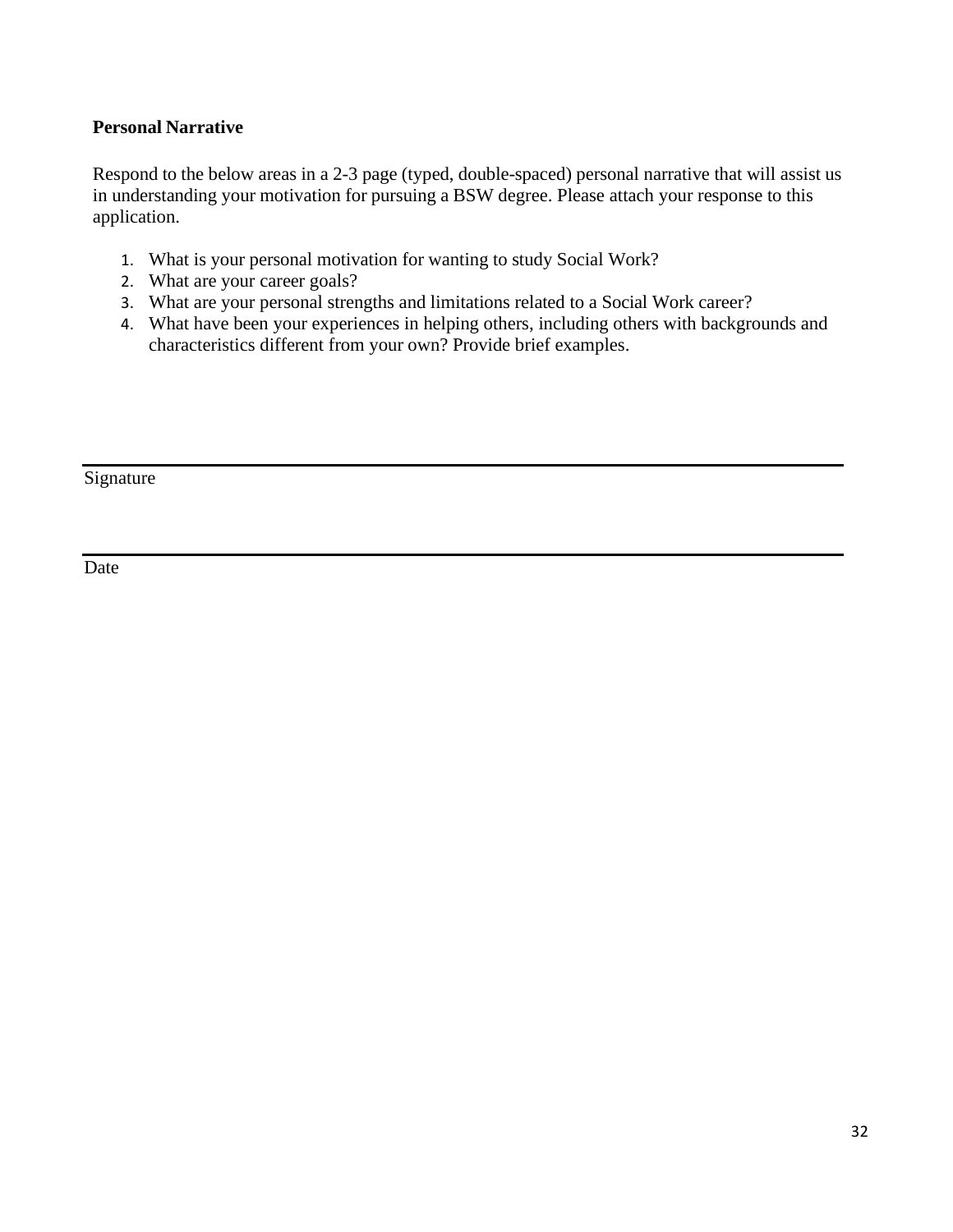

### **Letter of Recommendation BSW Program**

<span id="page-32-0"></span>Name of Applicant

The above individual is applying for admission to Grove City College's Bachelor of Social Work (BSW) program. Please provide an honest assessment of this applicant in order to assist us in determining this applicant's suitability for the program. Upon completion, please email or mail this form to:

Jennifer Hollenberger Field Placement Director Grove City College 100 Campus Drive Grove City PA 16127 hollenbergerjc@gcc.edu

How long have you known the applicant?

Nature of Relationship:

Please rate the applicant relative to other students or employees you have known:

|                                  | <b>Superior</b> | Good | Average | <b>Below</b><br>Average | Unsatisfactory | <b>Unknown</b> |
|----------------------------------|-----------------|------|---------|-------------------------|----------------|----------------|
| Service to others                |                 |      |         |                         |                |                |
| Academic potential               |                 |      |         |                         |                |                |
| Intellectual ability             |                 |      |         |                         |                |                |
| Maturity and emotional stability |                 |      |         |                         |                |                |
| Verbal communication skills      |                 |      |         |                         |                |                |
| Written communication skills     |                 |      |         |                         |                |                |
| Critical thinking ability        |                 |      |         |                         |                |                |
| Leadership potential             |                 |      |         |                         |                |                |
| Ability to work with others      |                 |      |         |                         |                |                |
| Self-awareness                   |                 |      |         |                         |                |                |
| Constructive use of feedback     |                 |      |         |                         |                |                |

Signature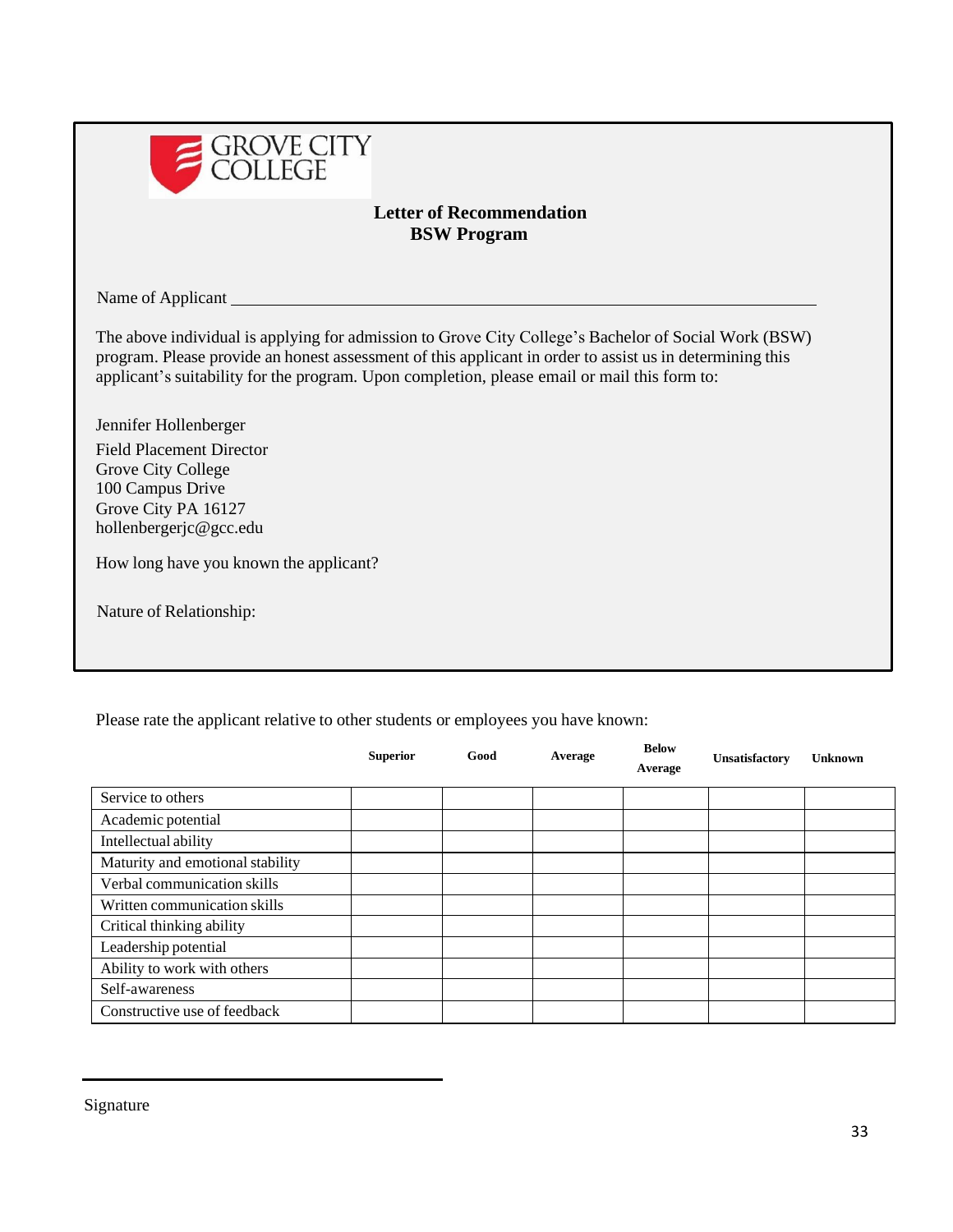

# <span id="page-33-0"></span>**Expectations for Program Continuation, Criterion for Dismissal, and Grievance Policies**

### **Academic Expectations**

Grove City College maintains high academic and ethical standards for both faculty and students. Students have the right to expect competence in faculty instruction and fairness in student assessment. Faculty members have the right to expect students to complete the assignments and expectations that are outlined in the syllabus (which is treated as a contract between the faculty member and each student).

These rights require an atmosphere of trust and mutual respect which grows out of our Christian commitments. To maintain an environment of utmost integrity, all Grove City College students are subject to the expectations of the **Honesty in Learning Policy** as detailed in **The Crimson** [\(http://www.gcc.edu/Portals/0/Crimson\\_2017-18.pdf\)](http://www.gcc.edu/Portals/0/Crimson_2017-18.pdf). Program faculty are additionally responsible to handle perceived **Honesty in Learning Policy** violations in the manner detailed in **The Crimson**.

Academic expectations of students in the BSW major include:

- Maintenance of a **major** GPA of 2.5
- Fulfillment of the policies and expectations of the Field Placement Manual
- A mid-year (at the end of the first semester) evaluation from the Field Instructor indicating that satisfactory progress is being made toward competent, ethical practice
- A final evaluation in the Field Placement which affirms the student is adequately prepared to graduate as a beginning generalist Social Work practitioner. Specific expectations are detailed in the Field Placement Manual.

BSW students who do not maintain a **major** GPA of 2.5 will be placed on academic probation. They will be notified by the Program Director of their probationary status and given one semester to raise their major GPA to the required level. Students who do not raise their MGPA (major GPA) to 2.5 within one semester will be dismissed from the BSW program (see below). All students should note, however, that many graduate institutions require an MGPA of 3.0 in order for Social Work courses to qualify for advanced standing.

As detailed in the Bulletin, any Grove City College students with a **cumulative** GPA below 2.0 will be placed on academic probation and given one semester to increase their cumulative GPA. Failure to do so will result in dismissal from the College.

### **Professional Performance Expectations**

Due to the nature of Social Work practice and the expectations of professionalism, continuance in the program is not solely academic, but also includes professional behaviors and practices. All BSW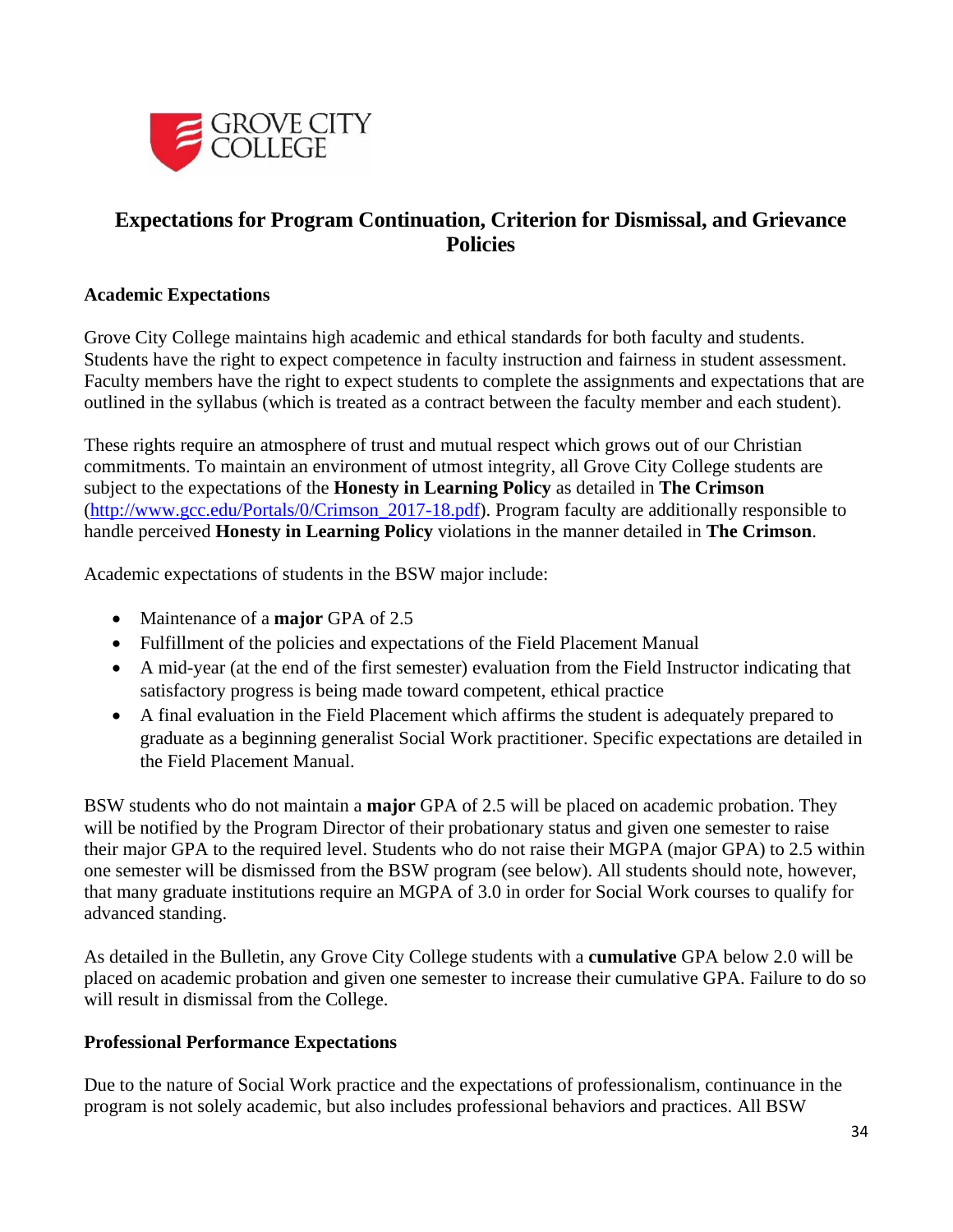students agree to comply with the standards outlined in the Student Handbook, the NASW Code of Ethics, and Field Placement Manual. Faculty members regularly evaluate students' professional performance in several ways including, but not limited to the following criterion:

### **3. Basic professional practice competencies**

Communication: Effective oral and written skills, appropriate interpersonal skills including the ability to take responsibility for one's actions and decisions and the ability to identify and acknowledge limitations, adherence to confidentiality

Critical thinking: The ability to plan, monitor, and evaluate practice interventions and practice, the ability to articulate the planned change process

Effective self-care and coping skills: The ability to handle stress appropriately using self-care techniques, demonstration of emotional regulation

Emotional maturity: Appropriate self-disclosure, respectful and non-discriminatory relationships with clients, peers, colleagues, Field Instructor, and faculty, use of compassion and empathy, use of assertive problem-solving strategies

### **4. Professional judgement**

Ethical behavior: Demonstration of ethical decisions and behaviors in the classroom and the Field Placement settings

Committed to professional learning: Responsible for learning and seeking feedback whenever possible, engagement in learning, teachable and humble posture, and a desire to grow professionally

Self-awareness: Awareness of one's own attitudes and beliefs and their impact on practice, acknowledgement of and healthy response to instances when personal values interfere with professional practice

### **Grievance Procedures Related to Academic Issues**

The BSW program is committed to the same procedures for responding to academically-related grievances as practiced by our institution. A student accused of violating the **Honesty in Learning Policy** or who claims that a grade was unfairly determined may appeal. If a student feels that a Social Work faculty member has violated their academic rights and responsibilities, the following steps should be followed:

- a. The student should discuss the matter privately with the Social Work professor
- b. If no satisfactory resolution is reached, the student should appeal in writing to the Department Chair
- c. If the appeal is denied by the Department Chair, the student should appeal in writing to the Calderwood Dean
- d. If satisfactory resolution still has not occurred, the student should appeal in writing to the Provost. If the Provost determines that the appeal is not frivolous, the Provost will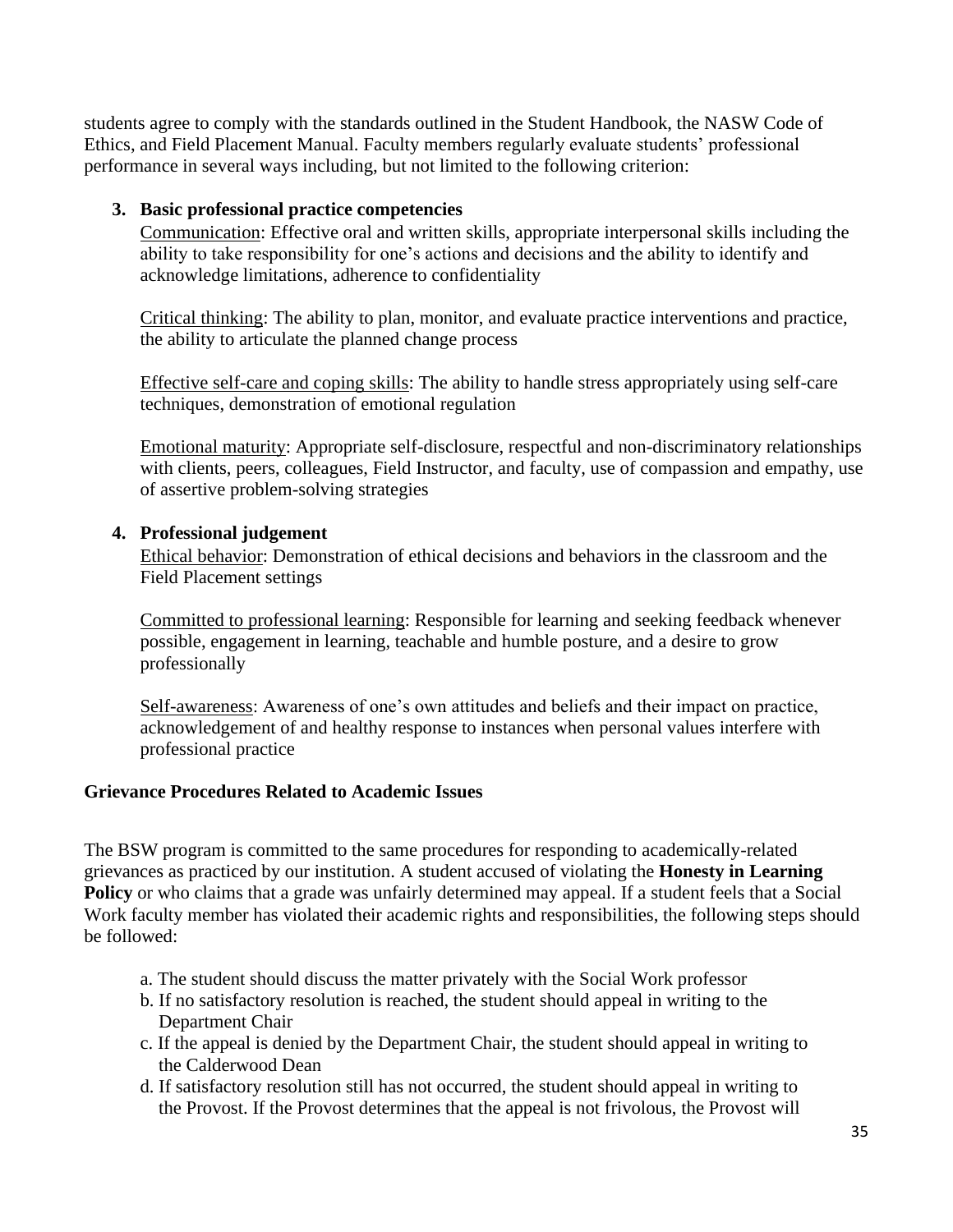call a meeting of the Grade Appeals Committee. This Committee is chaired by the Provost and consists of two students, the Dean and Assistant Dean of the Calderwood School, the Dean and Assistant Dean of the Hopeman School, the Registrar, two appointed faculty representatives, and six elected faculty representatives.

- e. The Grade Appeals Committee will recommend, by majority decision, either to uphold or to deny the student's appeal. The student and professor may each present evidence in writing supporting their positions.
- f. If the appeal is upheld, the Provost, with advice from the Committee, will appoint a review committee of department personnel who will review the student's work and determine a grade. No further appeals will be permitted.

### **Grievance Procedures Related to Professional Performance Issues**

Students may appeal any decisions reached by the Program Director, the Department Chair, or the Dean in relationship to professional performance issues. To do so, the following procedures should be followed:

1. Within **one month** of the alleged unfair treatment, students should submit a written statement of the grievance and the desired resolution to the Dean who will attempt to resolve the grievance through conferences with the involved parties. The Dean will review the appeal and issue a final decision in writing **within five working days** of the Dean's receipt of the student's written statement.

2. If the student remains dissatisfied with the outcome, students should submit a written statement of the grievance and the desired resolution to the Provost who will attempt to resolve the grievance through conferences with the involved parties. The Provost will review the appeal and issue a final decision in writing **within five working days** of the Provost's receipt of the student's written statement.

### **Dismissal from the BSW Program**

- A. All BSW students are entirely subject to the broader institutional policies and expectations of Grove City College. Standards related to student conduct are clearly delineated in the *Crimson*. While conduct violations are formally addressed through the *Student Life and Learning* department, BSW students will be dismissed from the program if they commit serious conduct or legal violations during their time as a student. Examples of such violations include, *but are not limited to*, underage drinking, theft, and the possession of illegal drugs.
- B. A student will be dismissed from the program if his/her MGPA (major GPA) Falls below the minimum 2.5 requirement for two consecutive semesters. Students will be notified of their status through a letter written by the Program Director.
- C. A student may also be dismissed from the program if he/she fails to demonstrate ethical behavior, academic integrity, or the baseline interpersonal skills required of Social Work majors. As indicated in the above section, we favor a developmental approach by which students are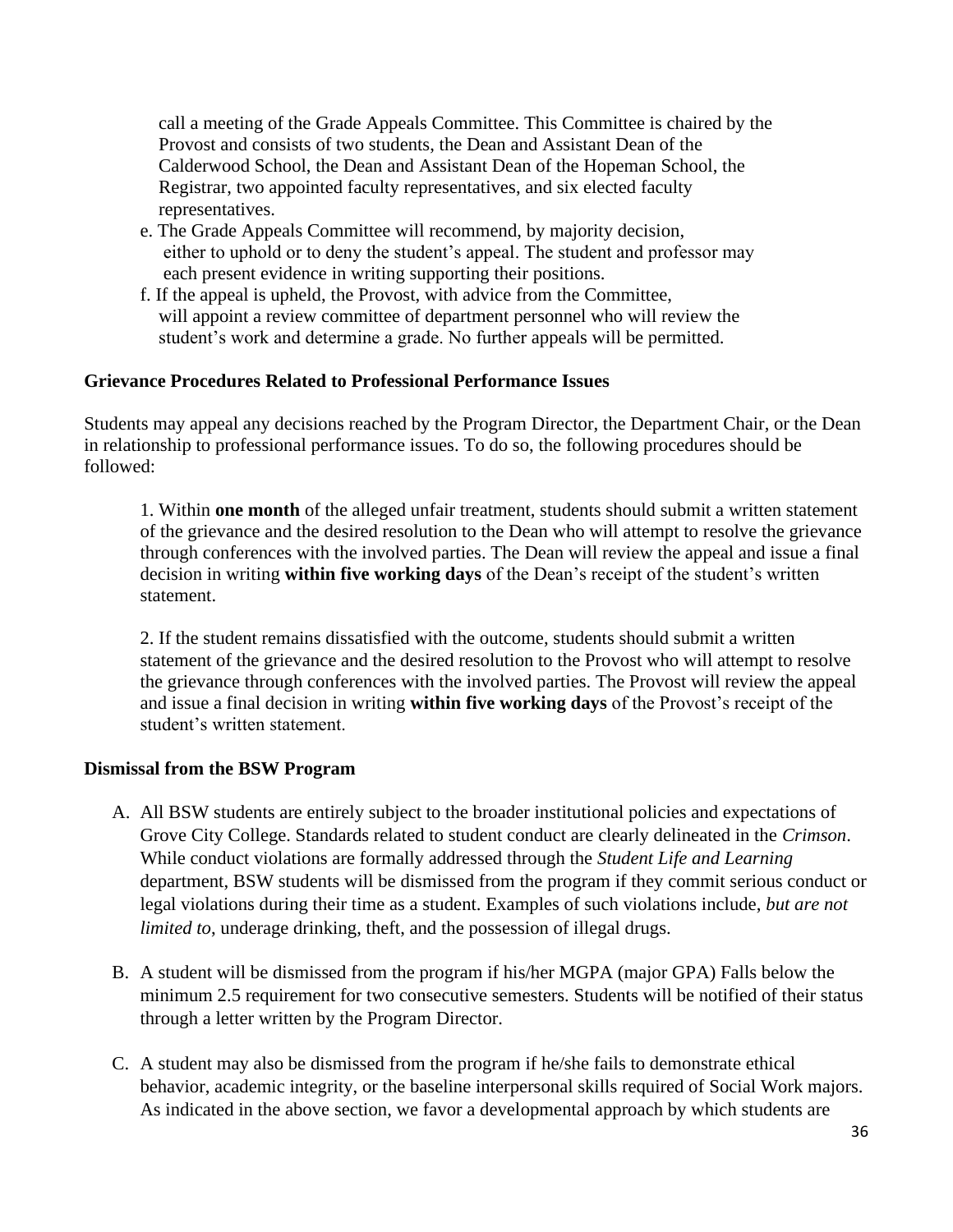given opportunities to grow and learn whenever possible. There may be rare documented cases, however, where intentional and serious patterns of unethical behavior or a pervasive lack of professionalism make the student incompatible with the expectations of the program. Examples of behaviors potentially leading to program dismissal include, *but are not limited to*, engagement in dual relationships that violate professional boundaries, unwillingness to abide by the program policies, agency rules, and college standards of conduct, or dishonesty in academic work.

In such cases, students will be notified of their dismissal through a letter issued by the Program Director which carefully outlines the concern(s), a detailed description of the means of resolving the issue(s), and the rationale for the decision.

- D. Dismissal may additionally result from the failure on the part of the student to complete Field Placement tasks and to secure a placement by the date specified by the Program Director. In such cases, students will be notified of their dismissal through a letter issued by the Program Director.
- E. Dismissal may also result from the failure to perform competently and professionally in the Field Placement or the failure to complete 400-hours in the setting. If it becomes clear that the Field Placement cannot be reasonably completed because the student lacks acceptable levels of professional practice competence, the student may be removed from the Field Placement and dismissed as a BSW major. Students will be notified of their dismissal through a letter issued by the Program Director which carefully outlines the concern(s), previous means of resolving the issue(s), and the rationale for the decision.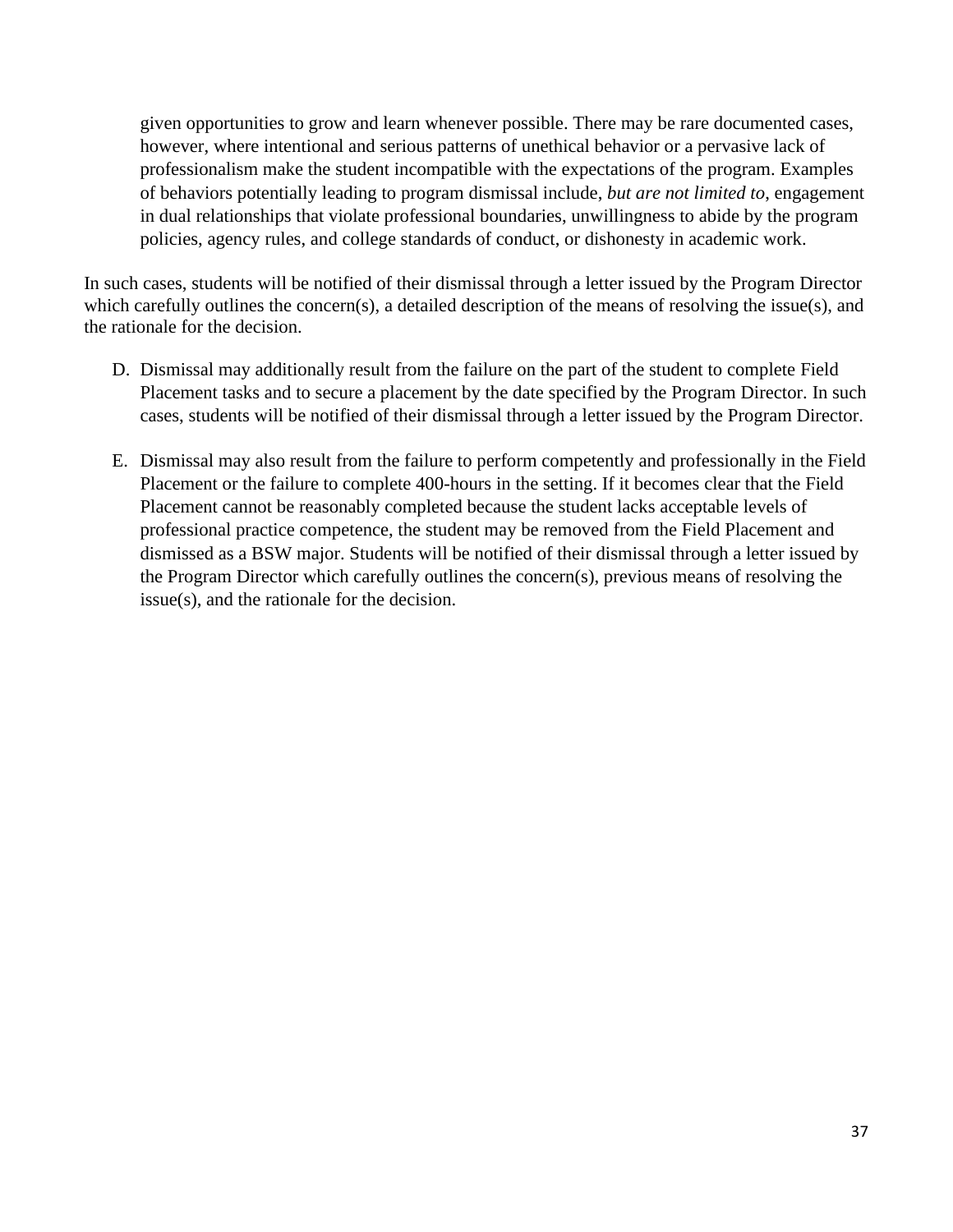# **NASW Code of Ethics**

#### <span id="page-37-0"></span>**Preamble**

The primary mission of the Social Work profession is to enhance human wellbeing and help meet the basic human needs of all people, with particular attention to the needs and empowerment of people who are vulnerable, oppressed, and living in poverty. A historic and defining feature of Social Work is the profession's focus on individual wellbeing in a social context and the wellbeing of society. Fundamental to Social Work is attention to the environmental forces that create, contribute to, and address problems in living.

Social Workers promote social justice and social change with and on behalf of clients. "Clients" is used inclusively to refer to individuals, families, groups, organizations, and communities. Social Workers are sensitive to cultural and ethnic diversity and strive to end discrimination, oppression, poverty, and other forms of social injustice. These activities may be in the form of direct practice, community organizing, supervision, consultation administration, advocacy, social and political action, policy development and implementation, education, and research and evaluation. Social Workers seek to enhance the capacity of people to address their own needs. Social Workers also seek to promote the responsiveness of organizations, communities, and other social institutions to individuals' needs and social problems.

The mission of the Social Work profession is rooted in a set of core values. These core values, embraced by Social Workers throughout the profession's history, are the foundation of Social Work's unique purpose and perspective:

- service
- social justice
- dignity and worth of the person
- importance of human relationships
- integrity
- competence

This constellation of core values reflects what is unique to the Social Work profession. Core values, and the principles that flow from them, must be balanced within the context and complexity of the human experience.

#### **Purpose of the NASW Code of Ethics**

Professional ethics are at the core of Social Work. The profession has an obligation to articulate its basic values, ethical principles, and ethical standards. The *NASW Code of Ethics* sets forth these values, principles, and standards to guide Social Workers' conduct. The *Code* is relevant to all Social Workers and Social Work students, regardless of their professional functions, the settings in which they work, or the populations they serve.

The *NASW Code of Ethics* serves six purposes:

The Code identifies core values on which Social Work's mission is based.

The *Code* summarizes broad ethical principles that reflect the profession's core values and establishes a set of specific ethical standards that should be used to guide Social Work practice.

The *Code* is designed to help Social Workers identify relevant considerations when professional obligations conflict or ethical uncertainties arise.

The *Code* provides ethical standards to which the general public can hold the Social Work profession accountable.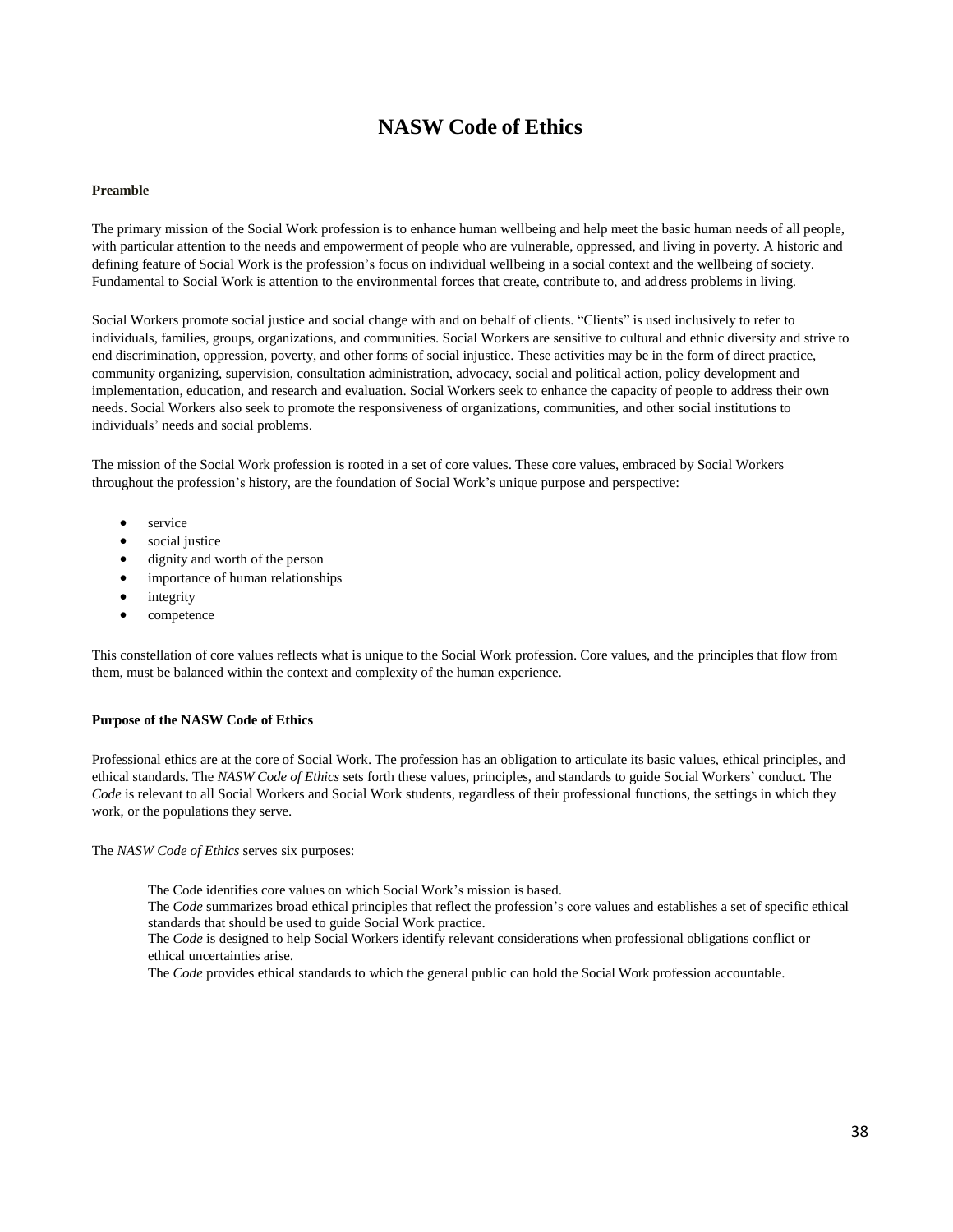The *Code* socializes practitioners new to the field to Social Work's mission, values, ethical principles, and ethical standards.

The *Code* articulates standards that the Social Work profession itself can use to assess whether Social Workers have engaged in unethical conduct. NASW has formal procedures to adjudicate ethics complaints filed against its members.\* In subscribing to this *Code*, Social Workers are required to cooperate in its implementation, participate in NASW adjudication proceedings, and abide by any NASW disciplinary rulings or sanctions based on it.

The *Code* offers a set of values, principles, and standards to guide decision making and conduct when ethical issues arise. It does not provide a set of rules that prescribe how Social Workers should act in all situations. Specific applications of the *Code* must take into account the context in which it is being considered and the possibility of conflicts among the *Code's* values, principles, and standards. Ethical responsibilities flow from all human relationships, from the personal and familial to the social and professional.

Further, the *NASW Code of Ethics* does not specify which values, principles, and standards are most important and ought to outweigh others in instances when they conflict. Reasonable differences of opinion can and do exist among Social Workers with respect to the ways in which values, ethical principles, and ethical standards should be rank ordered when they conflict. Ethical decision making in a given situation must apply the informed judgment of the individual Social Worker and should also consider how the issues would be judged in a peer review process where the ethical standards of the profession would be applied.

Ethical decision making is a process. There are many instances in Social Work where simple answers are not available to resolve complex ethical issues. Social Workers should take into consideration all the values, principles, and standards in this *Code* that are relevant to any situation in which ethical judgment is warranted. Social Workers' decisions and actions should be consistent with the spirit as well as the letter of this *Code*.

In addition to this *Code*, there are many other sources of information about ethical thinking that may be useful. Social Workers should consider ethical theory and principles generally, Social Work theory and research, laws, regulations, agency policies, and other relevant codes of ethics, recognizing that among codes of ethics Social Workers should consider the *NASW Code of Ethics* as their primary source. Social Workers also should be aware of the impact on ethical decision making of their clients' and their own personal values and cultural and religious beliefs and practices. They should be aware of any conflicts between personal and professional values and deal with them responsibly. For additional guidance Social Workers should consult the relevant literature on professional ethics and ethical decision making and seek appropriate consultation when faced with ethical dilemmas. This may involve consultation with an agency based or Social Work organization's ethics committee, a regulatory body, knowledgeable colleagues, supervisors, or legal counsel.

Instances may arise when Social Workers' ethical obligations conflict with agency policies or relevant laws or regulations. When such conflicts occur, Social Workers must make a responsible effort to resolve the conflict in a manner that is consistent with the values, principles, and standards expressed in this Code. If a reasonable resolution of the conflict does not appear possible, Social Workers should seek proper consultation before making a decision.

The *NASW Code of Ethics* is to be used by NASW and by individuals, agencies, organizations, and bodies (such as licensing and regulatory boards, professional liability insurance providers, courts of law, agency boards of directors, government agencies, and other professional groups) that choose to adopt it or use it as a frame of reference. Violation of standards in this *Code* does not automatically imply legal liability or violation of the law. Such determination can only be made in the context of legal and judicial proceedings. Alleged violations of the *Code* would be subject to a peer review process. Such processes are generally separate from legal or administrative procedures and insulated from legal review or proceedings to allow the profession to counsel and discipline its own members.

A code of ethics cannot guarantee ethical behavior. Moreover, a code of ethics cannot resolve all ethical issues or disputes or capture the richness and complexity involved in striving to make responsible choices within a moral community. Rather, a code of ethics sets forth values, ethical principles, and ethical standards to which professionals aspire and by which their actions can be judged. Social Workers' ethical behavior should result from their personal commitment to engage in ethical practice. The *NASW Code of Ethics* reflects the commitment of all Social Workers to uphold the profession's values and to act ethically. Principles and standards must be applied by individuals of good character who discern moral questions and, in good faith, seek to make reliable ethical judgments.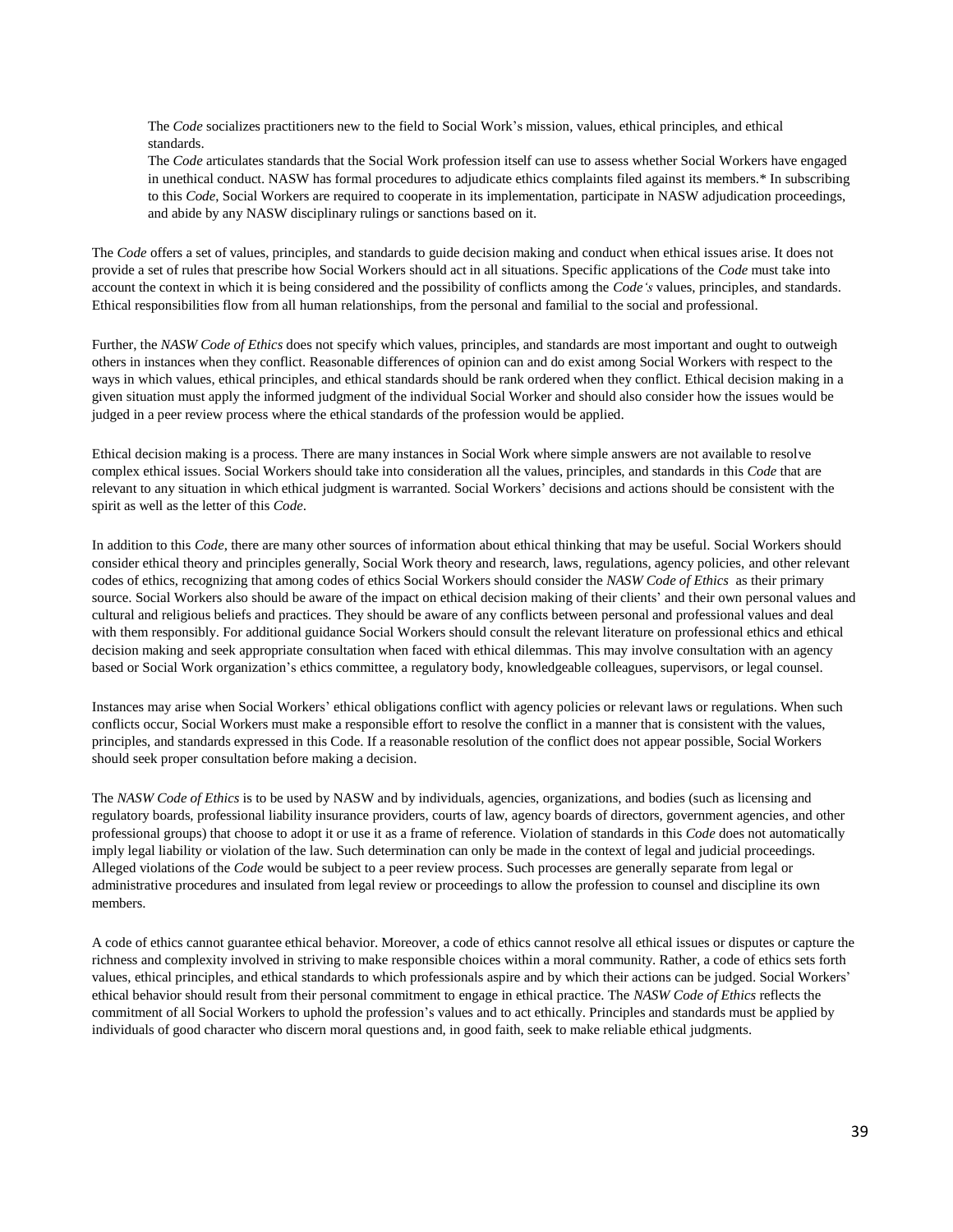#### **Ethical Principles**

The following broad ethical principles are based on Social Work's core values of service, social justice, dignity and worth of the person, importance of human relationships, integrity, and competence. These principles set forth ideals to which all Social Workers should aspire.

#### **Value:** *Service*

**Ethical Principle:** *Social Workers' primary goal is to help people in need and to address social problems.* Social Workers elevate service to others above self-interest. Social Workers draw on their knowledge, values, and skills to help people in need and to address social problems. Social Workers are encouraged to volunteer some portion of their professional skills with no expectation of significant financial return (pro bono service).

#### **Value:** *Social Justice*

#### **Ethical Principle:** *Social Workers challenge social injustice.*

Social Workers pursue social change, particularly with and on behalf of vulnerable and oppressed individuals and groups of people. Social Workers' social change efforts are focused primarily on issues of poverty, unemployment, discrimination, and other forms of social injustice. These activities seek to promote sensitivity to and knowledge about oppression and cultural and ethnic diversity. Social Workers strive to ensure access to needed information, services, and resources; equality of opportunity; and meaningful participation in decision making for all people.

#### **Value:** *Dignity and Worth of the Person*

#### **Ethical Principle:** *Social Workers respect the inherent dignity and worth of the person.*

Social Workers treat each person in a caring and respectful fashion, mindful of individual differences and cultural and ethnic diversity. Social Workers promote clients' socially responsible self-determination. Social Workers seek to enhance clients' capacity and opportunity to change and to address their own needs. Social Workers are cognizant of their dual responsibility to clients and to the broader society. They seek to resolve conflicts between clients' interests and the broader society's interests in a socially responsible manner consistent with the values, ethical principles, and ethical standards of the profession.

#### **Value:** *Importance of Human Relationships*

#### **Ethical Principle:** *Social Workers recognize the central importance of human relationships.*

Social Workers understand that relationships between and among people are an important vehicle for change. Social Workers engage people as partners in the helping process. Social Workers seek to strengthen relationships among people in a purposeful effort to promote, restore, maintain, and enhance the wellbeing of individuals, families, social groups, organizations, and communities.

#### **Value:** *Integrity*

#### **Ethical Principle:** *Social Workers behave in a trustworthy manner.*

Social Workers are continually aware of the profession's mission, values, ethical principles, and ethical standards and practice in a manner consistent with them. Social Workers act honestly and responsibly and promote ethical practices on the part of the organizations with which they are affiliated.

#### **Value:** *Competence*

#### **Ethical Principle:** *Social Workers practice within their areas of competence and develop and enhance their professional expertise.*

Social Workers continually strive to increase their professional knowledge and skills and to apply them in practice. Social Workers should aspire to contribute to the knowledge base of the profession.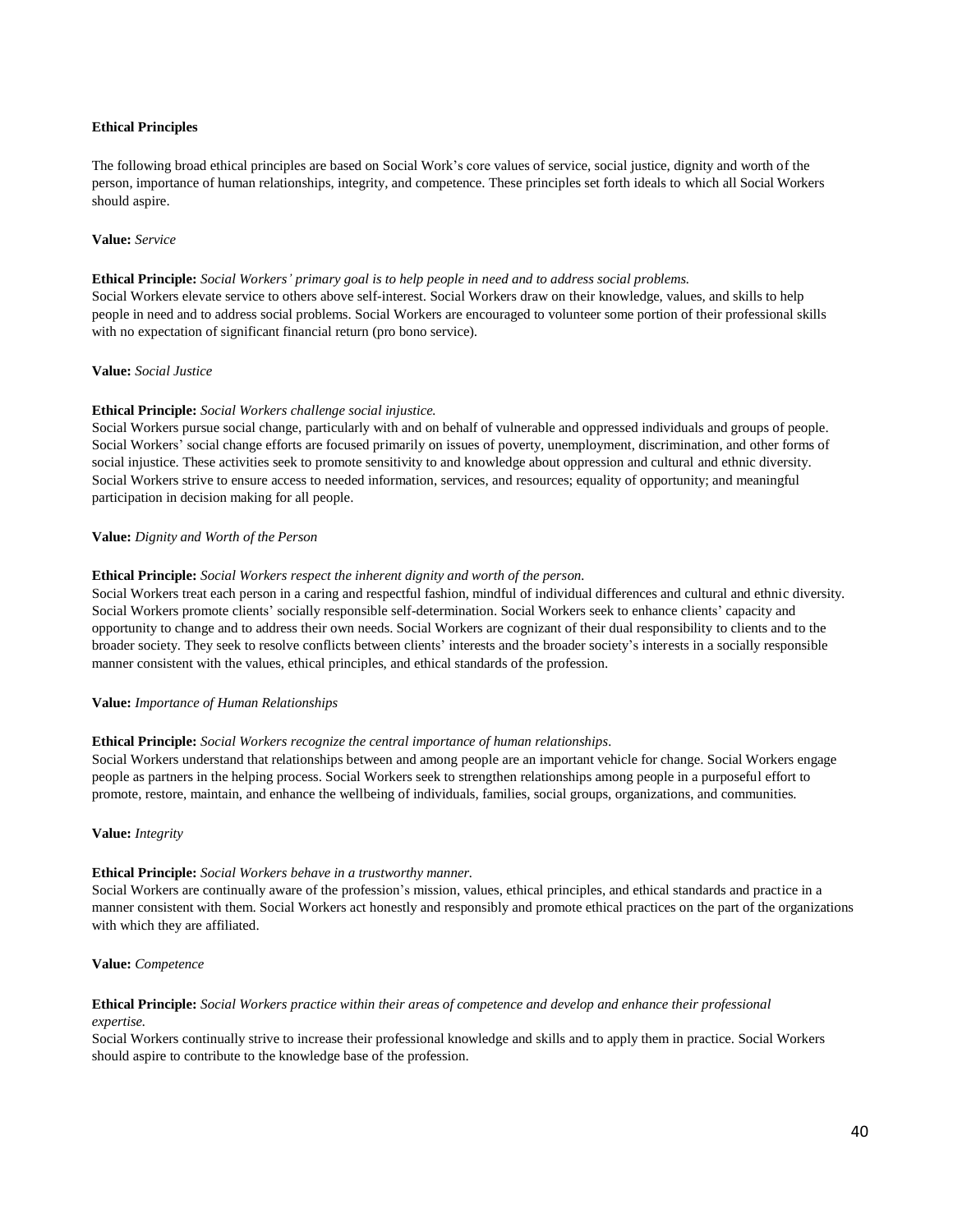#### **Ethical Standards**

The following ethical standards are relevant to the professional activities of all Social Workers. These standards concern (1) Social Workers' ethical responsibilities to clients, (2) Social Workers' ethical responsibilities to colleagues, (3) Social Workers' ethical responsibilities in practice settings, (4) Social Workers' ethical responsibilities as professionals, (5) Social Workers' ethical responsibilities to the Social Work profession, and (6) Social Workers' ethical responsibilities to the broader society.

Some of the standards that follow are enforceable guidelines for professional conduct, and some are aspirational. The extent to which each standard is enforceable is a matter of professional judgment to be exercised by those responsible for reviewing alleged violations of ethical standards.

#### **1. SOCIAL WORKERS' ETHICAL RESPONSIBILITIES TO CLIENTS**

#### **1.1 Commitment to Clients**

Social Workers' primary responsibility is to promote the wellbeing of clients. In general, clients' interests are primary. However, Social Workers' responsibility to the larger society or specific legal obligations may on limited occasions supersede the loyalty owed clients, and clients should be so advised. (Examples include when a Social Worker is required by law to report that a client has abused a child or has threatened to harm self or others.)

#### **1.2 Self-Determination**

Social Workers respect and promote the right of clients to self-determination and assist clients in their efforts to identify and clarify their goals. Social Workers may limit clients' right to self-determination when, in the Social Workers' professional judgment, clients' actions or potential actions pose a serious, foreseeable, and imminent risk to themselves or others.

#### **1.3 Informed Consent**

(a) Social Workers should provide services to clients only in the context of a professional relationship based, when appropriate, on valid informed consent. Social Workers should use clear and understandable language to inform clients of the purpose of the services, risks related to the services, limits to services because of the requirements of a third-party payer, relevant costs, reasonable alternatives, clients' right to refuse or withdraw consent, and the time frame covered by the consent. Social Workers should provide clients with an opportunity to ask questions.

(b) In instances when clients are not literate or have difficulty understanding the primary language used in the practice setting, Social Workers should take steps to ensure clients' comprehension. This may include providing clients with a detailed verbal explanation or arranging for a qualified interpreter or translator whenever possible.

(c) In instances when clients lack the capacity to provide informed consent, Social Workers should protect clients' interests by seeking permission from an appropriate third party, informing clients consistent with the clients' level of understanding. In such instances, Social Workers should seek to ensure that the third party acts in a manner consistent with clients' wishes and interests. Social Workers should take reasonable steps to enhance such clients' ability to give informed consent.

(d) In instances when clients are receiving services involuntarily, Social Workers should provide information about the nature and extent of services and about the extent of clients' right to refuse service.

(e) Social Workers who provide services via electronic media (such as computer, telephone, radio, and television) should inform recipients of the limitations and risks associated with such services.

(f) Social Workers should obtain clients' informed consent before audiotaping or videotaping clients or permitting observation of services to clients by a third party.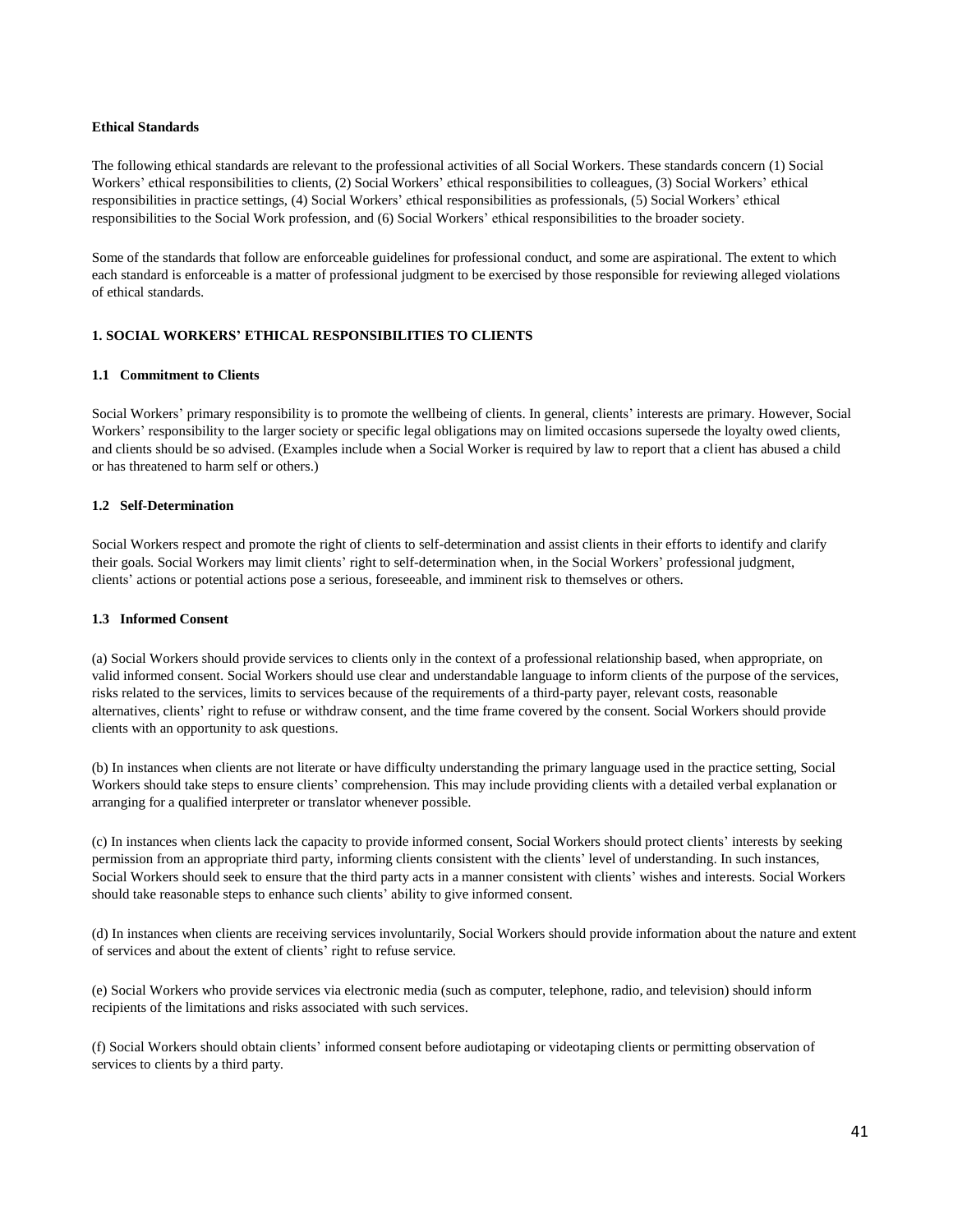#### **1.4 Competence**

(a) Social Workers should provide services and represent themselves as competent only within the boundaries of their education, training, license, certification, consultation received, supervised experience, or other relevant professional experience.

(b) Social Workers should provide services in substantive areas or use intervention techniques or approaches that are new to them only after engaging in appropriate study, training, consultation, and supervision from people who are competent in those interventions or techniques.

(c) When generally recognized standards do not exist with respect to an emerging area of practice, Social Workers should exercise careful judgment and take responsible steps (including appropriate education, research, training, consultation, and supervision) to ensure the competence of their work and to protect clients from harm.

#### **1.5 Cultural Competence and Social Diversity**

(a) Social Workers should understand culture and its function in human behavior and society, recognizing the strengths that exist in all cultures.

(b) Social Workers should have a knowledge base of their clients' cultures and be able to demonstrate competence in the provision of services that are sensitive to clients' cultures and to differences among people and cultural groups.

(c) Social Workers should obtain education about and seek to understand the nature of social diversity and oppression with respect to race, ethnicity, national origin, color, sex, sexual orientation, gender identity or expression, age, marital status, political belief, religion, immigration status, and mental or physical disability.

#### **1.6 Conflicts of Interest**

(a) Social Workers should be alert to and avoid conflicts of interest that interfere with the exercise of professional discretion and impartial judgment. Social Workers should inform clients when a real or potential conflict of interest arises and take reasonable steps to resolve the issue in a manner that makes the clients' interests primary and protects clients' interests to the greatest extent possible. In some cases, protecting clients' interests may require termination of the professional relationship with proper referral of the client.

(b) Social Workers should not take unfair advantage of any professional relationship or exploit others to further their personal, religious, political, or business interests.

(c) Social Workers should not engage in dual or multiple relationships with clients or former clients in which there is a risk of exploitation or potential harm to the client. In instances when dual or multiple relationships are unavoidable, Social Workers should take steps to protect clients and are responsible for setting clear, appropriate, and culturally sensitive boundaries. (Dual or multiple relationships occur when Social Workers relate to clients in more than one relationship, whether professional, social, or business. Dual or multiple relationships can occur simultaneously or consecutively.)

(d) When Social Workers provide services to two or more people who have a relationship with each other (for example, couples, family members), Social Workers should clarify with all parties which individuals will be considered clients and the nature of Social Workers' professional obligations to the various individuals who are receiving services. Social Workers who anticipate a conflict of interest among the individuals receiving services or who anticipate having to perform in potentially conflicting roles (for example, when a Social Worker is asked to testify in a child custody dispute or divorce proceedings involving clients) should clarify their role with the parties involved and take appropriate action to minimize any conflict of interest.

#### **1.7 Privacy and Confidentiality**

(a) Social Workers should respect clients' right to privacy. Social Workers should not solicit private information from clients unless it is essential to providing services or conducting Social Work evaluation or research. Once private information is shared, standards of confidentiality apply.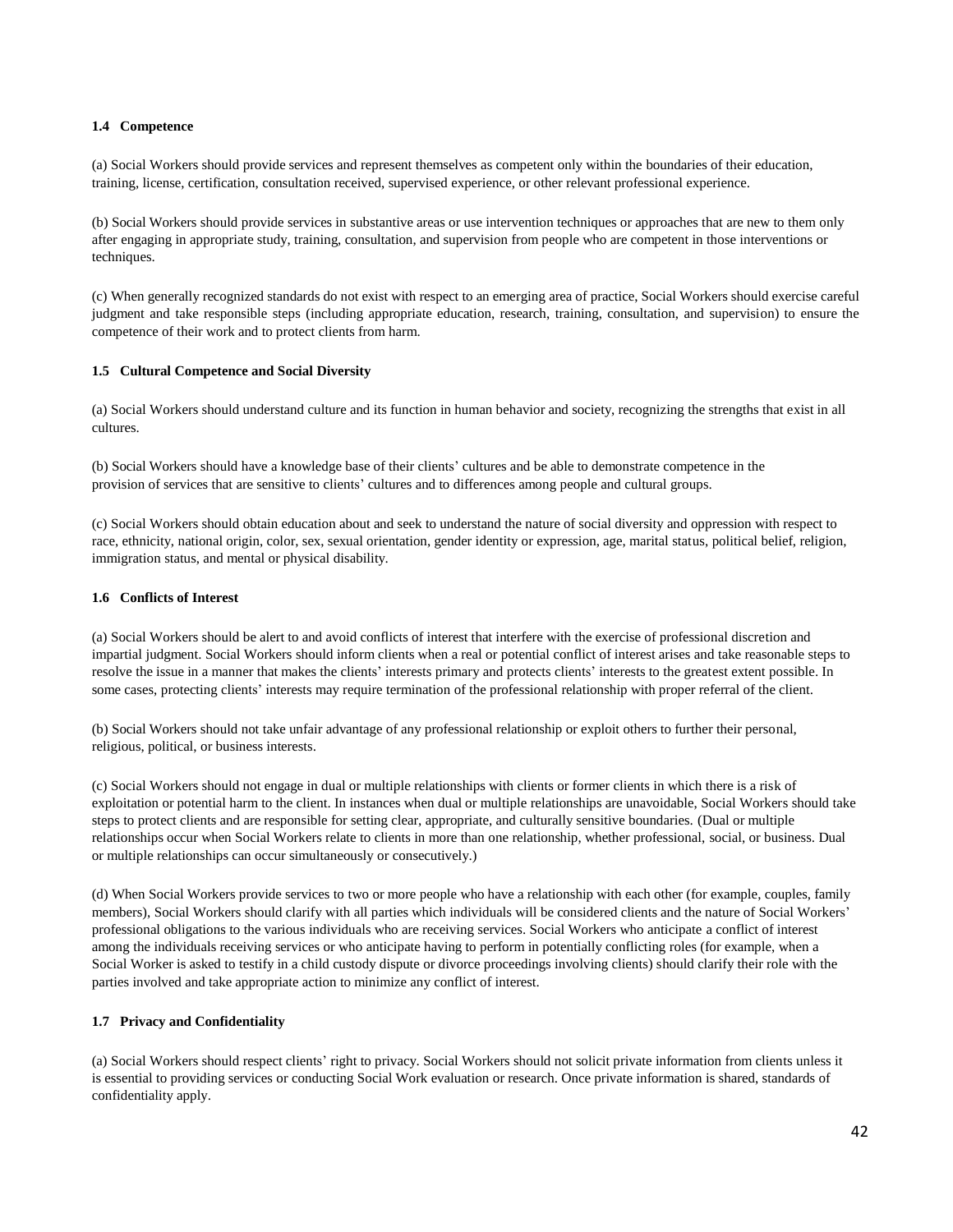(b) Social Workers may disclose confidential information when appropriate with valid consent from a client or a person legally authorized to consent on behalf of a client.

(c) Social Workers should protect the confidentiality of all information obtained in the course of professional service, except for compelling professional reasons. The general expectation that Social Workers will keep information confidential does not apply when disclosure is necessary to prevent serious, foreseeable, and imminent harm to a client or other identifiable person. In all instances, Social Workers should disclose the least amount of confidential information necessary to achieve the desired purpose; only information that is directly relevant to the purpose for which the disclosure is made should be revealed.

(d) Social Workers should inform clients, to the extent possible, about the disclosure of confidential information and the potential consequences, when feasible before the disclosure is made. This applies whether Social Workers disclose confidential information on the basis of a legal requirement or client consent.

(e) Social Workers should discuss with clients and other interested parties the nature of confidentiality and limitations of clients' right to confidentiality. Social Workers should review with clients circumstances where confidential information may be requested and where disclosure of confidential information may be legally required. This discussion should occur as soon as possible in the Social Worker client relationship and as needed throughout the course of the relationship.

(f) When Social Workers provide counseling services to families, couples, or groups, Social Workers should seek agreement among the parties involved concerning each individual's right to confidentiality and obligation to preserve the confidentiality of information shared by others. Social Workers should inform participants in family, couples, or group counseling that Social Workers cannot guarantee that all participants will honor such agreements.

(g) Social Workers should inform clients involved in family, couples, marital, or group counseling of the Social Worker's, employer's, and agency's policy concerning the Social Worker's disclosure of confidential information among the parties involved in the counseling.

(h) Social Workers should not disclose confidential information to third-party payers unless clients have authorized such disclosure.

(i) Social Workers should not discuss confidential information in any setting unless privacy can be ensured. Social Workers should not discuss confidential information in public or semipublic areas such as hallways, waiting rooms, elevators, and restaurants.

(j) Social Workers should protect the confidentiality of clients during legal proceedings to the extent permitted by law. When a court of law or other legally authorized body orders Social Workers to disclose confidential or privileged information without a client's consent and such disclosure could cause harm to the client, Social Workers should request that the court withdraw the order or limit the order as narrowly as possible or maintain the records under seal, unavailable for public inspection.

(k) Social Workers should protect the confidentiality of clients when responding to requests from members of the media.

(l) Social Workers should protect the confidentiality of clients' written and electronic records and other sensitive information. Social Workers should take reasonable steps to ensure that clients' records are stored in a secure location and that clients' records are not available to others who are not authorized to have access.

(m) Social Workers should take precautions to ensure and maintain the confidentiality of information transmitted to other parties through the use of computers, electronic mail, facsimile machines, telephones and telephone answering machines, and other electronic or computer technology. Disclosure of identifying information should be avoided whenever possible.

(n) Social Workers should transfer or dispose of clients' records in a manner that protects clients' confidentiality and is consistent with state statutes governing records and Social Work licensure.

(o) Social Workers should take reasonable precautions to protect client confidentiality in the event of the Social Worker's termination of practice, incapacitation, or death.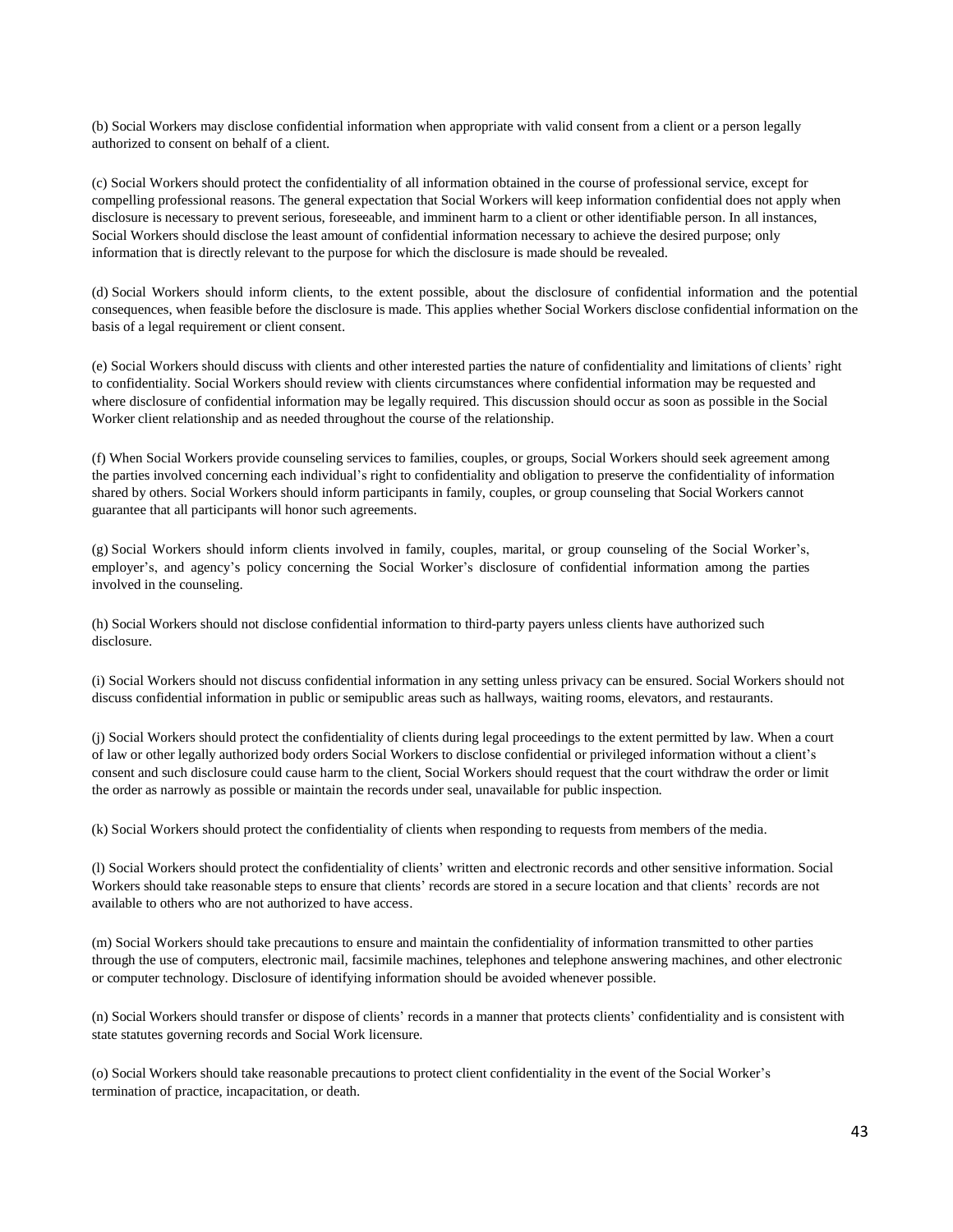(p) Social Workers should not disclose identifying information when discussing clients for teaching or training purposes unless the client has consented to disclosure of confidential information.

(q) Social Workers should not disclose identifying information when discussing clients with consultants unless the client has consented to disclosure of confidential information or there is a compelling need for such disclosure.

(r) Social Workers should protect the confidentiality of deceased clients consistent with the preceding standards.

#### **1.8 Access to Records**

(a) Social Workers should provide clients with reasonable access to records concerning the clients. Social Workers who are concerned that clients' access to their records could cause serious misunderstanding or harm to the client should provide assistance in interpreting the records and consultation with the client regarding the records. Social Workers should limit clients' access to their records, or portions of their records, only in exceptional circumstances when there is compelling evidence that such access would cause serious harm to the client. Both clients' requests and the rationale for withholding some or all of the record should be documented in clients' files.

(b) When providing clients with access to their records, Social Workers should take steps to protect the confidentiality of other individuals identified or discussed in such records.

#### **1.9 Sexual Relationships**

(a) Social Workers should under no circumstances engage in sexual activities or sexual contact with current clients, whether such contact is consensual or forced.

(b) Social Workers should not engage in sexual activities or sexual contact with clients' relatives or other individuals with whom clients maintain a close personal relationship when there is a risk of exploitation or potential harm to the client. Sexual activity or sexual contact with clients' relatives or other individuals with whom clients maintain a personal relationship has the potential to be harmful to the client and may make it difficult for the Social Worker and client to maintain appropriate professional boundaries. Social Workers—not their clients, their clients' relatives, or other individuals with whom the client maintains a personal relationship—assume the full burden for setting clear, appropriate, and culturally sensitive boundaries.

(c) Social Workers should not engage in sexual activities or sexual contact with former clients because of the potential for harm to the client. If Social Workers engage in conduct contrary to this prohibition or claim that an exception to this prohibition is warranted because of extraordinary circumstances, it is Social Workers—not their clients—who assume the full burden of demonstrating that the former client has not been exploited, coerced, or manipulated, intentionally or unintentionally.

(d) Social Workers should not provide clinical services to individuals with whom they have had a prior sexual relationship. Providing clinical services to a former sexual partner has the potential to be harmful to the individual and is likely to make it difficult for the Social Worker and individual to maintain appropriate professional boundaries.

#### **1.10 Physical Contact**

Social Workers should not engage in physical contact with clients when there is a possibility of psychological harm to the client as a result of the contact (such as cradling or caressing clients). Social Workers who engage in appropriate physical contact with clients are responsible for setting clear, appropriate, and culturally sensitive boundaries that govern such physical contact.

#### **1.11 Sexual Harassment**

Social Workers should not sexually harass clients. Sexual harassment includes sexual advances, sexual solicitation, requests for sexual favors, and other verbal or physical conduct of a sexual nature.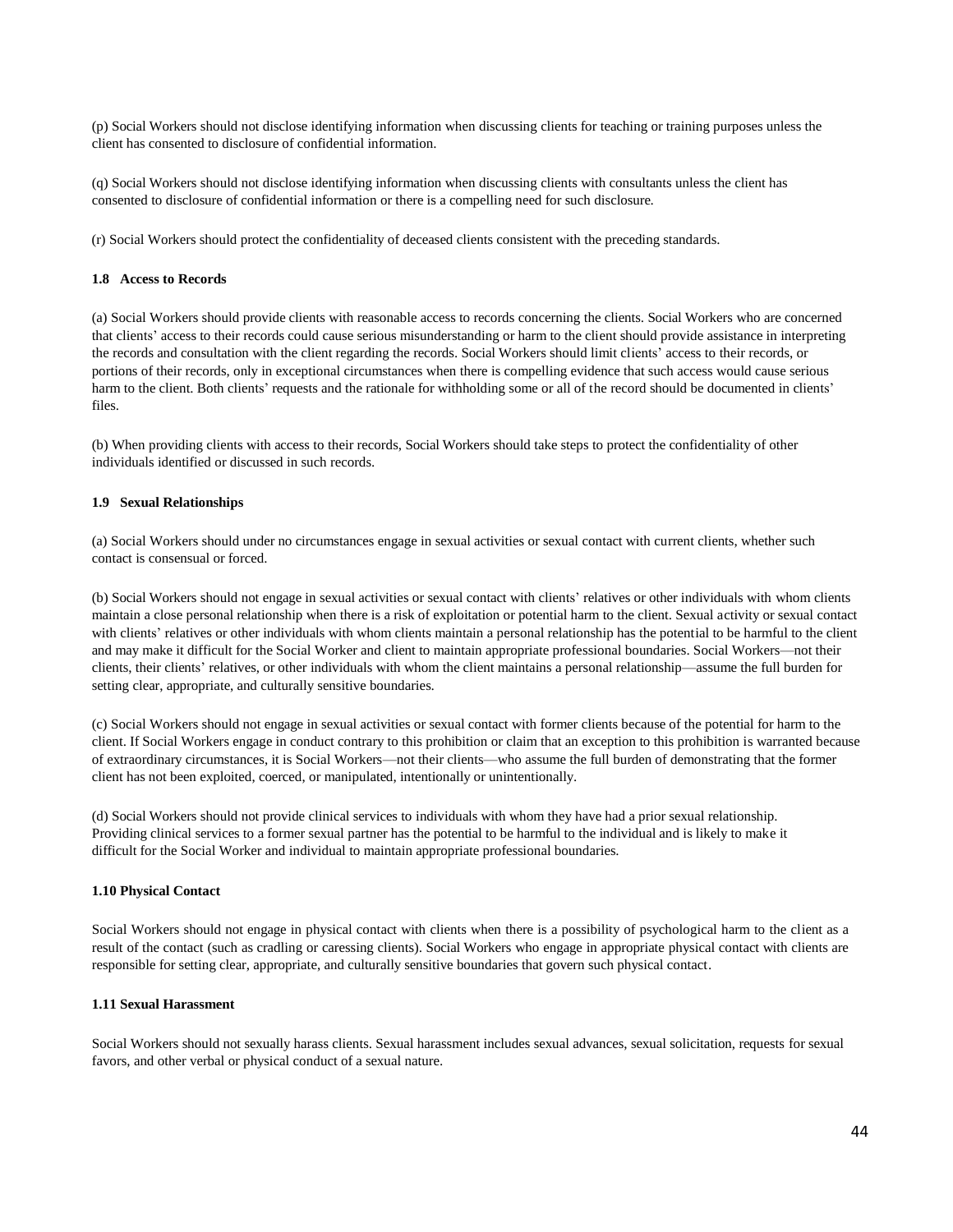#### **1.12 Derogatory Language**

Social Workers should not use derogatory language in their written or verbal communications to or about clients. Social Workers should use accurate and respectful language in all communications to and about clients.

#### **1.13 Payment for Services**

(a) When setting fees, Social Workers should ensure that the fees are fair, reasonable, and commensurate with the services performed. Consideration should be given to clients' ability to pay.

(b) Social Workers should avoid accepting goods or services from clients as payment for professional services. Bartering arrangements, particularly involving services, create the potential for conflicts of interest, exploitation, and inappropriate boundaries in Social Workers' relationships with clients. Social Workers should explore and may participate in bartering only in very limited circumstances when it can be demonstrated that such arrangements are an accepted practice among professionals in the local community, considered to be essential for the provision of services, negotiated without coercion, and entered into at the client's initiative and with the client's informed consent. Social Workers who accept goods or services from clients as payment for professional services assume the full burden of demonstrating that this arrangement will not be detrimental to the client or the professional relationship.

(c) Social Workers should not solicit a private fee or other remuneration for providing services to clients who are entitled to such available services through the Social Workers' employer or agency.

#### **1.14 Clients Who Lack Decision-making Capacity**

When Social Workers act on behalf of clients who lack the capacity to make informed decisions, Social Workers should take reasonable steps to safeguard the interests and rights of those clients.

#### **1.15 Interruption of Services**

Social Workers should make reasonable efforts to ensure continuity of services in the event that services are interrupted by factors such as unavailability, relocation, illness, disability, or death.

#### **1.16 Termination of Services**

(a) Social Workers should terminate services to clients and professional relationships with them when such services and relationships are no longer required or no longer serve the clients' needs or interests.

(b) Social Workers should take reasonable steps to avoid abandoning clients who are still in need of services. Social Workers should withdraw services precipitously only under unusual circumstances, giving careful consideration to all factors in the situation and taking care to minimize possible adverse effects. Social Workers should assist in making appropriate arrangements for continuation of services when necessary.

(c) Social Workers in fee for service settings may terminate services to clients who are not paying an overdue balance if the financial contractual arrangements have been made clear to the client, if the client does not pose an imminent danger to self or others, and if the clinical and other consequences of the current nonpayment have been addressed and discussed with the client.

(d) Social Workers should not terminate services to pursue a social, financial, or sexual relationship with a client.

(e) Social Workers who anticipate the termination or interruption of services to clients should notify clients promptly and seek the transfer, referral, or continuation of services in relation to the clients' needs and preferences.

(f) Social Workers who are leaving an employment setting should inform clients of appropriate options for the continuation of services and of the benefits and risks of the options.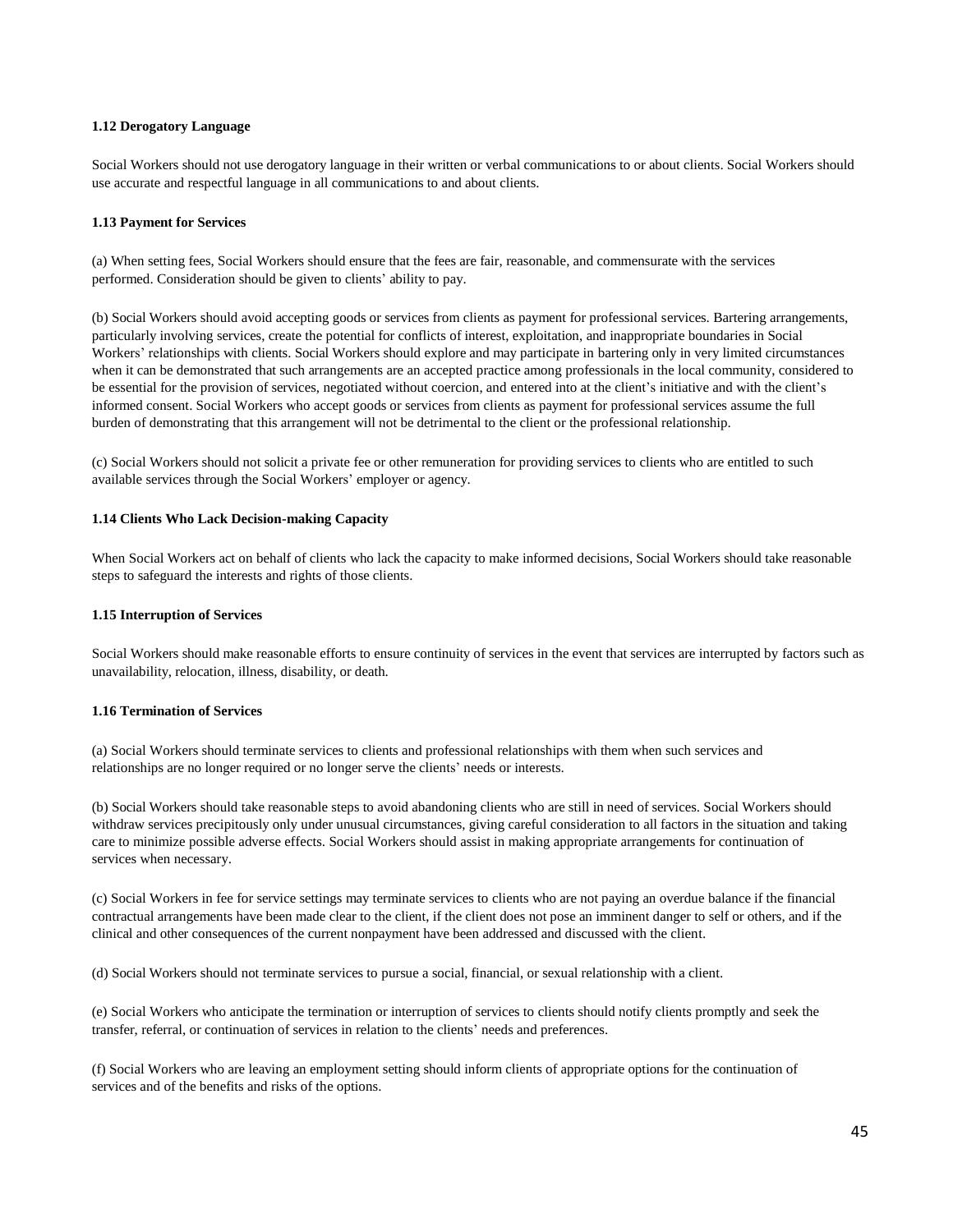#### **2. SOCIAL WORKERS' ETHICAL RESPONSIBILITIES TO COLLEAGUES**

#### **2.1 Respect**

(a) Social Workers should treat colleagues with respect and should represent accurately and fairly the qualifications, views, and obligations of colleagues.

(b) Social Workers should avoid unwarranted negative criticism of colleagues in communications with clients or with other professionals. Unwarranted negative criticism may include demeaning comments that refer to colleagues' level of competence or to individuals' attributes such as race, ethnicity, national origin, color, sex, sexual orientation, gender identity or expression, age, marital status, political belief, religion, immigration status, and mental or physical disability.

(c) Social Workers should cooperate with Social Work colleagues and with colleagues of other professions when such cooperation serves the wellbeing of clients.

#### **2.2 Confidentiality**

Social Workers should respect confidential information shared by colleagues in the course of their professional relationships and transactions. Social Workers should ensure that such colleagues understand Social Workers' obligation to respect confidentiality and any exceptions related to it.

#### **2.3 Interdisciplinary Collaboration**

(a) Social Workers who are members of an interdisciplinary team should participate in and contribute to decisions that affect the wellbeing of clients by drawing on the perspectives, values, and experiences of the Social Work profession. Professional and ethical obligations of the interdisciplinary team as a whole and of its individual members should be clearly established.

(b) Social Workers for whom a team decision raises ethical concerns should attempt to resolve the disagreement through appropriate channels. If the disagreement cannot be resolved, Social Workers should pursue other avenues to address their concerns consistent with client wellbeing.

#### **2.4 Disputes Involving Colleagues**

(a) Social Workers should not take advantage of a dispute between a colleague and an employer to obtain a position or otherwise advance the Social Workers' own interests.

(b) Social Workers should not exploit clients in disputes with colleagues or engage clients in any inappropriate discussion of conflicts between Social Workers and their colleagues.

#### **2.5 Consultation**

(a) Social Workers should seek the advice and counsel of colleagues whenever such consultation is in the best interests of clients.

(b) Social Workers should keep themselves informed about colleagues' areas of expertise and competencies. Social Workers should seek consultation only from colleagues who have demonstrated knowledge, expertise, and competence related to the subject of the consultation.

(c) When consulting with colleagues about clients, Social Workers should disclose the least amount of information necessary to achieve the purposes of the consultation.

#### **2.6 Referral for Services**

(a) Social Workers should refer clients to other professionals when the other professionals' specialized knowledge or expertise is needed to serve clients fully or when Social Workers believe that they are not being effective or making reasonable progress with clients and that additional service is required.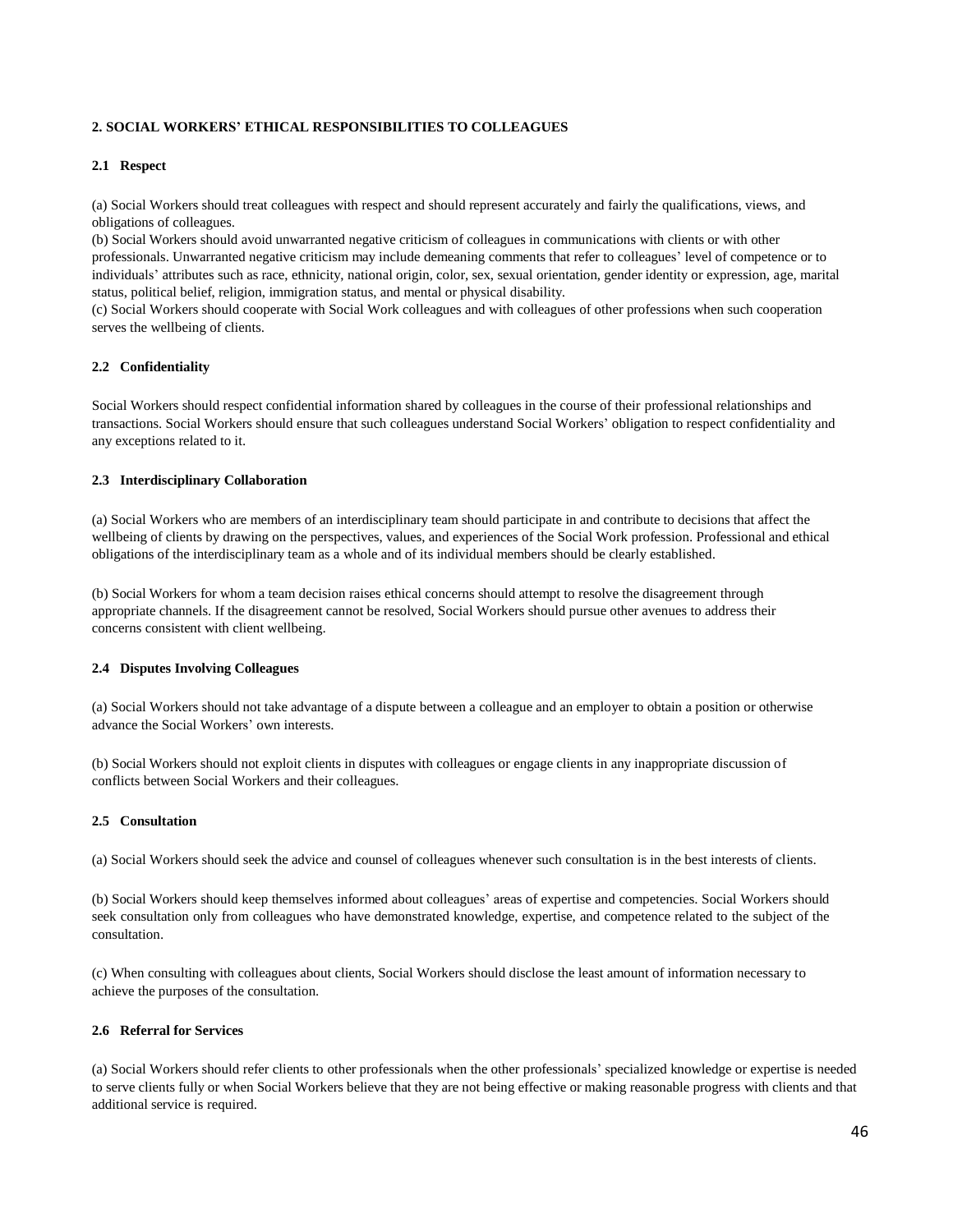(b) Social Workers who refer clients to other professionals should take appropriate steps to facilitate an orderly transfer of responsibility. Social Workers who refer clients to other professionals should disclose, with clients' consent, all pertinent information to the new service providers.

(c) Social Workers are prohibited from giving or receiving payment for a referral when no professional service is provided by the referring Social Worker.

#### **2.7 Sexual Relationships**

(a) Social Workers who function as supervisors or educators should not engage in sexual activities or contact with supervisees, students, trainees, or other colleagues over whom they exercise professional authority.

(b) Social Workers should avoid engaging in sexual relationships with colleagues when there is potential for a conflict of interest. Social Workers who become involved in, or anticipate becoming involved in, a sexual relationship with a colleague have a duty to transfer professional responsibilities, when necessary, to avoid a conflict of interest.

#### **2.8 Sexual Harassment**

Social Workers should not sexually harass supervisees, students, trainees, or colleagues. Sexual harassment includes sexual advances, sexual solicitation, requests for sexual favors, and other verbal or physical conduct of a sexual nature.

#### **2.9 Impairment of Colleagues**

(a) Social Workers who have direct knowledge of a Social Work colleague's impairment that is due to personal problems, psychosocial distress, substance abuse, or mental health difficulties and that interferes with practice effectiveness should consult with that colleague when feasible and assist the colleague in taking remedial action.

(b) Social Workers who believe that a Social Work colleague's impairment interferes with practice effectiveness and that the colleague has not taken adequate steps to address the impairment should take action through appropriate channels established by employers, agencies, NASW, licensing and regulatory bodies, and other professional organizations.

#### **2.10 Incompetence of Colleagues**

(a) Social Workers who have direct knowledge of a Social Work colleague's incompetence should consult with that colleague when feasible and assist the colleague in taking remedial action.

(b) Social Workers who believe that a Social Work colleague is incompetent and has not taken adequate steps to address the incompetence should take action through appropriate channels established by employers, agencies, NASW, licensing and regulatory bodies, and other professional organizations.

#### **2.11 Unethical Conduct of Colleagues**

(a) Social Workers should take adequate measures to discourage, prevent, expose, and correct the unethical conduct of colleagues.

(b) Social Workers should be knowledgeable about established policies and procedures for handling concerns about colleagues' unethical behavior. Social Workers should be familiar with national, state, and local procedures for handling ethics complaints. These include policies and procedures created by NASW, licensing and regulatory bodies, employers, agencies, and other professional organizations.

(c) Social Workers who believe that a colleague has acted unethically should seek resolution by discussing their concerns with the colleague when feasible and when such discussion is likely to be productive.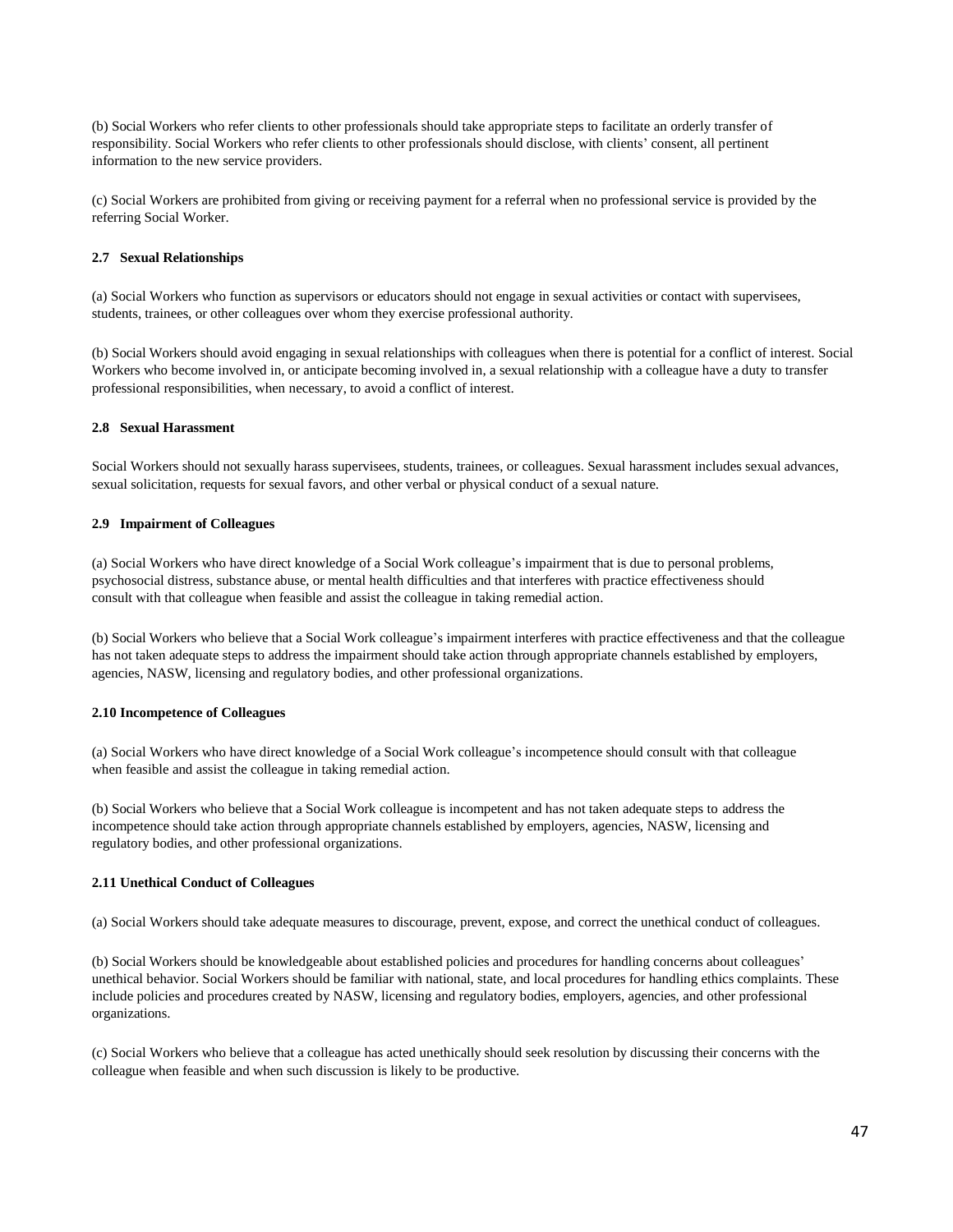(d) When necessary, Social Workers who believe that a colleague has acted unethically should take action through appropriate formal channels (such as contacting a state licensing board or regulatory body, an NASW committee on inquiry, or other professional ethics committees).

(e) Social Workers should defend and assist colleagues who are unjustly charged with unethical conduct.

#### **3. SOCIAL WORKERS' ETHICAL RESPONSIBILITIES IN PRACTICE SETTINGS**

#### **3.1 Supervision and Consultation**

(a) Social Workers who provide supervision or consultation should have the necessary knowledge and skill to supervise or consult appropriately and should do so only within their areas of knowledge and competence.

(b) Social Workers who provide supervision or consultation are responsible for setting clear, appropriate, and culturally sensitive boundaries.

(c) Social Workers should not engage in any dual or multiple relationships with supervisees in which there is a risk of exploitation of or potential harm to the supervisee.

(d) Social Workers who provide supervision should evaluate supervisees' performance in a manner that is fair and respectful.

#### **3.2 Education and Training**

(a) Social Workers who function as educators, field instructors for students, or trainers should provide instruction only within their areas of knowledge and competence and should provide instruction based on the most current information and knowledge available in the profession.

(b) Social Workers who function as educators or field instructors for students should evaluate students' performance in a manner that is fair and respectful.

(c) Social Workers who function as educators or field instructors for students should take reasonable steps to ensure that clients are routinely informed when services are being provided by students.

(d) Social Workers who function as educators or field instructors for students should not engage in any dual or multiple relationships with students in which there is a risk of exploitation or potential harm to the student. Social Work educators and field instructors are responsible for setting clear, appropriate, and culturally sensitive boundaries.

#### **3.3 Performance Evaluation**

Social Workers who have responsibility for evaluating the performance of others should fulfill such responsibility in a fair and considerate manner and on the basis of clearly stated criteria.

#### **3.4 Client Records**

(a) Social Workers should take reasonable steps to ensure that documentation in records is accurate and reflects the services provided.

(b) Social Workers should include sufficient and timely documentation in records to facilitate the delivery of services and to ensure continuity of services provided to clients in the future.

(c) Social Workers' documentation should protect clients' privacy to the extent that is possible and appropriate and should include only information that is directly relevant to the delivery of services.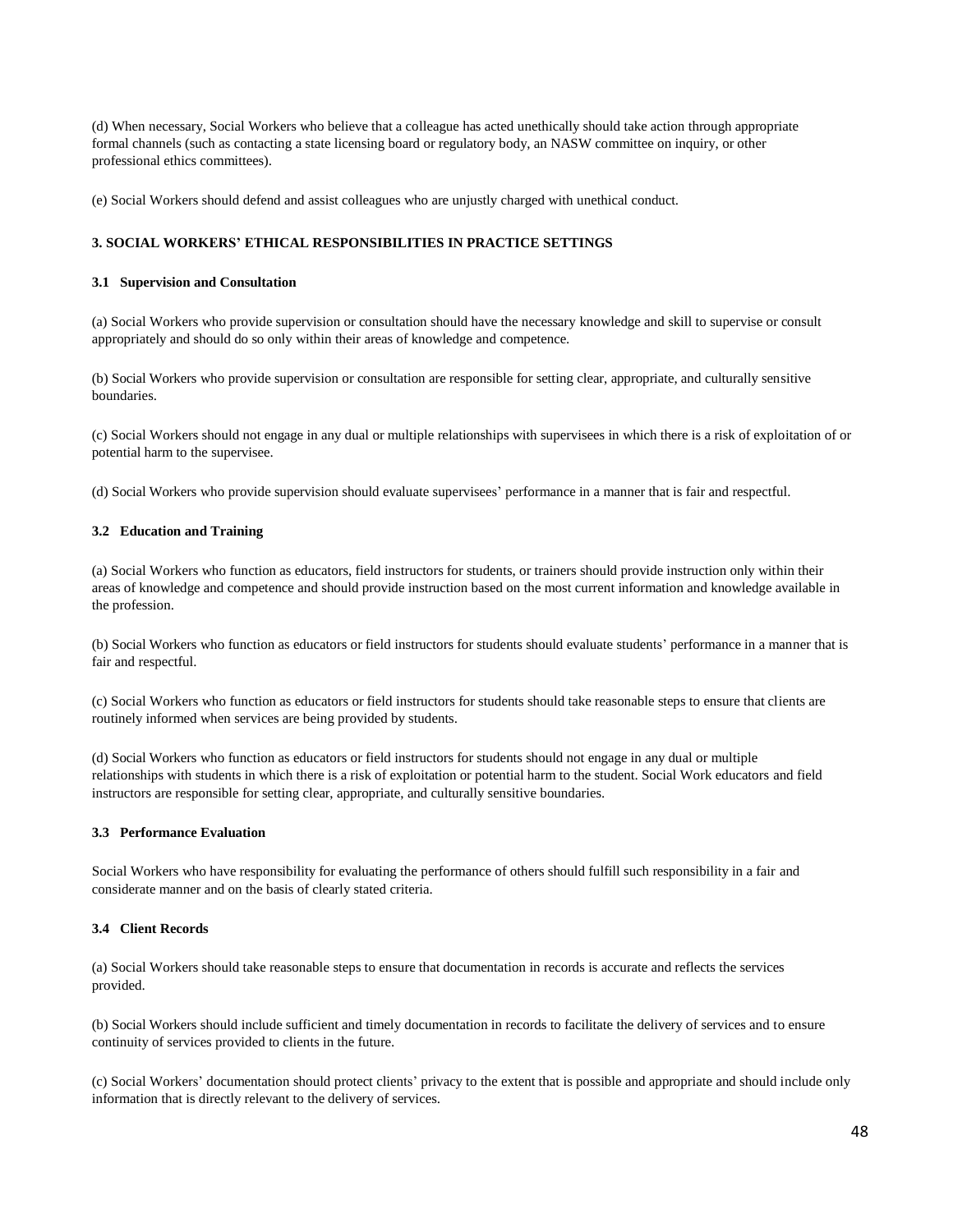(d) Social Workers should store records following the termination of services to ensure reasonable future access. Records should be maintained for the number of years required by state statutes or relevant contracts.

#### **3.5 Billing**

Social Workers should establish and maintain billing practices that accurately reflect the nature and extent of services provided and that identify who provided the service in the practice setting.

#### **3.6 Client Transfer**

(a) When an individual who is receiving services from another agency or colleague contacts a Social Worker for services, the Social Worker should carefully consider the client's needs before agreeing to provide services. To minimize possible confusion and conflict, Social Workers should discuss with potential clients the nature of the clients' current relationship with other service providers and the implications, including possible benefits or risks, of entering into a relationship with a new service provider.

(b) f a new client has been served by another agency or colleague, Social Workers should discuss with the client whether consultation with the previous service provider is in the client's best interest.

#### **3.7 Administration**

(a) Social Work administrators should advocate within and outside their agencies for adequate resources to meet clients' needs.

(b) Social Workers should advocate for resource allocation procedures that are open and fair. When not all clients' needs can be met, an allocation procedure should be developed that is nondiscriminatory and based on appropriate and consistently applied principles.

(c) Social Workers who are administrators should take reasonable steps to ensure that adequate agency or organizational resources are available to provide appropriate staff supervision.

(d) Social Work administrators should take reasonable steps to ensure that the working environment for which they are responsible is consistent with and encourages compliance with the *NASW Code of Ethics*. Social Work administrators should take reasonable steps to eliminate any conditions in their organizations that violate, interfere with, or discourage compliance with the *Code*.

#### **3.8 Continuing Education and Staff Development**

Social Work administrators and supervisors should take reasonable steps to provide or arrange for continuing education and staff development for all staff for whom they are responsible. Continuing education and staff development should address current knowledge and emerging developments related to Social Work practice and ethics.

#### **3.9 Commitments to Employers**

(a) Social Workers generally should adhere to commitments made to employers and employing organizations.

(b) Social Workers should work to improve employing agencies' policies and procedures and the efficiency and effectiveness of their services.

(c) Social Workers should take reasonable steps to ensure that employers are aware of Social Workers' ethical obligations as set forth in the *NASW Code of Ethics* and of the implications of those obligations for Social Work practice.

(d) Social Workers should not allow an employing organization's policies, procedures, regulations, or administrative orders to interfere with their ethical practice of Social Work. Social Workers should take reasonable steps to ensure that their employing organizations' practices are consistent with the *NASW Code of Ethics*.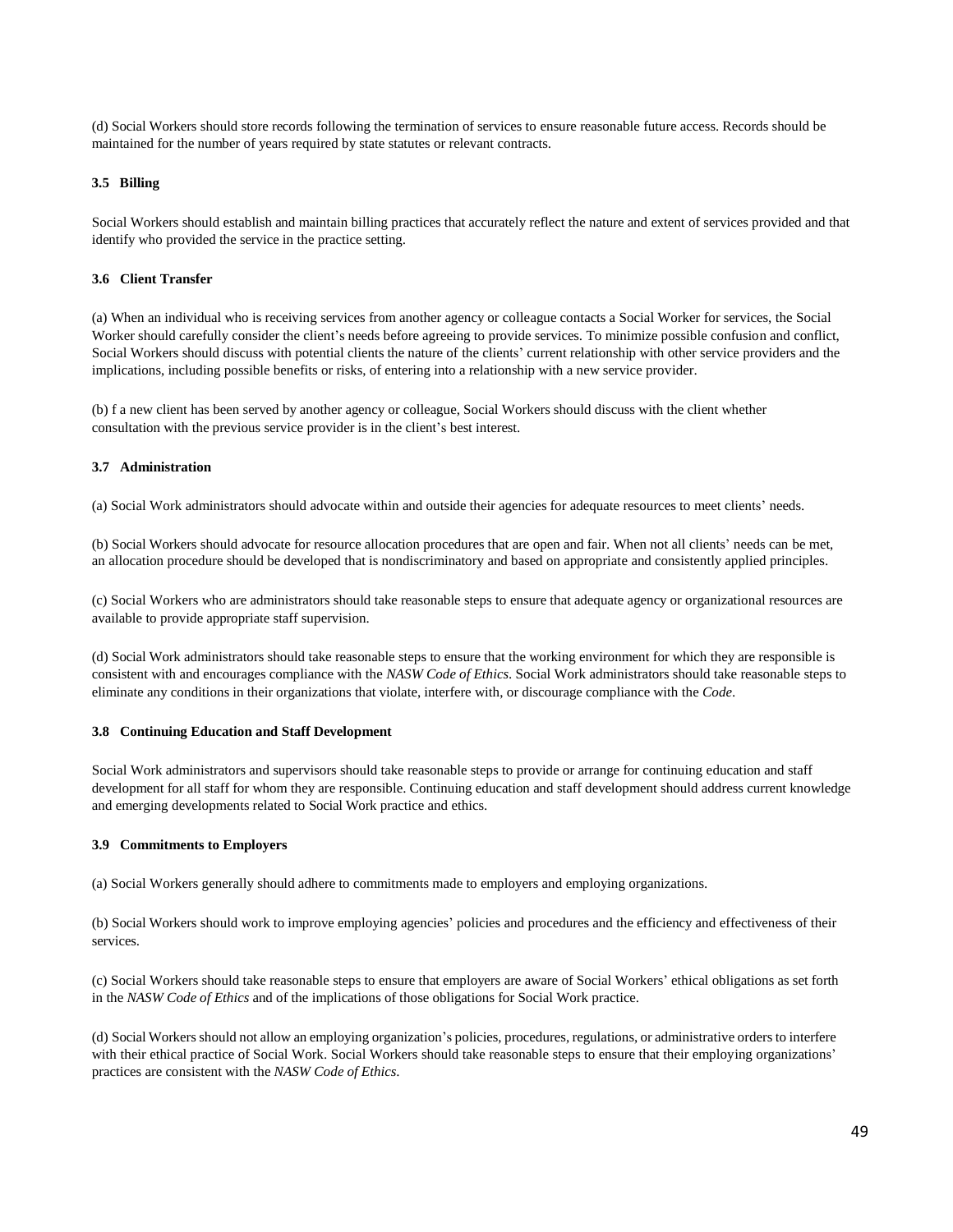(e) Social Workers should act to prevent and eliminate discrimination in the employing organization's work assignments and in its employment policies and practices.

(f) Social Workers should accept employment or student Field Placements only in organizations with fair personnel practices.

(g) Social Workers should be diligent stewards of the resources of their employing organizations, wisely conserving funds where appropriate and never misappropriating funds or using them for unintended purposes.

#### **3.10 Labor Management Disputes**

(a) Social Workers may engage in organized action, including the formation of and participation in labor unions, to improve services to clients and working conditions.

(b) The actions of Social Workers who are involved in labor management disputes, job actions, or labor strikes should be guided by the profession's values, ethical principles, and ethical standards. Reasonable differences of opinion exist among Social Workers concerning their primary obligation as professionals during an actual or threatened labor strike or job action. Social Workers should carefully examine relevant issues and their possible impact on clients before deciding on a course of action.

#### **4. SOCIAL WORKERS' ETHICAL RESPONSIBILITIES AS PROFESSIONALS**

#### **4.1 Competence**

(a) Social Workers should accept responsibility or employment only on the basis of existing competence or the intention to acquire the necessary competence.

(b) Social Workers should strive to become and remain proficient in professional practice and the performance of professional functions. Social Workers should critically examine and keep current with emerging knowledge relevant to Social Work. Social Workers should routinely review the professional literature and participate in continuing education relevant to Social Work practice and Social Work ethics.

(c) Social Workers should base practice on recognized knowledge, including empirically based knowledge, relevant to Social Work and Social Work ethics.

#### **4.2 Discrimination**

Social Workers should not practice, condone, facilitate, or collaborate with any form of discrimination on the basis of race, ethnicity, national origin, color, sex, sexual orientation, gender identity or expression, age, marital status, political belief, religion, immigration status, or mental or physical disability.

#### **4.3 Private Conduct**

Social Workers should not permit their private conduct to interfere with their ability to fulfill their professional responsibilities.

#### **4.4 Dishonesty, Fraud, and Deception**

Social Workers should not participate in, condone, or be associated with dishonesty, fraud, or deception.

#### **4.5 Impairment**

(a) Social Workers should not allow their own personal problems, psychosocial distress, legal problems, substance abuse, or mental health difficulties to interfere with their professional judgment and performance or to jeopardize the best interests of people for whom they have a professional responsibility.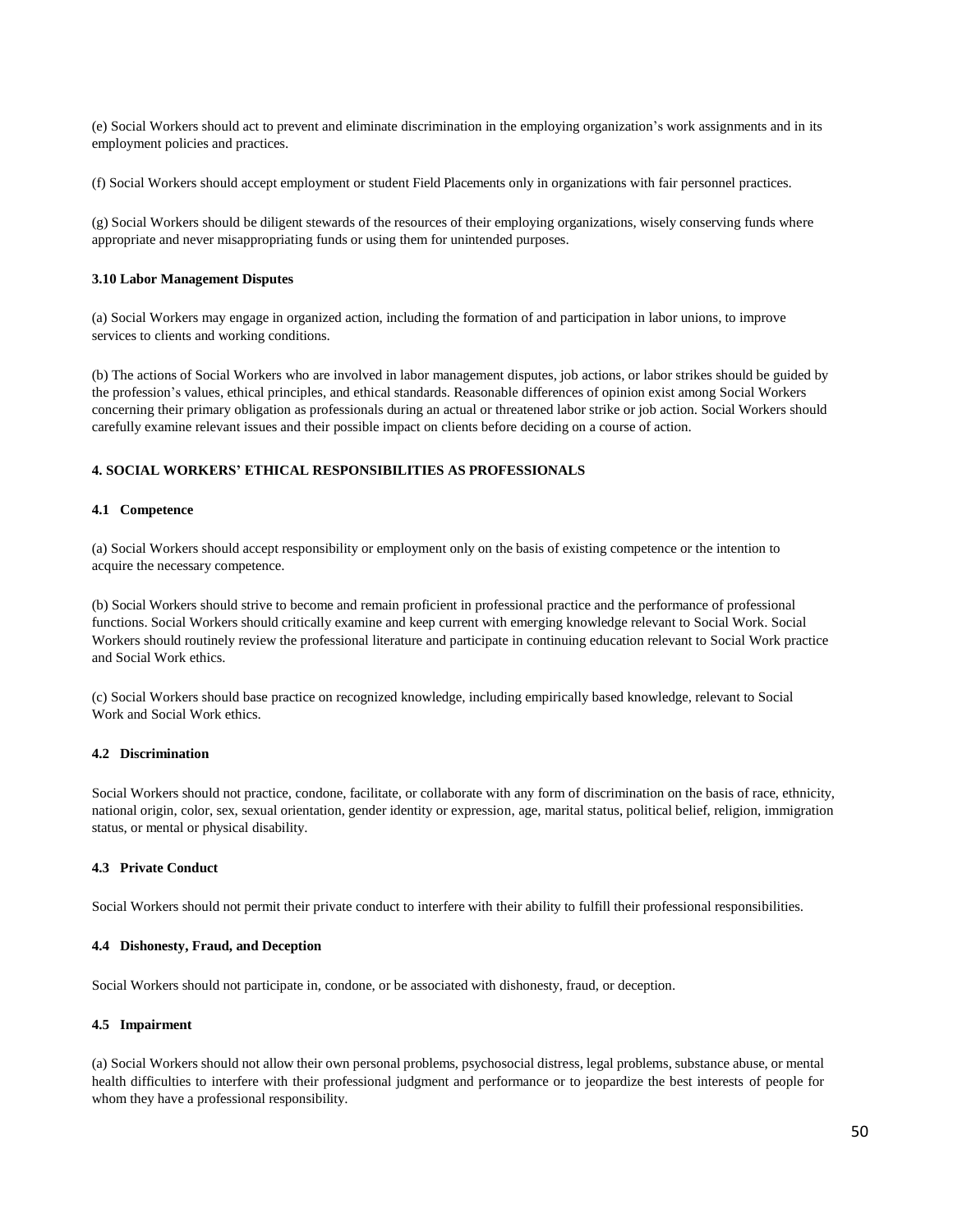(b) Social Workers whose personal problems, psychosocial distress, legal problems, substance abuse, or mental health difficulties interfere with their professional judgment and performance should immediately seek consultation and take appropriate remedial action by seeking professional help, making adjustments in workload, terminating practice, or taking any other steps necessary to protect clients and others.

#### **4.6 Misrepresentation**

(a) Social Workers should make clear distinctions between statements made and actions engaged in as a private individual and as a representative of the Social Work profession, a professional Social Work organization, or the Social Worker's employing agency.

(b) Social Workers who speak on behalf of professional Social Work organizations should accurately represent the official and authorized positions of the organizations.

(c) Social Workers should ensure that their representations to clients, agencies, and the public of professional qualifications, credentials, education, competence, affiliations, services provided, or results to be achieved are accurate. Social Workers should claim only those relevant professional credentials they actually possess and take steps to correct any inaccuracies or misrepresentations of their credentials by others.

#### **4.7 Solicitations**

(a) Social Workers should not engage in uninvited solicitation of potential clients who, because of their circumstances, are vulnerable to undue influence, manipulation, or coercion.

(b) Social Workers should not engage in solicitation of testimonial endorsements (including solicitation of consent to use a client's prior statement as a testimonial endorsement) from current clients or from other people who, because of their particular circumstances, are vulnerable to undue influence.

#### **4.8 Acknowledging Credit**

(a) Social Workers should take responsibility and credit, including authorship credit, only for work they have actually performed and to which they have contributed.

(b) Social Workers should honestly acknowledge the work of and the contributions made by others.

#### **5. SOCIAL WORKERS' ETHICAL RESPONSIBILITIES TO THE SOCIAL WORK PROFESSION**

#### **5.1 Integrity of the Profession**

(a) Social Workers should work toward the maintenance and promotion of high standards of practice.

(b) Social Workers should uphold and advance the values, ethics, knowledge, and mission of the profession. Social Workers should protect, enhance, and improve the integrity of the profession through appropriate study and research, active discussion, and responsible criticism of the profession.

(c) Social Workers should contribute time and professional expertise to activities that promote respect for the value, integrity, and competence of the Social Work profession. These activities may include teaching, research, consultation, service, legislative testimony, presentations in the community, and participation in their professional organizations.

(d) Social Workers should contribute to the knowledge base of Social Work and share with colleagues their knowledge related to practice, research, and ethics. Social Workers should seek to contribute to the profession's literature and to share their knowledge at professional meetings and conferences.

(e) Social Workers should act to prevent the unauthorized and unqualified practice of Social Work.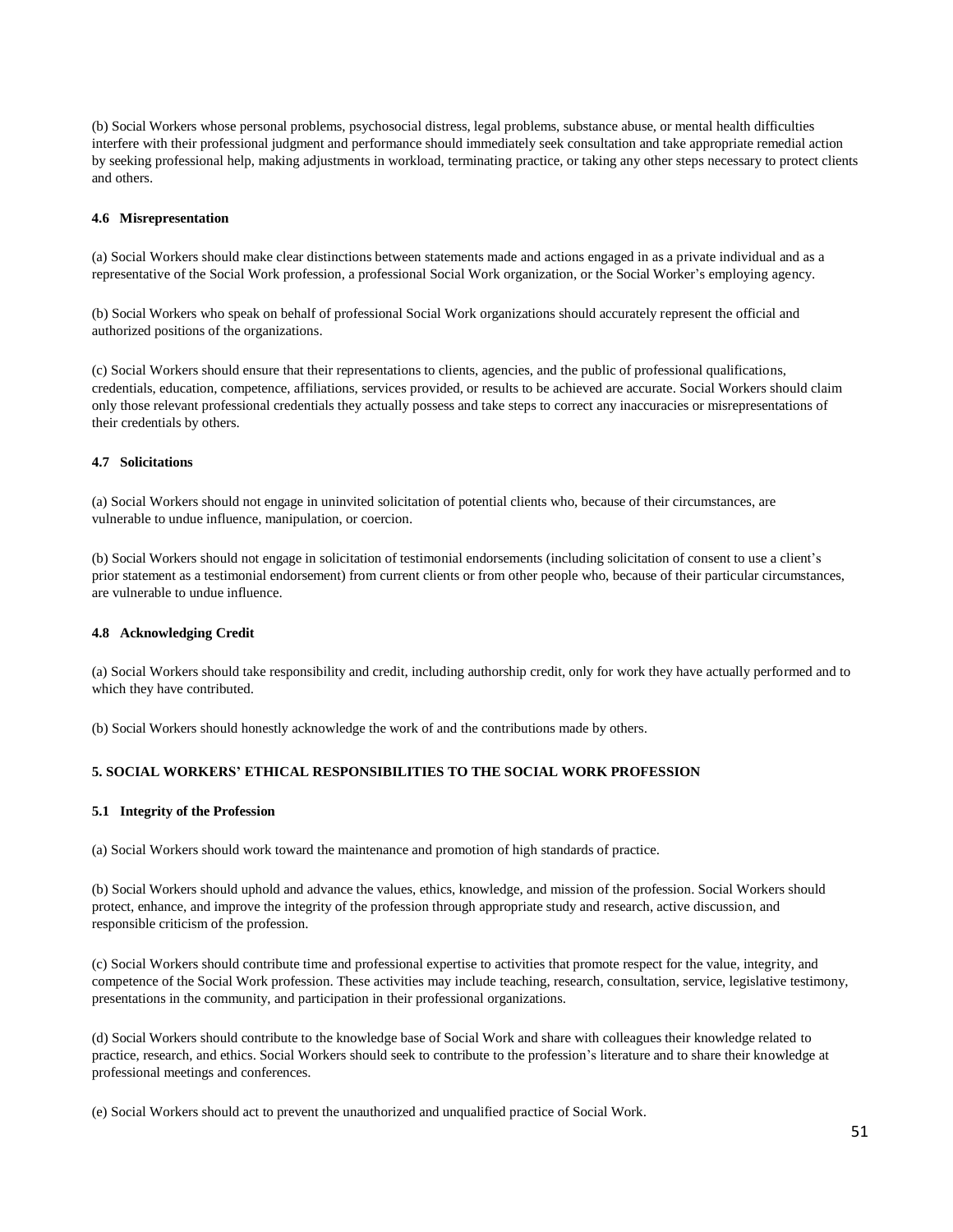#### **5.2 Evaluation and Research**

(a) Social Workers should monitor and evaluate policies, the implementation of programs, and practice interventions.

(b) Social Workers should promote and facilitate evaluation and research to contribute to the development of knowledge.

(c) Social Workers should critically examine and keep current with emerging knowledge relevant to Social Work and fully use evaluation and research evidence in their professional practice.

(d) Social Workers engaged in evaluation or research should carefully consider possible consequences and should follow guidelines developed for the protection of evaluation and research participants. Appropriate institutional review boards should be consulted.

(e) Social Workers engaged in evaluation or research should obtain voluntary and written informed consent from participants, when appropriate, without any implied or actual deprivation or penalty for refusal to participate; without undue inducement to participate; and with due regard for participants' wellbeing, privacy, and dignity. Informed consent should include information about the nature, extent, and duration of the participation requested and disclosure of the risks and benefits of participation in the research.

(f) When evaluation or research participants are incapable of giving informed consent, Social Workers should provide an appropriate explanation to the participants, obtain the participants' assent to the extent they are able, and obtain written consent from an appropriate proxy.

(g) Social Workers should never design or conduct evaluation or research that does not use consent procedures, such as certain forms of naturalistic observation and archival research, unless rigorous and responsible review of the research has found it to be justified because of its prospective scientific, educational, or applied value and unless equally effective alternative procedures that do not involve waiver of consent are not feasible.

(h) Social Workers should inform participants of their right to withdraw from evaluation and research at any time without penalty.

(i) Social Workers should take appropriate steps to ensure that participants in evaluation and research have access to appropriate supportive services.

(j) Social Workers engaged in evaluation or research should protect participants from unwarranted physical or mental distress, harm, danger, or deprivation.

(k) Social Workers engaged in the evaluation of services should discuss collected information only for professional purposes and only with people professionally concerned with this information.

(l) Social Workers engaged in evaluation or research should ensure the anonymity or confidentiality of participants and of the data obtained from them. Social Workers should inform participants of any limits of confidentiality, the measures that will be taken to ensure confidentiality, and when any records containing research data will be destroyed.

(m) Social Workers who report evaluation and research results should protect participants' confidentiality by omitting identifying information unless proper consent has been obtained authorizing disclosure.

(n) Social Workers should report evaluation and research findings accurately. They should not fabricate or falsify results and should take steps to correct any errors later found in published data using standard publication methods.

(o) Social Workers engaged in evaluation or research should be alert to and avoid conflicts of interest and dual relationships with participants, should inform participants when a real or potential conflict of interest arises, and should take steps to resolve the issue in a manner that makes participants' interests primary.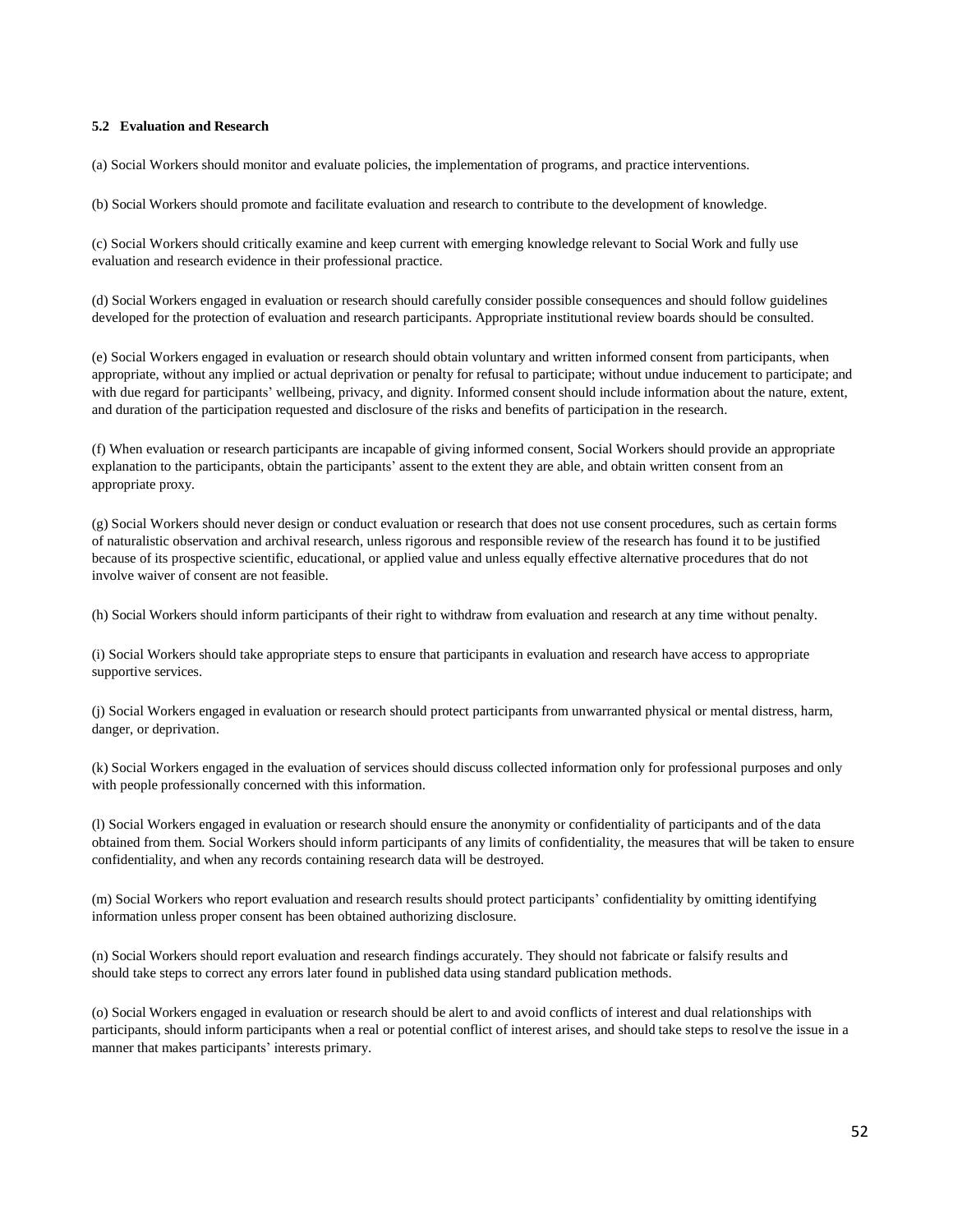(p) Social Workers should educate themselves, their students, and their colleagues about responsible research practices.

#### **6. SOCIAL WORKERS' ETHICAL RESPONSIBILITIES TO THE BROADER SOCIETY**

#### **6.1 Social Welfare**

Social Workers should promote the general welfare of society, from local to global levels, and the development of people, their communities, and their environments. Social Workers should advocate for living conditions conducive to the fulfillment of basic human needs and should promote social, economic, political, and cultural values and institutions that are compatible with the realization of social justice.

#### **6.2 Public Participation**

Social Workers should facilitate informed participation by the public in shaping social policies and institutions.

#### **6.3 Public Emergencies**

Social Workers should provide appropriate professional services in public emergencies to the greatest extent possible.

#### **6.4 Social and Political Action**

(a) Social Workers should engage in social and political action that seeks to ensure that all people have equal access to the resources, employment, services, and opportunities they require to meet their basic human needs and to develop fully. Social Workers should be aware of the impact of the political arena on practice and should advocate for changes in policy and legislation to improve social conditions in order to meet basic human needs and promote social justice.

(b) Social Workers should act to expand choice and opportunity for all people, with special regard for vulnerable, disadvantaged, oppressed, and exploited people and groups.

(c) Social Workers should promote conditions that encourage respect for cultural and social diversity within the United States and globally. Social Workers should promote policies and practices that demonstrate respect for difference, support the expansion of cultural knowledge and resources, advocate for programs and institutions that demonstrate cultural competence, and promote policies that safeguard the rights of and confirm equity and social justice for all people.

(d) Social Workers should act to prevent and eliminate domination of, exploitation of, and discrimination against any person, group, or class on the basis of race, ethnicity, national origin, color, sex, sexual orientation, gender identity or expression, age, marital status, political belief, religion, immigration status, or mental or physical disability.